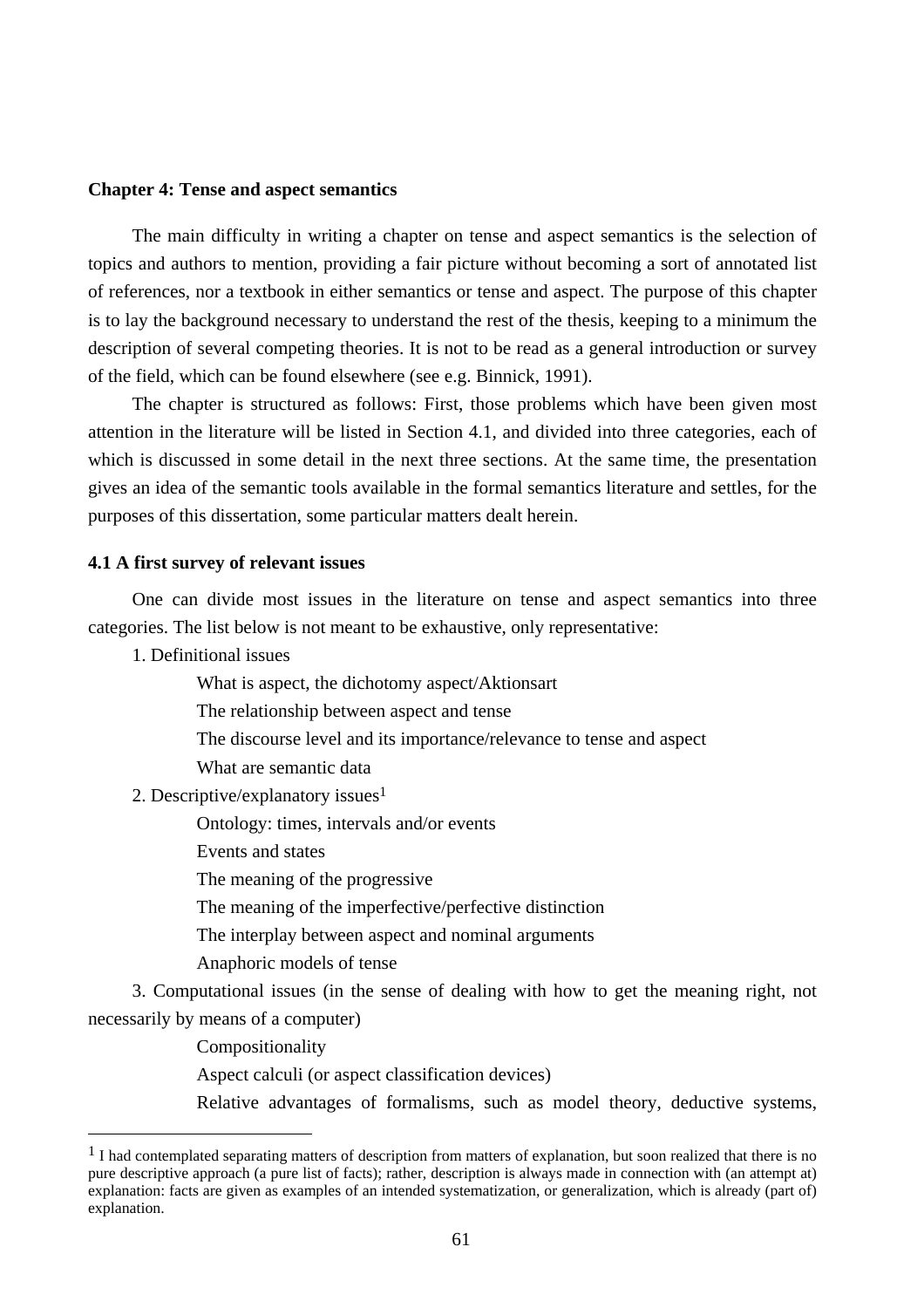## dynamic logics, algebraic formalisms

In the following sections, I will briefly discuss some of the points above, with references to the relevant literature. Some issues will be taken up in more detail to make my position clear.

#### **4.2 Issues of definition**

The discussions in this chapter, it should be noted, are predominantly synchronic. For example, when I discuss aspect and Aktionsart I attempt to describe the current consensus (or current arguments), and not the historical development of such concepts. This is a conscious choice, for economy's sake, although I may deviate from it in occasional footnotes.

This does not mean, however, that I will not mention or discuss original and seminal works: I do whenever I find it relevant for the matter at hand, but not for historical reasons only.

#### **4.2.1 Aspect,** *vid* **and Aktionsart**

 $\overline{a}$ 

It has proved notoriously difficult to give the notion of aspect a definition which is generally accepted. It has, furthermore, become common practice in the tense and aspect literature to complain of the lack of standardization in this respect.

In my opinion, this stems from the fact that the two competing "schools" that deal with aspect are inspired by languages which are very different in this respect, namely the Slavic languages ("aspect" is the translation of the Russian term *vid*) and the Germanic languages, where the term aspect has arisen from the original German *Aktionsart* ('mode of action'), which has now more or less entered English.

In the literature currently published in English, the English term "aspect" is used for both kinds of phenomena,<sup>2</sup> even though some scholars (e.g. Bache (1982), Nakhimowsky (1988), Alonge (1994)) still insist on terminological clarification.

Now, the two kinds of aspect are known to be translationally related (cf. Gawron,´ ska's quotation in Section 2.2.4 above on how these two concepts have been related by some). However, to have a cover term for two kinds of different phenomena with a coarse translatability relation between them does not grant their identifiability (as I emphasized in the previous chapters). In fact, this dissertation will show that these two aspects of aspect (in their actualization in English and in Portuguese) are not equivalent.

Let me thus present the two concepts in detail: Aktionsart, or aspectual classification, is a property of verbs, verb phrases and sentences, and divides them into different temporal schemata with respect to their internal (temporal) constitution. So, for example, an "accomplishment"<sup>3</sup> is a verb, verb phrase, or sentence, which describes an action that takes time and has an inherent

<sup>&</sup>lt;sup>2</sup> Among the sources for this use in the formal literature are the two influential works by Mourelatos (1978/81) and Dowty (1979).

<sup>&</sup>lt;sup>3</sup> I will use Vendler's (1957/67) terms throughout the present dissertation, as do most researchers on English aspect. Aktionsart classification will be discussed in Section 4.4.1 below, but the precise meanings I will assign to the terms for aspectual classes in each language will only be made clear in Chapters 5 and 6, when I discuss the tense and aspect system of each language in detail.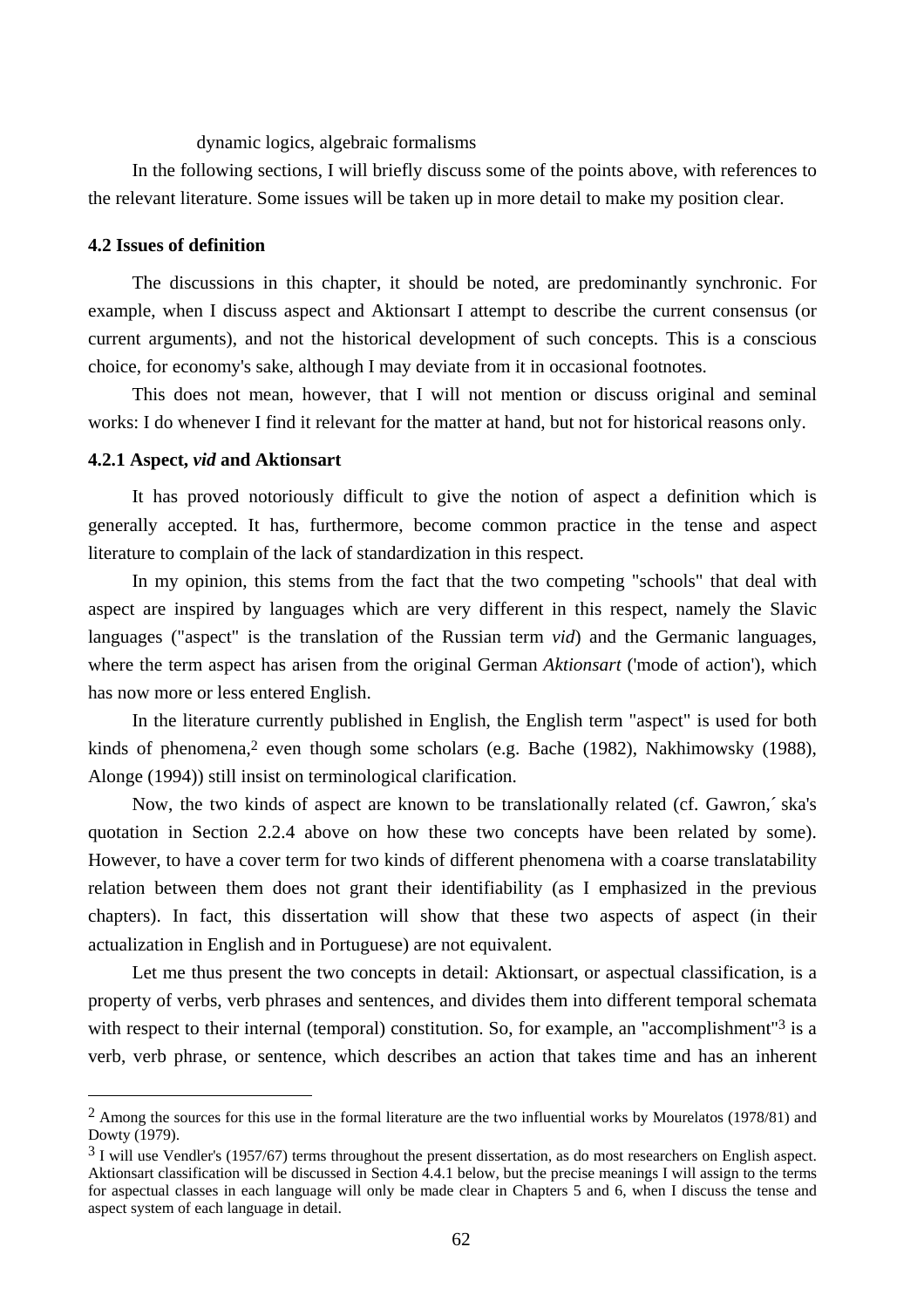conclusion or goal (like *build a house*). This contrasts, for example, with an "activity", which refers to a situation that is extended in time but has no inherent endpoint (like *dance*), or with an "achievement" which is seen as the punctual attainment of some goal (or, alternatively, as some change in the world), like *recognize*. "States", like *resemble*, have no internal temporal constitution.

On the other hand, aspect in its strict sense (henceforth "perspectival aspect") concerns the temporal relationship between two different "objects": an event and an observer. Imperfective aspect places the observer temporally within the time of the event, while perfective aspect places him/her outside it.

Some obvious entailments are thus possible, which lead to the translation relations often noted (and taken, mistakenly, to denote identity of function): extendedness of a situation and imperfectiveness "go together" (the more extended an event, the more probable it is that one can be temporally within it), while perfectiveness and punctuality are related (if one is outside an event, one can "see" it as a point; conversely, if one has a punctual event, it is only to be expected that one is outside it). But these facts are merely plausibility assumptions; they are not definitional in either direction; nor do they entail any necessary translation rules.

One could thus suggest that English has Aktionsart, but does not express the kind of concepts relevant to perspectival aspect. This is what is implicitly involved in the recent and somehow dominant trend of seeing the progressive and the perfect as operators on events bringing about states, i.e., entities of a particular, and different, Aktionsart -- or, alternatively, as selecting or creating parts of events. This is explicit in Moensian treatments (Moens, 1987), surveyed in the next chapter, and at least implicit since Vlach (1981).

An alternative and common way of looking at these operators, however, provides a relational description: the English perfect places the observer after a given event occurred; the denotation of the progressive is the interior of the extended interval corresponding to the denotation of an event. These descriptions, in as much as they capture the meaning of these operators, show that the perspective of an observer regarding a given event (which I take definitory of perspectival aspect) is relevant for a language like English as well. (Even though, obviously, in a different way, in that the position of the observer must be conveyed in the Slavic languages but is generally optional in English.)

To illustrate the kind of linguistic examples involved, take the English progressive. It can be said to select the activity part of the complex situation referred to by *build a house* in *He was building a house*, or suggest that the observer's temporal point is placed during the building process. In *She looked out of the window. John was arriving*, the progressive, however, clearly signals a perspectivized reading, while in *The earth is turning around the sun* it strongly suggests the creation of an activity instead. Summing up, there is often a choice between explaining a given linguistic operator as changing Aktionsart, or defining perspective relative to a given situation. This is comparable to the wave and matter theories of light: For different cases alternative theories fare better.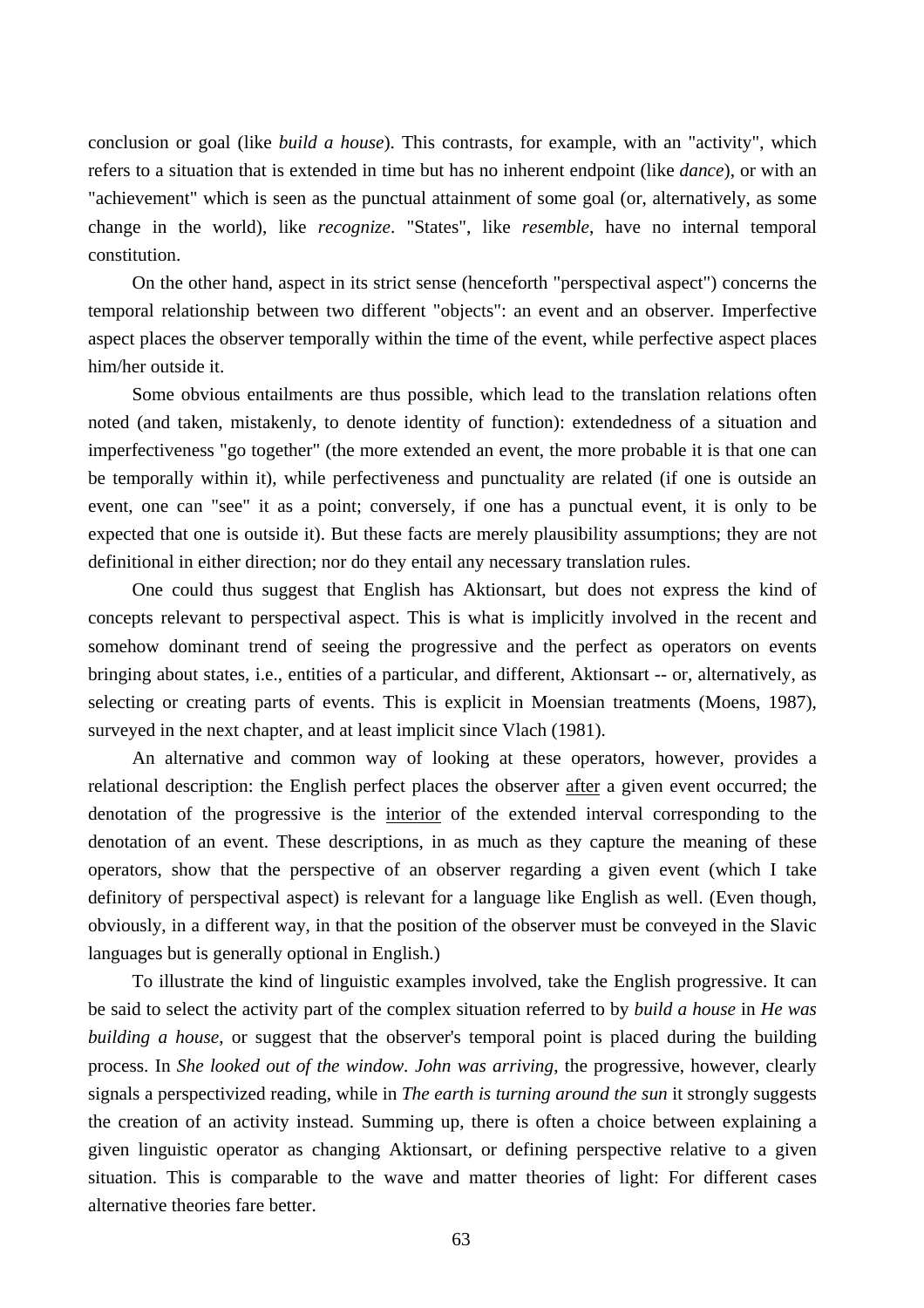To further substantiate my point, let me discuss one of the few precise definitions of aspect in the literature on English, the one by Lauri Carlson (1981): "I restrict the term "aspectual" to properties of sets of periods which essentially involve the concept of (initial, internal, final) subperiod. Likewise, I call an operation on sets of periods "aspectual" only if its values involve periods overlapping with periods it applies to." (Carlson, 1981:32). This definition is couched in terms of a model-theoretic interpretation of sentences (the bearers of aspect) as sets of time periods. Given this assumption, it is clear that it is a pure Aktionsart definition (aspect will bring changes to temporal profiles). Now, after having provided a characterization of the progressive in terms of subperiods, Carlson suggests, in order to solve a paradox associated with it, "an analysis of the intensional conditions of the progressive which construes (9) and (10) as true simultaneously only when seen from [...] different points of view" (Carlson, 1981:45). This I take to constitute independent confirmation for the claim that the progressive crucially requires the notion of the observer's perspective, i.e., it is a marker of perspectival aspect.

The problem of the two sides of aspect should probably be discussed the other way around as well. After showing that an "Aktionsart language" like English also had to some extent perspectival aspect, it should be mentioned that Aktionsart is important for Slavic languages as well; cf. e.g. Matveyeva (1985). Obviously, I will not be concerned with Slavic languages here, but for Portuguese it will be shown in Chapter 6 that Aktionsart is an important ingredient for defining the meaning of "perspectival aspect" constructs. Particularly, an imperfective or perfective aspect operator will mean different things when applied to members of different (Aktionsart) classes. What I hasten to add at this point, and as will be emphasized again in Chapter 6, is that Aktionsart, taken as inherent temporal properties of verbs (and applicable to sentences) is language dependent. Different languages do not classify the world according to the same criteria.

In this dissertation, I will be concerned with the two kinds of aspect, since I consider them both relevant to the analysis of the two languages at stake, Portuguese and English. But to separate the two concepts is not to deny their interrelationship in either of the two languages (and possibly in all languages which have the two sorts of phenomena). For, after all, Aktionsart classifications may depend precisely on (perspectival) aspect operators,4 while the meaning of these last is, in turn, partially dependent on the Aktionsart of their arguments. This seemingly circular definition cannot, in my view, be avoided. Rather, it is a simple illustration of the structuralist claim that "Tout se tient": all pieces of a language system work together.

Finally, I note that a distinction between Aktionsart and aspect has sometimes been made at a purely formal level, namely, considering the former a covert category and the second a grammatical one. But this is, obviously, not a definition of either category, and, in fact, if the only difference between the two concepts were their formal realization there would be no point

<sup>4</sup> Or, less strongly, on aspect operators for which there are alternative (or complementary) definitions as bearers of "perspectival" aspect, as is the case of the progressive in English.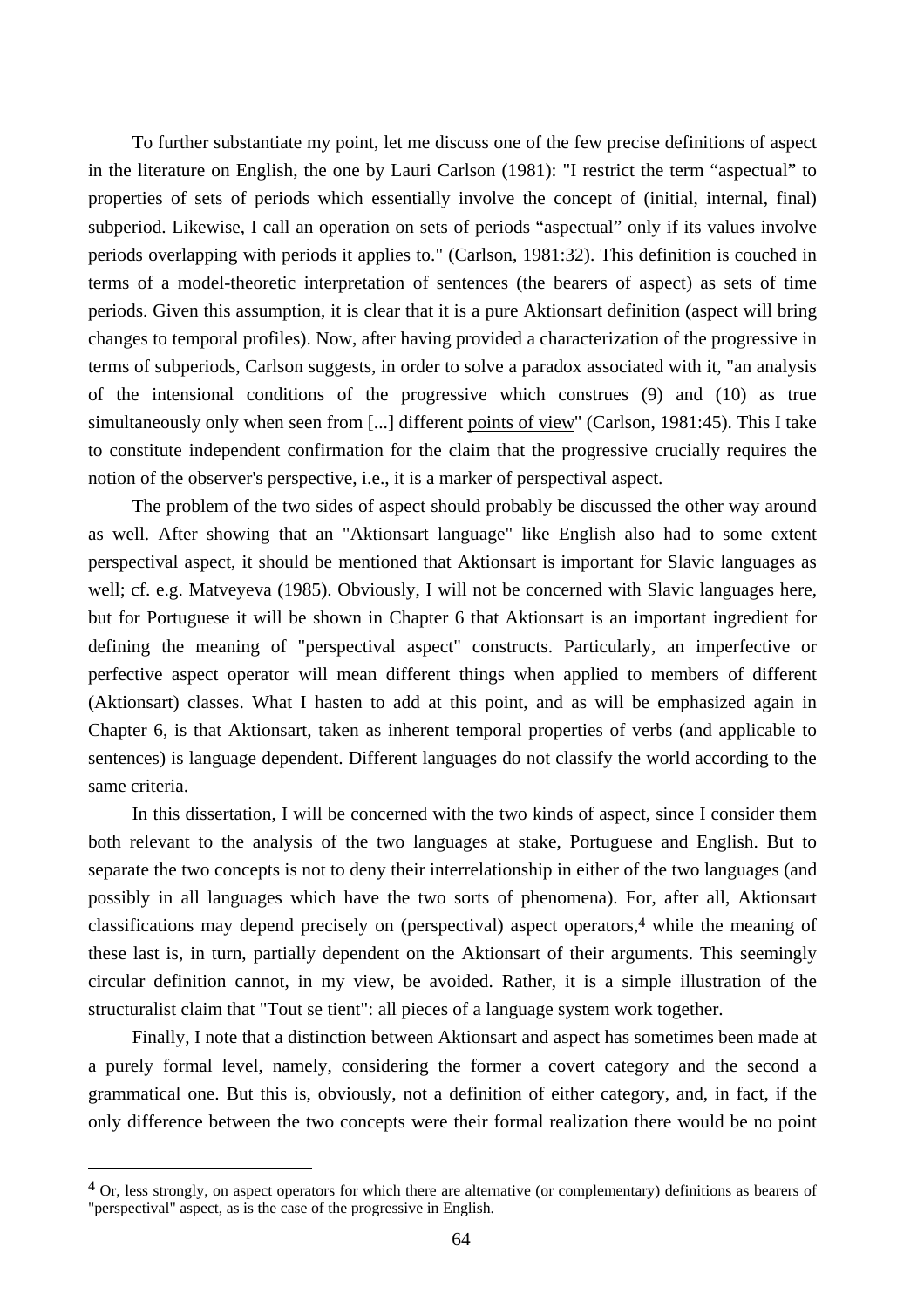in discussing two distinct concepts.

## **4.2.2 Aspect versus tense**

 $\overline{a}$ 

Another problematic issue has been the delimitation of tense and aspect. This is relevant already at the formal level, when the two categories are marked morphologically in a similar way, as I believe is the case with Portuguese and the other Romance languages: both tense and aspect are conveyed inflectionally, while grammatical aspect in English is periphrastic and in Slavic derivational, and thus separated from tense, in the three cases conveyed by inflection. However, the real question, it seems to me, lies at the level of definition.

A common definition of the contrast between the two concepts (see e.g. Comrie (1976)) is to present tense as concerning localization *vis-à-vis* an external temporal axis, and aspect with respect to an internal one. (Generally, no distinction is made between Aktionsart and perspectival aspect, so "internal" can be read as concerning the kind of situation described -- Aktionsart -- or the particular situation described -- perspectival aspect.) Lyons (1977), however, puts the emphasis rather on the deictic character of tense as opposed to aspect; this issue will be taken up in Section 4.3.1 below.

This way, Imperfeito can be seen as both a tense and an aspect in that it expresses localization in relation to 'now', and it places the observer within some (context-dependent) situation. One might say that Portuguese in that respect is an 'inflecting' language,<sup>5</sup> where the suffixes convey both tense and aspect. This is in accord with the traditional name for this form, Pretérito Imperfeito do Indicativo ('preterite imperfect of the indicative'), classifying it as conveying information on tense proper -- past, aspect -- imperfective, and mood -- indicative.

There are, however, two remaining problems. One, most notably discussed in relation to the English perfect, is that it is hard to analyse the import of the two components separately (even when the two are morphologically separate, as happens with the English perfect: namely, the present perfect and the past perfect have been claimed to differ in more than simply temporal reference). Another relationship generally invoked between tense and aspect is the existence of different aspects only for some kinds of temporal reference. This seems to me, however, more a question of language needs ("language economy") than an essential relationship between the two phenomena.

The other problem with this definition is what is called by e.g. Comrie relative tense, cases "where the reference point for location of a situation in some point in time is given by the context, not necessarily the present moment" (Comrie, 1985:56), analogously to adverbials like *on the same day*, *on the day before*, *on the next day*. The notion of "external" time line is, obviously, of dubious interest in this context. It seems, rather, that it is the notion of ordering that is relevant to a definition of tense (absolute tense concerning ordering *vis-à-vis* an external axis, and relative tense concerning ordering *vis-à-vis* another, more "internal", axis). Even though

<sup>5</sup> See Lyons (1968:187-92) for a tripartite classification of languages according to the way their morphology works: agglutinating, inflecting and isolating languages.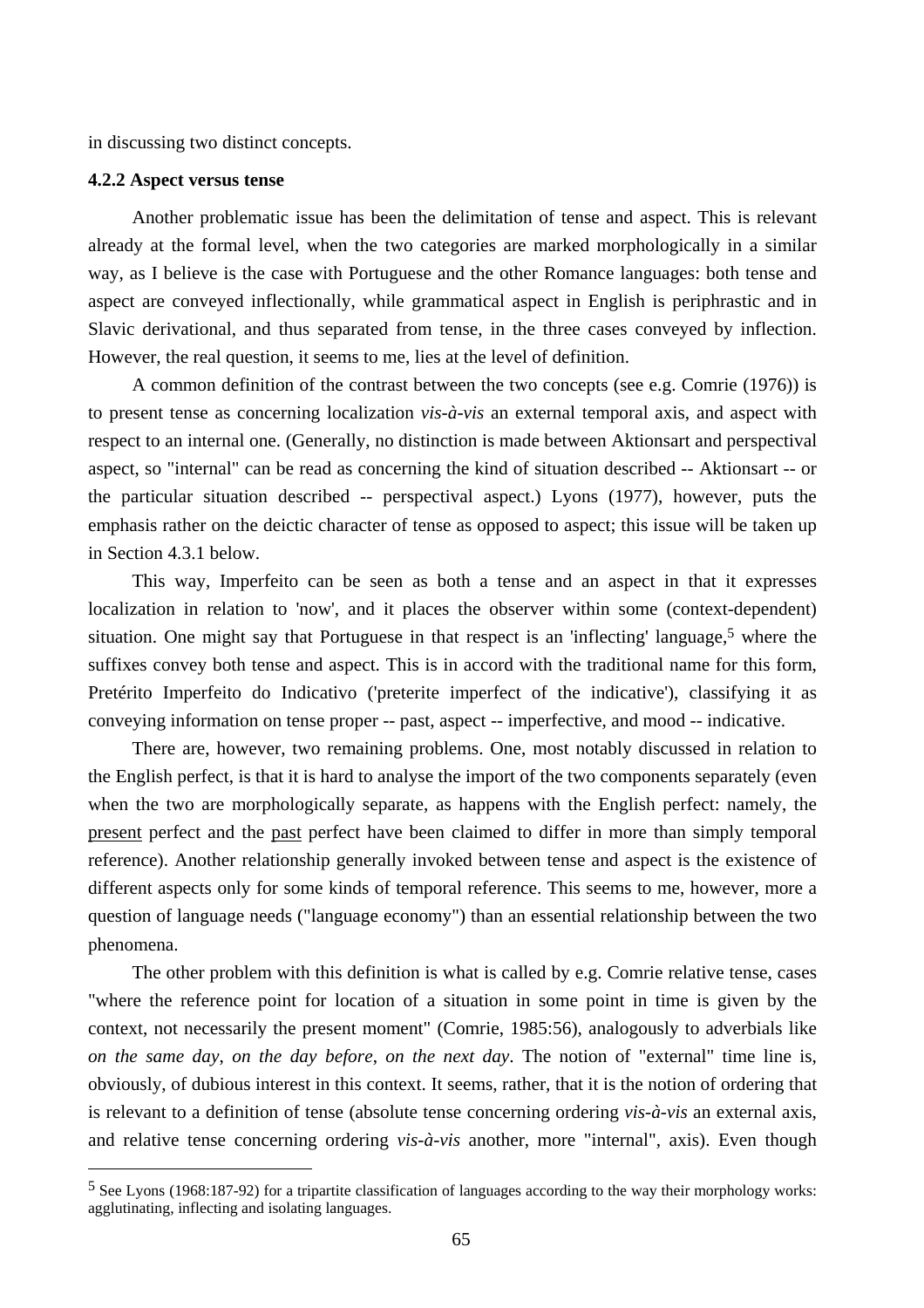Comrie claims that only non-finite tenses in English are relative tenses in this language, an example like *If you do that, you will realize later that you were wrong* is a clear case where the past corresponds to a future situation which is prior to the realization "event". I will therefore take tense to indicate temporal order, as was also the path taken by L.Carlson (1981). What it is that is ordered will be discussed in the sections below.

This is also the place to discuss modality, and motivate its absence from the present text. Even though the domain of the attitudes of the speaker towards reality is often linguistically associated with the temporal system (most notably in the future tenses), it concerns, in my view, quite a separate subject matter, hence justifying the separation between studies on tense and aspect and those on modality. This is actually current practice in linguistics, notwithstanding the expression "TMA system" (tense-mood-aspect system), undoubtedly derived from the fact that the three categories were marked morphologically in the verb in Classical Greek and Latin (and, they are so, incidentally, in Portuguese as well). (Although they belong to the same morphological (sub)system, they do not necessarily pertain to the same semantic system. A useful analogy here is gender and number in the nominal domain.)

# **4.2.3 Aspect as choice**

Another question that is often taken up in connection with aspect is the view of "aspect as choice"; see e.g. Smith (1983). Aspect, as seen above, is related to point of view, or perspective, and then one takes the (utterly unjustified, in my view) step of claiming that aspect is subjective, in the sense of 'a matter of choice'.

As Lindstedt (1985) argued, every bit of a linguistic utterance can be considered a question of choice: one might have chosen different lexical items, a different argument structure, to be truthful or not, and even to refrain from producing any utterance at all. But aspect does not correspond to "more" choice than any other linguistic feature.

In the formal literature, the argument of "aspect as choice" is often given to justify not making a particular ontological difference. According to Kamp & Reyle (1993:507), "the same bit of reality can be conceptualized either as event- or as state-like, depending on how we look at it", and Galton (1984:24) says that "the distinction between states and events is not a distinction inherent in what goes on, but rather a distinction between different ways we have of describing it". Also, on the (aspectual) distinction between the French imparfait and passé simple, Kamp states that "[the tense] depends not on the features of the event as such [for instance, its temporal duration] [...] but on the angle from which it is viewed in the context in which it is mentioned" (Kamp, 1979:401). And so, the authors argue for the absence of a distinction between states and events in the model structure they use to interpret natural language.

Such arguments are, in my opinion, ill-founded for a number of reasons: On the one hand, they seem to assume that, given intersubstitutability of two forms in one particular context, one can conclude that they are always intersubstitutable. On the contrary, Bache (1982:68ff), a scholar more concerned with descriptive adequacy, has noted that, in Slavic languages, freedom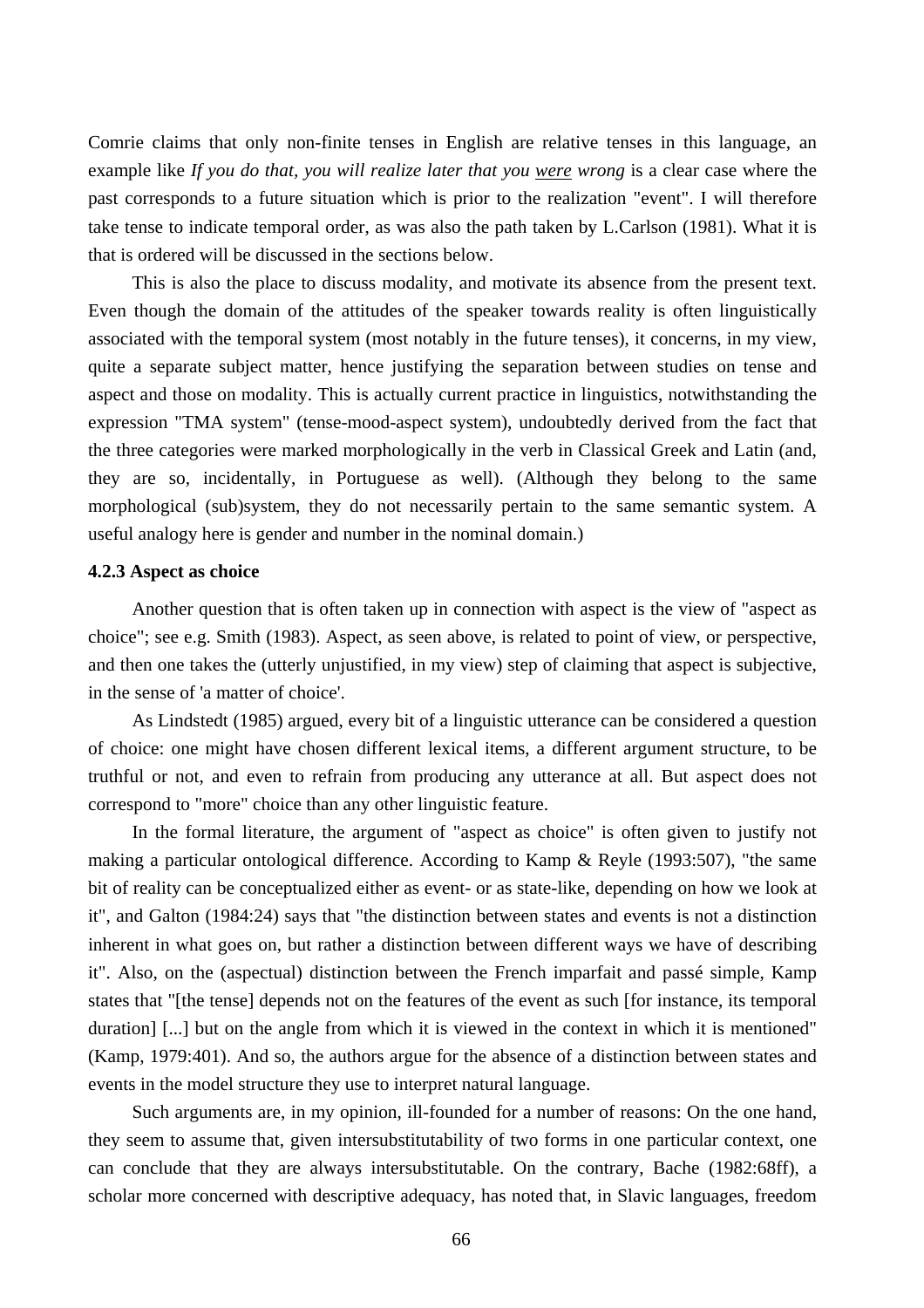of aspect choice (read: intersubstitutability) only occurs in connection with situations which are durative, atelic and non-stative (which is a small fraction of all possible situations).

On the other hand, the arguments quoted above also hinge on the assumption that the two sentences do not differ in truth conditions (or, alternatively, that the same situation is at stake). What seems to be crucially missing here is that one part of the situation described by the sentence, namely, the temporal position of the observer, is ignored. I claim, in fact, that the two situations are objectively different precisely with respect to that parameter (which, in addition, presents no problems to formalization).6

## **4.2.4 Semantic data**

 $\overline{a}$ 

More generally, it is appropriate to consider the issue of what constitutes semantic data. Irrespective of being rendered in a formal framework, the vast majority of semantic data come in the form of what the researchers intuitively take the sentences to mean. It is tacitly expected that the readers share these assumptions. Now, matters become more complicated when different writers explicitly disagree on whether such and such a sentence can be construed in one particular way. This is particularly dramatic for a non-native speaker of English, who cannot trust his/her own intuitions on the matter.

Adding to the systematization proposed by Kent (1993), who divided behavioural tests into tests of "felicitousness" and "entailment", I will divide semantic data into the following categories (where the expression "particular sentence" can be replaced at least by "particular sequence of sentences"):

- Semantic grammaticality: judgements on whether a particular sentence means what it is purported to mean, or whether it becomes uninterpretable when cooccurring with X
- Entailment potential: the set of derivable sentences of (a reading of) a particular sentence
- Semantic tuning: judgements of meaning changes provoked by minimal changes to a particular sentence
- Markedness (relative to possible interpretations): judgements on what is the most natural interpretation of a particular sentence, and which others are forced
- Contrastive intuitions: the presentation of the rendering of (a reading of) a particular sentence in another language
- Contrastive facts: the presentation of actual translations of a particular sentence in another language
- Quantitative cooccurrences: observation of the markers with which (and to what extent) a particular marker cooccurs

Probably the only kind of data in need of some comment is the measure of markedness. I

 $6$  In other words, in addition to the meaning suggested by the aforementioned scholars, I hold that, for languages expressing perspectival aspect, one has to account for an additional clause, of the sort "the observer is temporally placed inside the event" or its negation.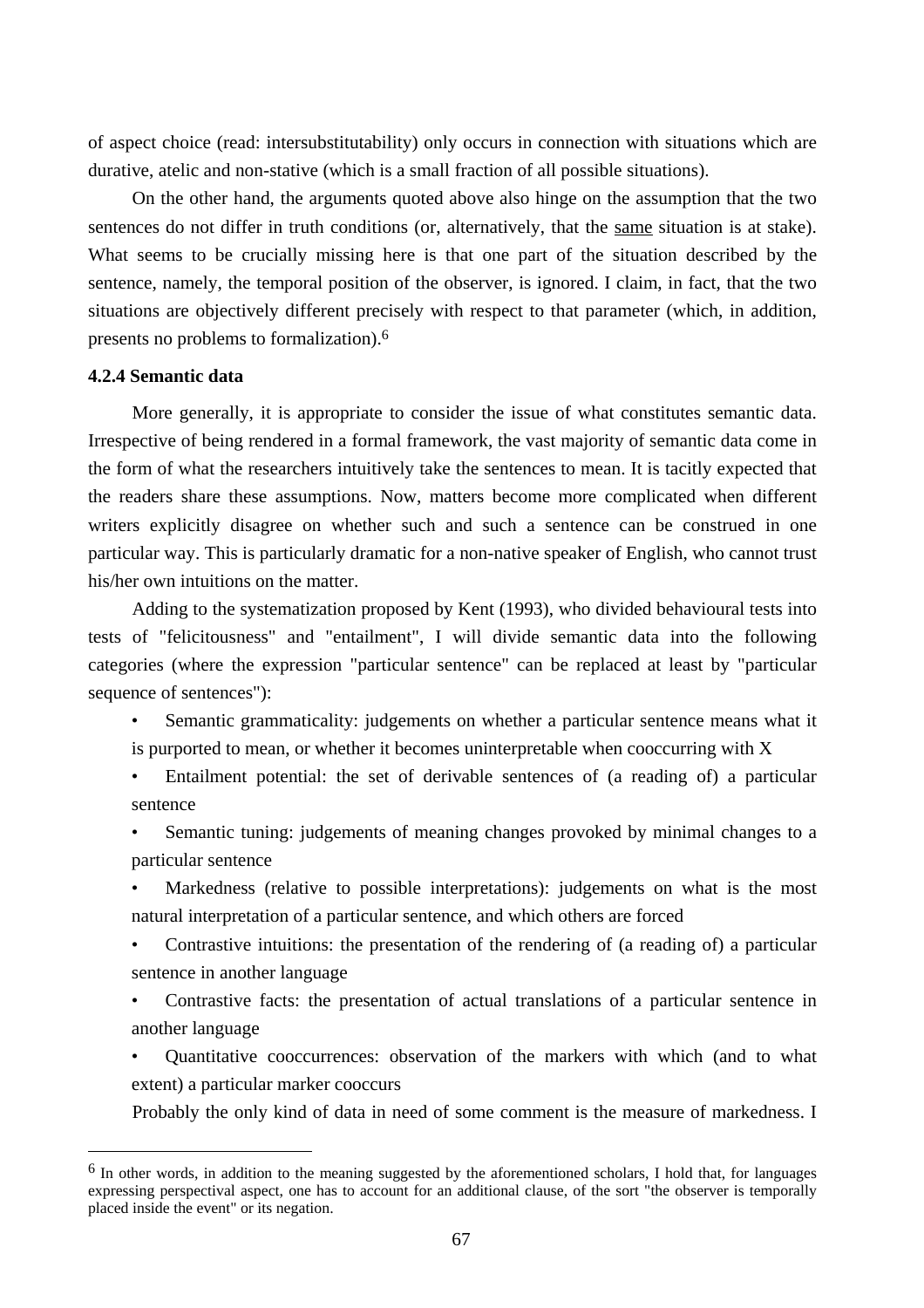hold that this is more important than people realize, in that a refusal to take such judgements into account may drastically diminish the number of reliable semantic data. As L.Carlson (1981) noted in connection with aspectual classification, strained interpretations can almost always be found, but one generally has the ability to judge what the natural reading of a particular sentence is.

All these kinds of data require the researcher's judgement to some degree (note that even in the quantitative cooccurrence case what is being measured is the occurrence of a particular meaning of a particular marker). The advantage of the last two (i.e., of actual translations and of quantitative cooccurrences), ranging over real text, is that their production is independent of the intended result (the study of a particular semantic construction, for example), while texts produced to prove a point are biased, though not intentionally so.

Notwithstanding the complexities involved (and which were already discussed in Chapter 3), I believe that translation-based contrastive facts are very useful semantic data, even if the purpose is to study one single language. Additionally, they should be supplemented by monolingual cooccurrence studies, to avoid a bias from the other language. But, of course, the linguistic intuitions regarding all other kinds of data should never be disregarded, as was pointed out in Chapter 1.

In this connection, it is interesting to see what kinds of particular data have been presented in the literature on tense and aspect. On the one hand, it is common to present arguments concerning model entities like points or intervals of time taken to describe intuitively when a particular sentence is true. There have also been several studies based on contrastive data; some of them have been surveyed in Chapter 2. As to the issue of aspectual classification (Aktionsart), cooccurrence judgements of entailments and semantic grammaticality are common. Finally, a widely (if not the most) used kind of data in the tense and aspect literature concerns the temporal ordering of the sentences or clauses in discourse.

# **4.2.5 Semantics and/or discourse**

 $\overline{a}$ 

And this leads to the last definitional issue I will take up here: Is tense and aspect a discourse phenomenon, as Hopper (1982) has suggested?7 Or does the behaviour of tense and aspect in discourse stem from its meaning?

To be able to understand the question, the word "discourse" has itself to be defined. By "discourse" I mean here simply a sequence of not unrelated sentences or clauses. Some people seem to equate the word "discourse" with narrative discourse, as opposed to conversation, technical writing, and so on. While this is in fact the kind of discourse most studied in the literature, it is not necessary to restrict its scope in the present discussion.

It is undeniable that tense and aspect clues are relevant for discourse interpretation. This is acknowledged both by text linguists (see e.g. Enkvist (1981)) and by formal linguists whose

 $\frac{7}{1}$  "I look at Aspect [...] suggesting a core function which is discourse-derived and in some sense universal" (Hopper, 1982:4).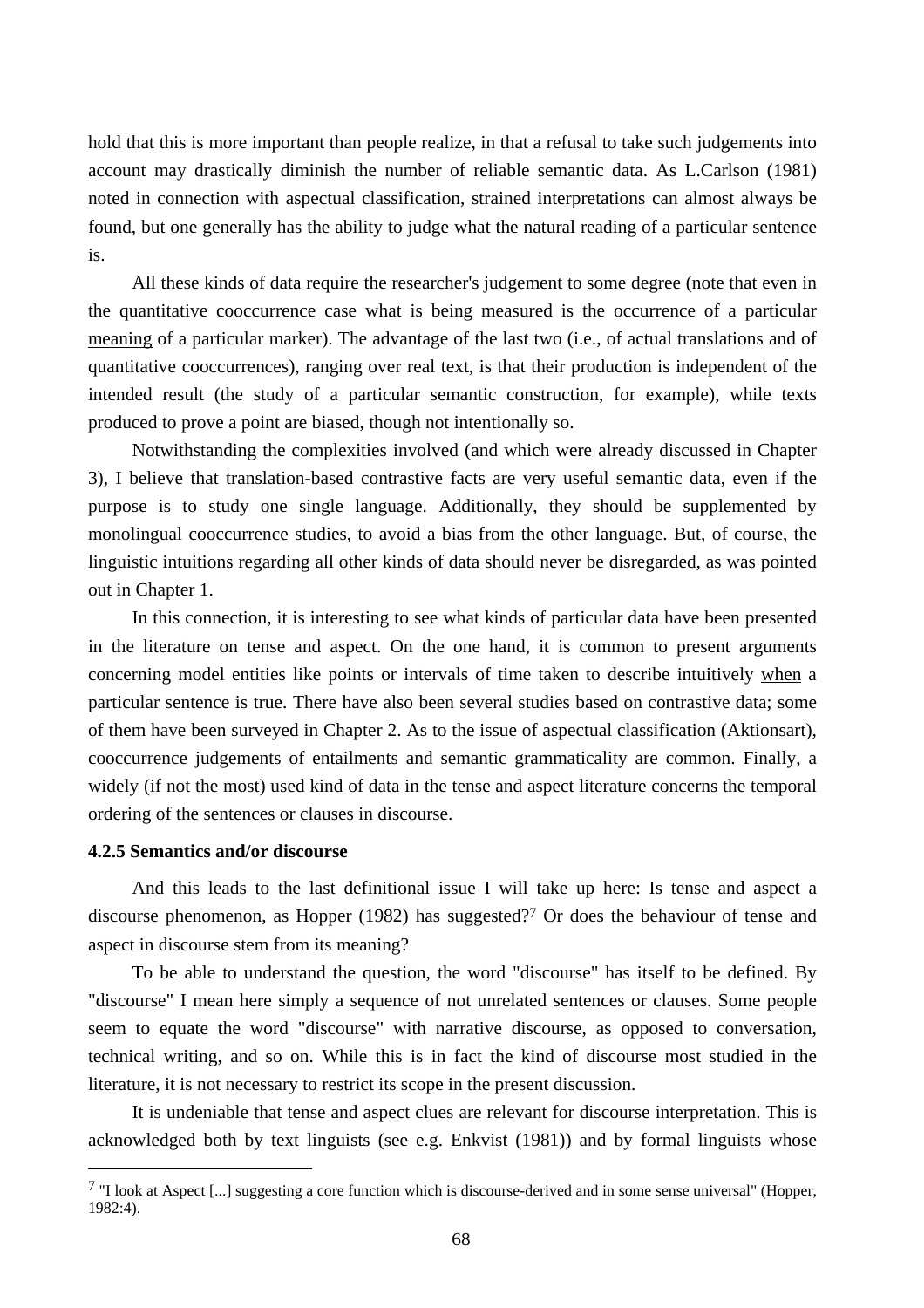concern is the formalization of discourse interpretation (see e.g. Kamp (1981b), Kamp & Rohrer (1983), Dowty (1986)). Tense and aspect clues are, nevertheless, also relevant for the interpretation of the sentence/clause they belong to, although this point is rarely made. The meaningful question is thus, in my opinion, whether there are functions performed by tense or aspect at the level of narrative, say, which cannot be ascribed to the combination of text type and the meanings of the tense and aspect devices.8 ("Text type" and discourse type are here used interchangeably, meaning a sort of abstract linguistic context.)

In fact, it seems that by and large narrative (or, in general, text) organization is independent of tense and aspect markers, and that the meanings of these are rather employed to constrain the possible interpretations. As an example, consider the following discourses, taken from (a real text cited by) Sandström (1993:155), adapted from Webber (1988) and taken from Moens (1987:79), respectively:

(a) *Father went to the post office. He took the passports in his hand.*

- (b) *John entered the flower shop. He took some roses, paid, and left.*
- (c) *When Nikki Lauda won the race, the best technicians worked on his car.*

While they display no (overt) tense or aspect clues, the temporal relationship of the second clause regarding the first in each example is such that in (a) it is read as overlapping, in (b) as following, and in (c) it can be read as either. Particular tense and aspect markers in the second clause would constrain the interpretation of (c) as overlapping (the progressive) or preceding (the perfect). On the other hand, it is knowledge of typical facts in the world that directs us to the intended temporal interpretation of (a) and (b), which is, however, linguistically unconstrained. This can be appreciated by looking at (a') and (b'), which have as their most natural interpretation the inverse of the above:9

(a') *Father went to the post office. He took the parcel and left.*

 $\overline{a}$ 

(b') *John entered the flower shop. He took some roses in his hand.*

Alternatively, some researchers claim that the overall text organization itself conditions the sort of tense and aspect devices which are compatible with it, thus explaining different distributions of tense and aspect markers in different sections of a structured text, as Silva-Corvalán (1983) noted in her study of Spanish oral narratives. As a matter of fact, some have

<sup>8</sup> Note that a positive answer to this question would still not make tense and aspect a pure discourse device. It would rather show that it was a linguistic system with independent import at two different levels (meaning and text interpretation).

<sup>9</sup> In fact, they have not, I am told by Mona Flognfeldt. They simply look weird, or, as she nicely put it, "not fully idiomatic". This demonstrates the danger of constructed examples (at least by a non-native) -- or, in a more positive vein, it also illustrates that a text (even one of only two or three clauses) has an internal coherence resulting from several factors. Thus, specifically in (b'), *enter* is too punctual to accept a description of the action of entering following it: much more idiomatic would, I suppose, be something like *John walked into the flower shop*. Then, the specific interpretation I had in mind, that of having picked some flowers on sale outside the shop and entering to pay them, seems to be in conflict with the common "script" that flowers to be bought are inside the shop; finally, the original verb *take* had deictic connotations that also seem to conflict with the normal way to describe that situation on English. However, I could not make any point on temporal ordering of two clauses if I had completely rewritten (b) as (b'') *John walked into the flower shop. He carried some roses in his hand*! and this is why I kept the sentences as they are.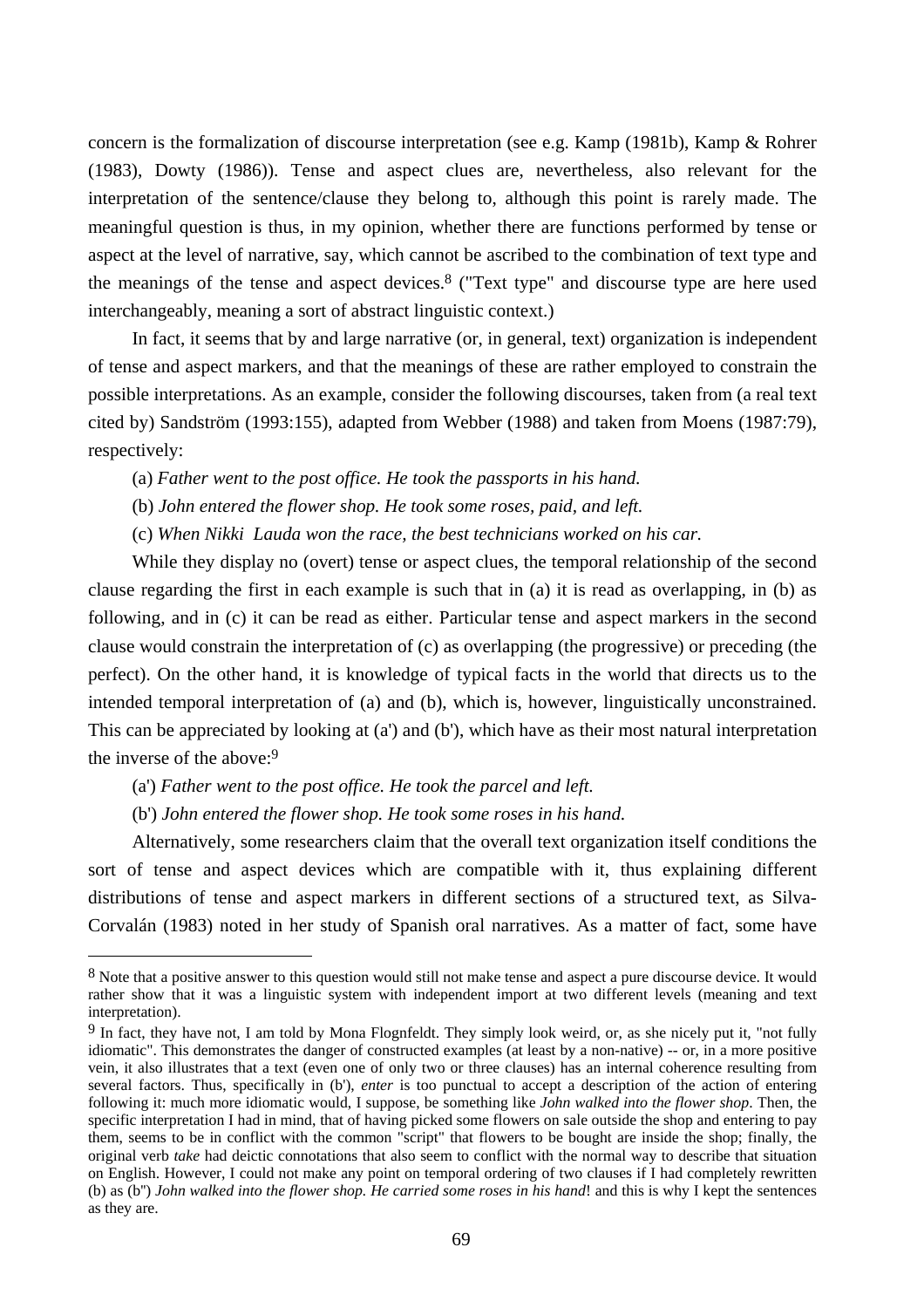even suggested that the mere (textual) proximity of other paradigmatically related devices suffices to influence the function of a given tense and aspect device. Thus, analysing French passé simple usage in newspapers, Waugh & Monville-Burston (1986:872) claimed that:

it differentiates itself from its morphological (grammatical) context. When it occurs in the vicinity of Imparfaits for description, it takes on a punctual interpretation; used after passé composé for setting the scene, it narrates the events which took place; in a narrative predominantly in présent historique or passé composé, it may open the text, close it, supply interesting detail, or make a parenthetical remark. When a different tense is used to give the cause of an event, the transition to passé simple gives the consequence; and so forth. In other words, simple past contrasts first and foremost with the other past tenses (including other passé simples) which are used in the sentence or clause which precede or follow it; through this contrast, it establishes differences within the text itself.

In this dissertation, though, I shall leave these questions unresolved, namely, whether there is an independent import of tenses and aspects in relation to discourse, and/or whether a particular position in text or co-occurrence relations in text influence tense and aspect interpretation. I will be studying tense and aspect in discourse, but not relative to discourse. Even though I will occasionally note that tenses and/or aspects in a particular translation pair will produce different (sometimes even incompatible) constraints on the possible orderings conveyed by the two languages, tense and aspect inside the sentence will provide enough material to contrast.

#### **4.3 Issues of description and explanation**

Most points concerning particular descriptive issues are discussed in this dissertation in their appropriate places. In particular, in the empirical Part III, data on many specific phenomena of English and Portuguese tense and aspect are dealt with, while more general explanatory expositions will be offered in Chapters 5 and 6 of Part II. In this section, I will only be concerned with general issues.

# **4.3.1 Deixis, anaphoricity and autonomy**

A subject which is inescapable in the study of tense is its relationship with the time of the utterance, something that has always been considered a part of deixis (the pointing to the situation in which the sentence is produced). Conversely, the issue of narration (which usually presupposes separation of what the utterance is "pointing to" and the utterance conditions) is the other side of this view of tenses. Perhaps less evidently, these two questions can be related to the one of perspective, which is yet another concept related to tense and aspect.

Let me consider first the deictic import of tenses. The speech act occurs at a particular time, commonly called the "speech time", which can be identified by the word *now*. Other definitional parameters of an utterance are its participants (pointed at by words like *I* and *you*) and the place where the utterance is uttered, which could be called the "speech location" and can be pointed to by *here*. Then, in general, a word or expression can be used deictically if it is intended to refer to something relative to the utterance setting. So, *he* can be accompanied by a nod (or a pointing gesture), and *this horse* or *that girl* can refer to an "object" present at the time of the utterance.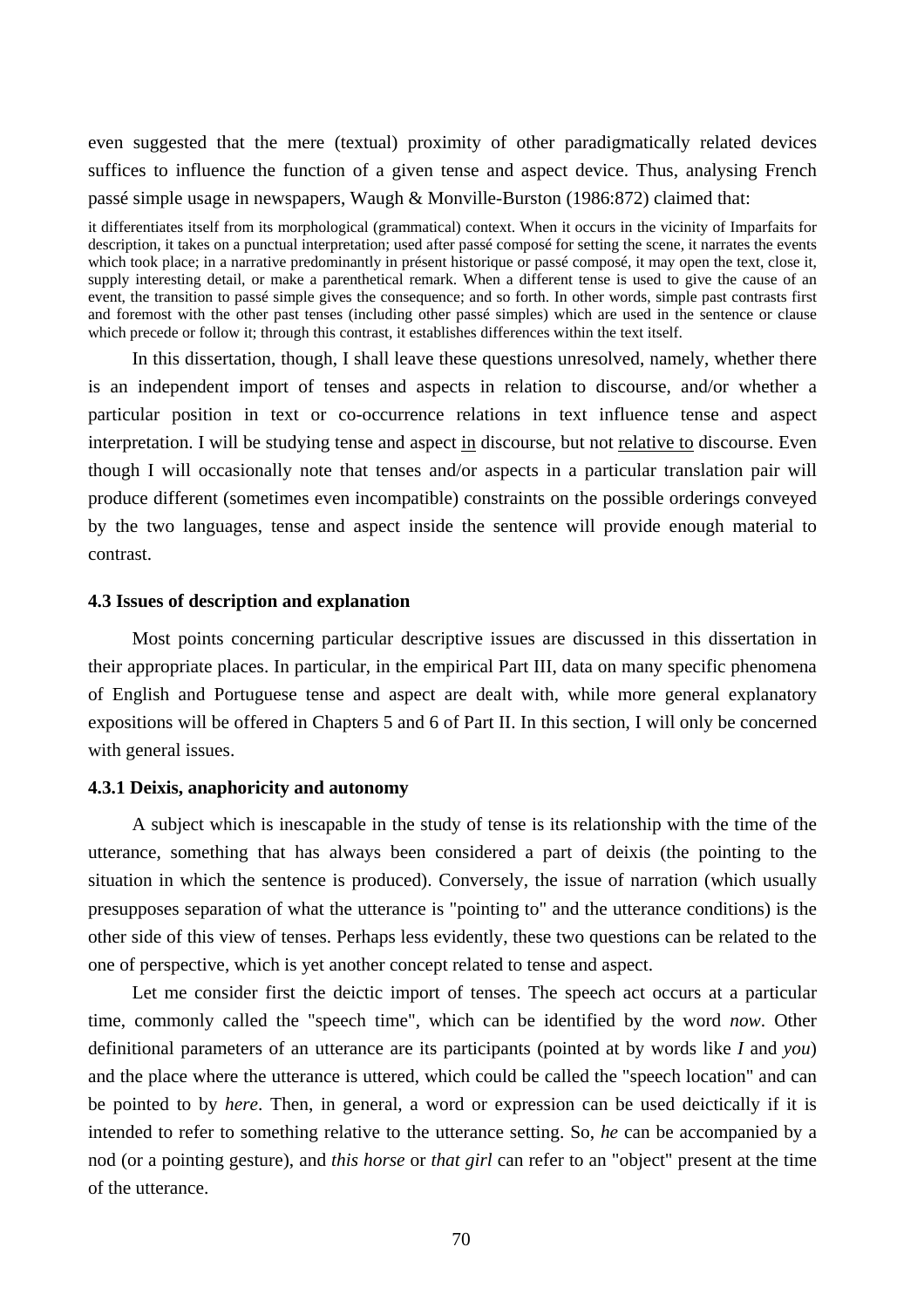Noun phrases can be roughly divided into three kinds: (i) those which provide selfcontained descriptions: autonomous; (ii) those which require contextual (utterance-specific, extratextual) information to be understood: deictic; and (iii) those which require contextual (textspecific, intratextual) information to be understood: anaphors. The last ones have received most attention from syntactically oriented linguists and language processing computer scientists alike.

In English, there is no formal difference between deictics and anaphors: *he*, as well as *this man*, can get its reference through a pointing gesture as well as through cross-identification with the preceding text. But there is a distinction between autonomous and anaphoric noun phrases, which is often marked through the choice between the indefinite and definite articles.<sup>10</sup>

Portuguese, in contrast to English, is a language which distinguishes between deictic and anaphoric devices, at least in some cases. The most conspicuous are place adverbials, namely opposing *aqui*, *aí*, and *ali*, deictic, to *cá* and *lá*, anaphoric -- incidentally, this is a distinction that is hard to master by non-native learners.11 Note that English *here* corresponds to both *aqui* and *cá*, while *there* is used for *ali*, *aí*, and *lá*.

It should not be surprising, therefore, that Portuguese also distinguishes between deictic and anaphoric tenses.12 This I take to be one implication of those who mention the "discours" level and the "histoire" level<sup>13</sup> (see Fonseca (1977), Lohse (1993) for Portuguese; and Smith (1980), Caenepeel (1989) for English): "discours" tenses are deictic; "histoire" ones are anaphoric.14

#### **4.3.1.1 Tenses**

 $\overline{a}$ 

Evidence for the existence of deictic tenses in Portuguese is provided by e.g. the Pretérito perfeito composto, which expresses a localization in time at an interval contiguous to the right with now. Imperfeito can be considered mainly an anaphoric tense, in that it presupposes a previously mentioned time (punctual and/or extended) against which its content should be evaluated. Perfeito, on the other hand, and in analogy with autonomous noun phrases, introduces a particular time.15

<sup>10</sup> By this I do not want to claim that *the* in English is necessarily anaphoric, only that the opposition *a/the* sometimes is used for that purpose, as in *A man entered* vs. *The man entered*.

<sup>11</sup> This is my own analysis of these Portuguese place adverbials. For an overview of the traditional ways of presenting the subject, see Nilsson (1984).

 $12$  The view of tense in general as anaphoric will be discussed in Section 4.3.1.4 below. Here, I am arguing for these properties as attributes of specific tenses.

<sup>&</sup>lt;sup>13</sup> This distinction, proposed by Benveniste (1966) for French, was motivated by the need to explain the opposition between French passé simple and passé composé. Romance linguists, as well as general linguists, have often considered it a universally relevant distinction. See for example Lyons (1977), who employs the terms "historical" and "experiential".

<sup>14</sup> Either anaphoricity or autonomy (at least, definitely non deixis) seems also be crucially involved in what Dahl (1984) calls "narrative tenses". Incidentally, this phenomenon casts doubt on the generality of Lyons's approach to tense (cited in Section 4.2.2 above) in requiring it to be a deictic category.

<sup>&</sup>lt;sup>15</sup> This is obviously too rough a characterization of Imperfeito or Perfeito, which does not take into account the various functions of these devices (see Section 4.5 below for the several uses of tenses I consider). Here, I am just referring to the way they refer to times.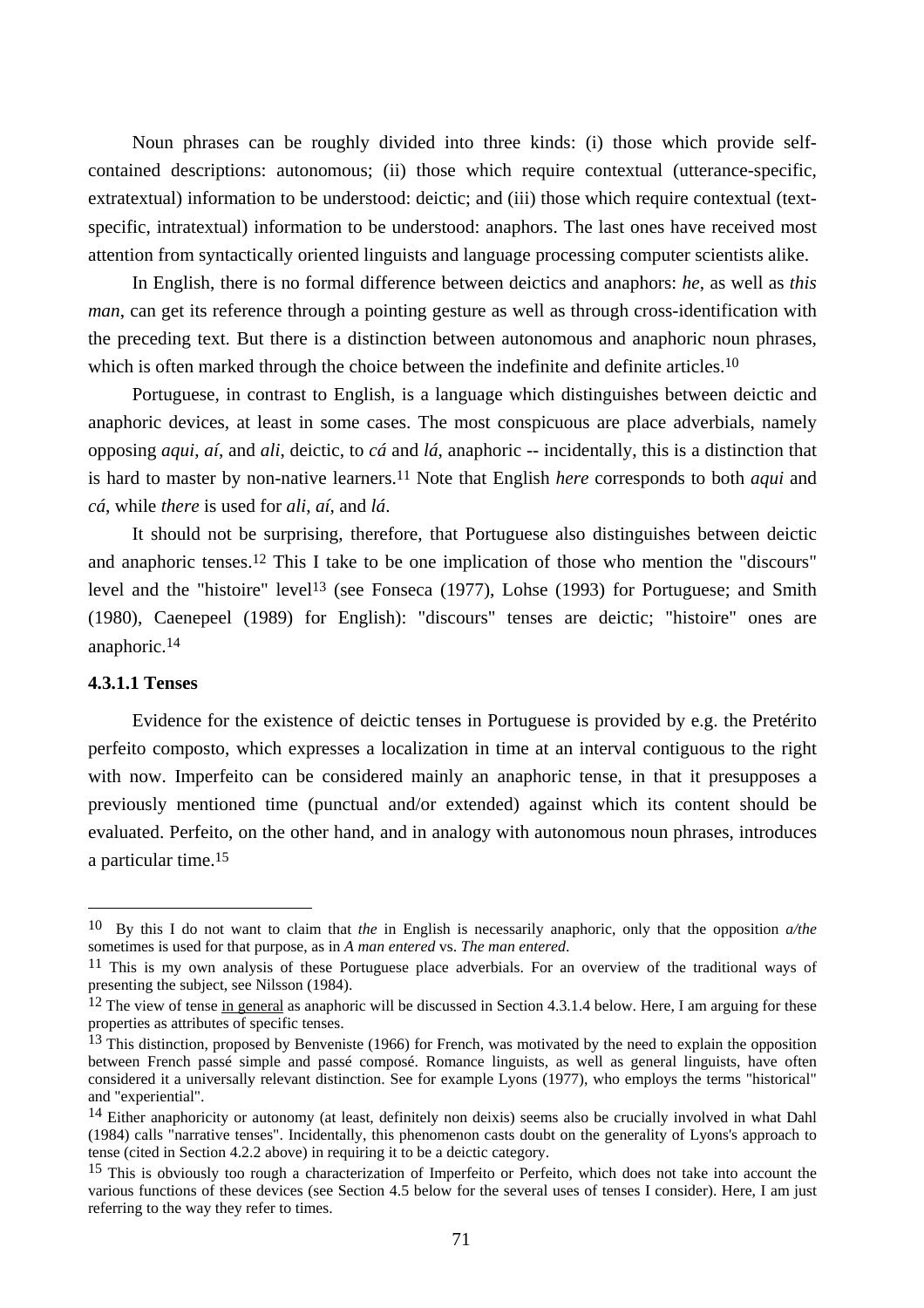Other tenses are anaphoric and/or deictic in a more complex way. Some refer to a time which is different from the one they are linked anaphorically to, or, as Houweling puts it describing the Italian tenses, "identify a time other than the one that was identified by their antecedent" (Houweling, 1986:165). The past perfect is obviously the most typical case. To be felicitous, its context must supply a time (reference time) so that the past perfect refers to an event happening before that time or to a state holding at that time. This is illustrated by the two interpretations of *he had left at six*, "he" left at six o'clock or "he" having already left by six. Here, English does not formally mark the difference between anaphoric or autonomous.

The same is true of a main clause in Mais que perfeito: it may refer to a contextually salient time, but introduces a new (and previous) temporal point, cf. *Aqui estão as fotografias. Tinham caído para trás da estante.* ('Here are the photos. They had fallen behind the bookshelf'). The contextually salient time may be described through linguistic means by *quando as procuraste*  ('when you looked for them'), or *quando as encontrei* ('when I found them')

Other tenses refer deictically to an intermediate time. For example, Futuro do conjuntivo can only be used to refer to a time in the future with respect to now (=speech time), i.e., the intermediate time (contrary to that of the past perfect or Mais que perfeito) cannot be used anaphorically.

As for English, *used to* also explicitly refers to now: *I used to drink a bottle of vodka a week* expresses something which can (most of the times) also be rendered by *I no longer drink a bottle of vodka a week*. (only the theme of the former sentence is "before", whereas of the latter, "now"). By contrast, consider the following (constructed) narrative *At the time, I drank seven bottles of beer a day. So, I kept my usual self when we had three beers in a row in the hot sun, but evidently he got disturbed.* Its first sentence does not convey that the "I" no longer drinks seven beers a day, even though such a belief would be compatible with the text, on purely pragmatic grounds (if "I" still did it, why not the simpler *I drink seven beers a day*?). In other words, the simple past does not refer to now, while *used to* does.

*Used to*, however, does not play an important role in the English tense and aspect system. Some uses of the present perfect, much more discussed, have also been described as referring to an extended now, e.g. *I've been in Boston for three days* has been analysed as either describing an interval up to now, or holding in an interval before now; see e.g. Abusch & Rooth (1990). In terms of deixis and anaphor, this could be rephrased as: the extended interval that is necessarily associated with the present perfect is sometimes deictically interpreted; at other times it is autonomously construed.

This analysis is also appropriate for present perfect sentences without *for*-adverbials, such as *I have written a novel*: When the underlying extended interval (which is possibly simultaneous with the result state) is interpreted deictically, one gets a present relevance connotation; when it is autonomously construed, it conveys mere existential quantification.

I hope thus to have shown how the trichotomy autonomy, deixis and anaphoricity is relevant to the description of tenses. It is for temporal adverbials, as noted by many researchers;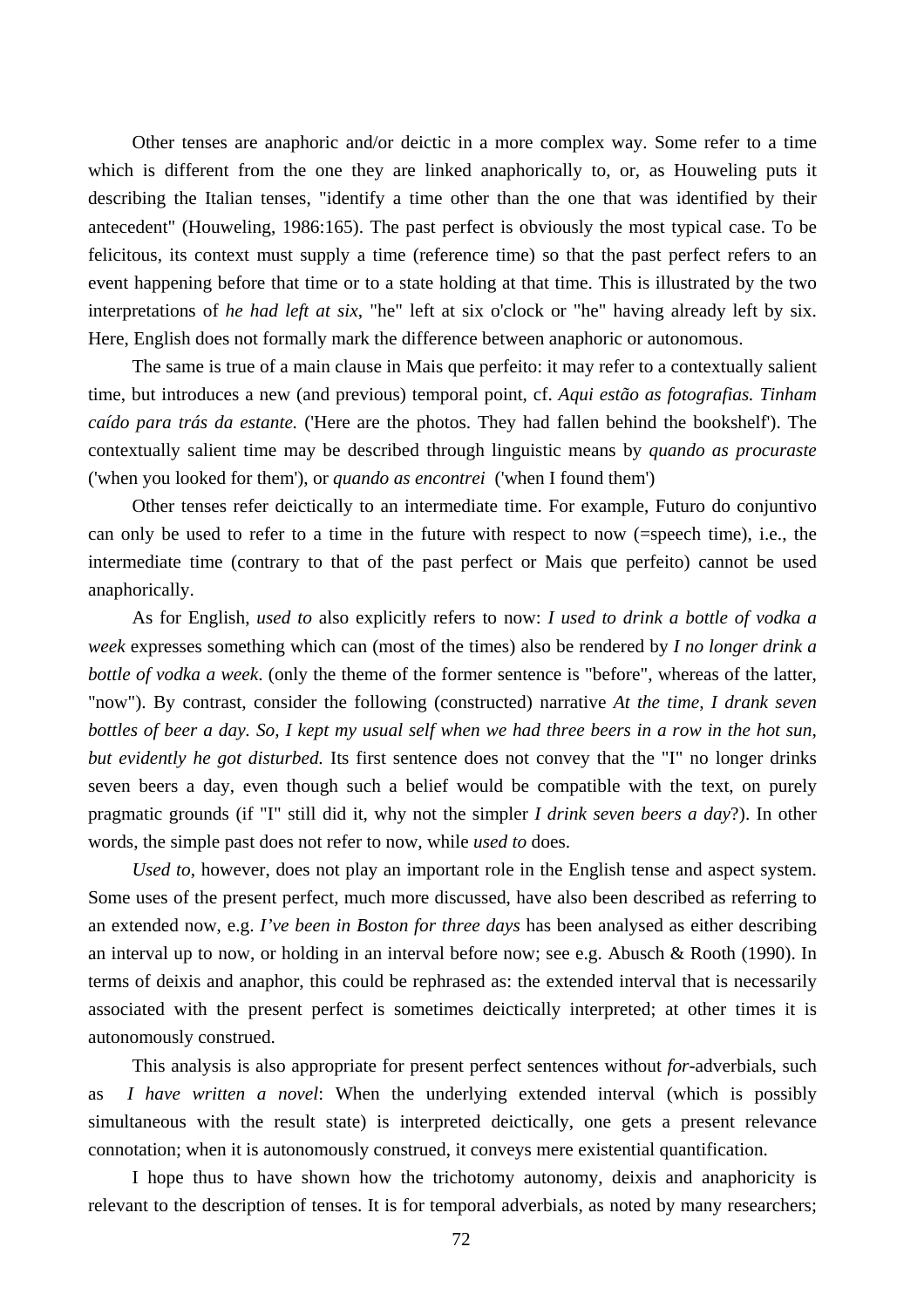see e.g. Smith (1980), Kamp & Rohrer (1983) or Hinrichs (1986). Therefore, before I investigate the association of these three kinds of temporal identification with the temporal interpretation of narrative discourse, I will look at temporal adverbs in what concerns their contribution for temporal reference.

# **4.3.1.2 Temporal adverbials**

Hinrichs (1986), drawing on Smith's (1980) proposal, suggests four kinds of (localization<sup>16</sup>) adverbials for English, while Kamp & Rohrer (1983:261f) also single out several different kinds of temporal adverbials for French, relative to the way they behave in discourse. Here, I will present my analysis of the Portuguese ones (the English adverbials happen to require just a subset of the classes).

1. Autonomous adverbials (Hinrichs' complete dates) define a particular time.

Portuguese: *25 de Abril de 1974*, *Verão de 68* English: *June 14th 1886*, *1066 a.d.*

2. Deictic adverbials (K&R's group II) relate to the speech point. I.e., their meaning is a unique function of the utterance time.

> Portuguese: *hoje*, *ontem*, *amanhã*, *este ano*, *neste momento*, *o ano passado*, *o ano que vem*

English: *today*, *tomorrow*, *this year*, *next year*, *last year*

3. Anaphoric adverbials (K&R's group IV, Hinrichs' dependents) relate to some contextually defined time.

> Portuguese: *passados dois dias*, *dois dias antes*, *dois dias depois*, *um ano mais tarde*, *nesse momento*, *naquele momento*, *então*, *no dia seguinte*

> English: *two days after*, *two days before*, *a year later*, *at that moment*, *after two days*

4. Perspective adverbials require an intermediate time to be understood (like the past perfect).

a. this intermediate time is deictic.

Portuguese: *daqui a dois dias*

b. the intermediate time is anaphoric.

 $\overline{a}$ 

Portuguese: *dali a dois dias*

c. the intermediate time is contextually determined (Hinrichs' flexible anchoring, K&R's group  $III^{17}$ ), i.e., it can be either deictically or anaphorically construed.

<sup>16</sup> Frequency and duration adverbials are outside this classification; see next section to some brief remarks on the subject.

<sup>17</sup> Kamp & Rohrer (1983) suggested a further category for French, containing *depuis deux jours* ('since two days ago') and *à partir de deux heures* ('since two o'clock'), but they provide no explanation of how to identify it. It appears that such adverbials describe intervals (extended periods) instead of simple points in time. One of the terminal points of the interval is the reference time, and the other is measured relative to it. Hence, they share properties with PPC and the English perfect. However, the reference time of the corresponding adverbials in English and in Portuguese is contextually determined like group 4c, and so I did not classify them separately.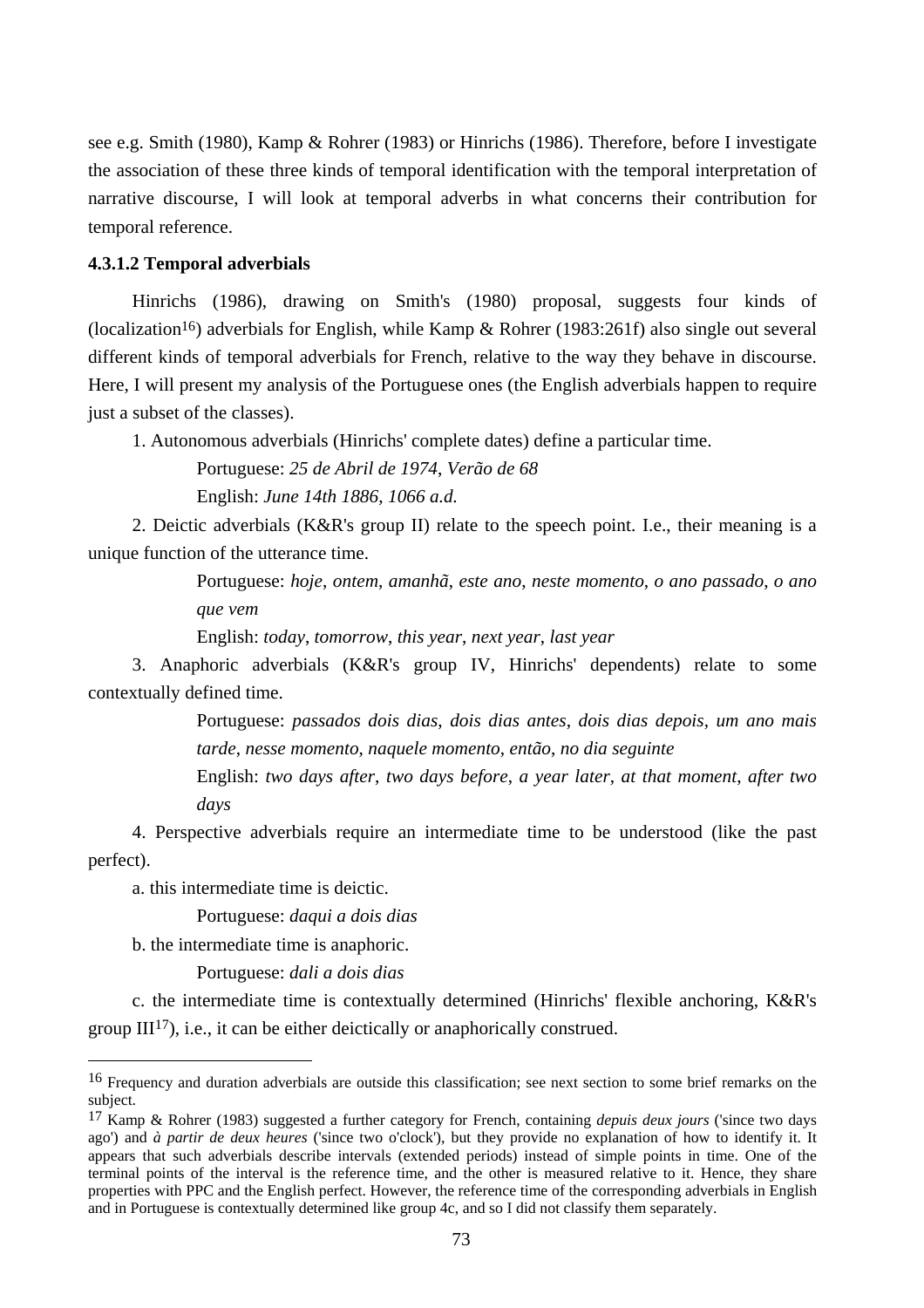# Portuguese: *agora*, *há dois anos*, *desde as duas* English: *two days ago*, *now*, *in two years, since 8 pm*

It is now easy to understand why in English there is no need for a subdistinction in group 4: The adverbials which require such a distinction in Portuguese are rendered by an expression which is unspecified in that respect, *in two days*, even though it can be specified as *in two days from now* vs. *in two days from then*.

An interesting remark concerns the word *now*. Contrary to expectation, it is not purely deictic, i.e., it does not refer directly to now (the time of the utterance). Rather, it is contextually determined whether *now* refers to now or whether it refers to some other current time. In other words, its interpretation depends on an intermediate time point which is contextually determined, but -- only when it occurs in sentences describing states. Interestingly, the same happens with Portuguese *agora*. The interpretation of *now* is still a matter of debate. Kamp & Reyle (1993) and Sandström (1993) explain this property of *now* respectively as a property of the English simple past and as a property of narrative discourse. As is perhaps clear from my preceding sentence, I prefer to assign such behaviour to *now* itself.

I claim, in fact, that *agora* has two distinct interpretations, depending on its occurrence with events and states, respectively:

• one deictic, meaning immediately before or immediately after the speech event, depending on the tense: *fiz isto agora* ('I did it now') or *vou sair agora* ('I'm leaving now')

• another, as described above, of the perspective kind, which can be construed relative to the utterance event or to the narrative now, cf. *estou pronta agora* ('I'm ready now') or *agora estava pronta* ('now she was ready').

Summing up, as far as temporal reference is concerned, adverbials, like pronouns or tenses, can be seen to have different mechanisms of interpretation. Briefly, I survey some linguistic properties that lend support to the analysis suggested above:

1. The rules of indirect speech, on the one hand, convert deictic adverbials to anaphoric ones; on the other hand, they leave contextually determined perspective and autonomous ones unchanged.

2. Adverbials and tenses in the same clause cannot specify disjoint intervals, and thus *yesterday* and the present perfect cannot cooccur, nor *ontem* ('yesterday') and the PPC. Still more obviously, two adverbials corresponding to mutually exclusive times cannot occur, like *amanhã* ('tomorrow') and *dali a dois dias* ('in two days from then'), or *tomorrow* and *the next day*. Note, moreover, that adverbials of different kinds cannot in general co-occur, even if their intended reference is not mutually exclusive: cf. \**next year in five months*, \**a year later in 1956*. (Such combinations seem only acceptable as rephrasings in actual speech, or as specifications acting as further precisions, as in *A year later, in 1956*).

3. The use of deictic adverbials in discourse (anaphoric contexts) unambiguously marks

I note, furthermore, that their possible distinct behaviour in French may constitute something internal to the French system, which, it should be mentioned, has three tenses corresponding to the English simple past.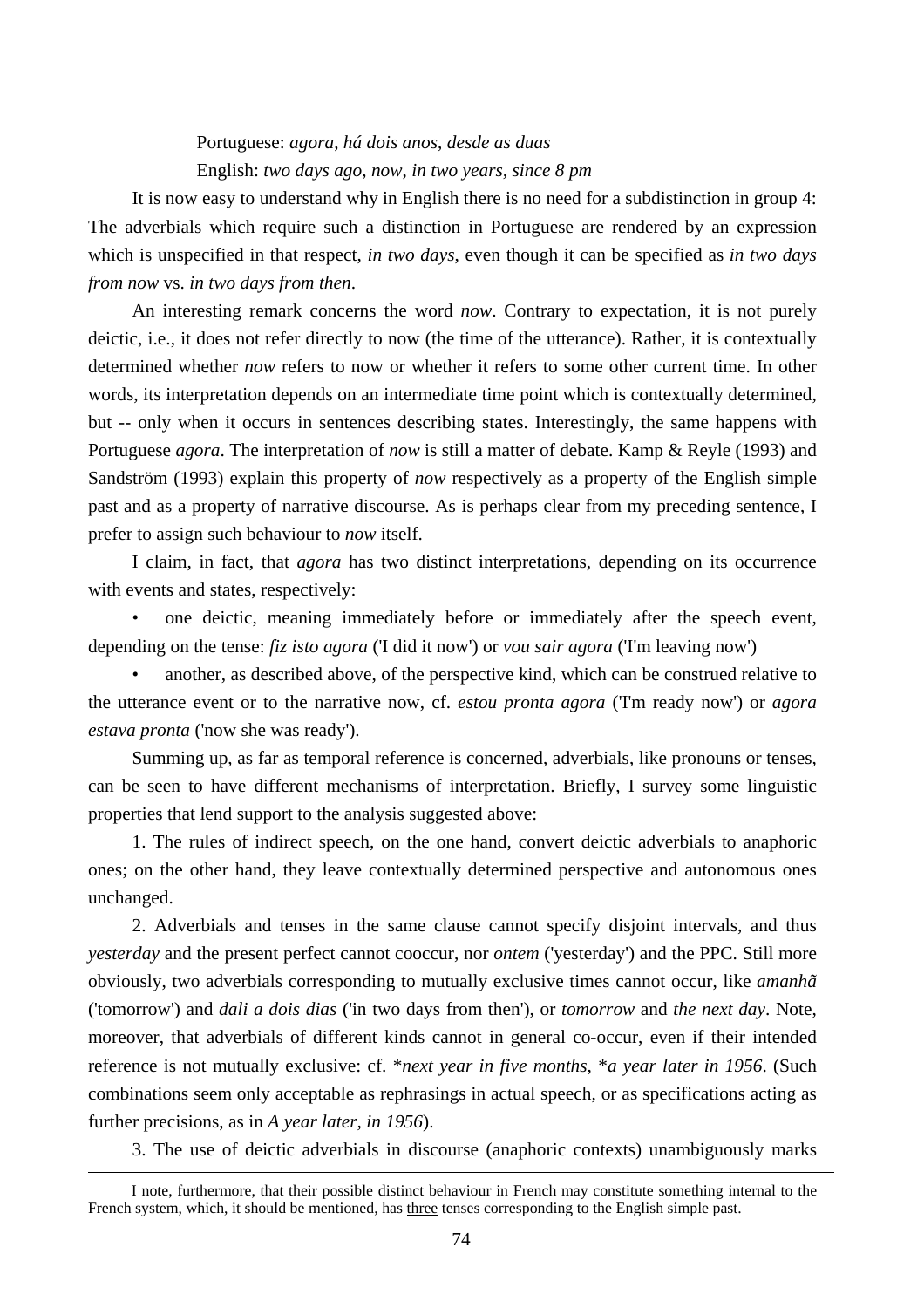free indirect speech, i.e., the perspective of one character is conveyed. *A Maria parou. Ontem tinha ido à escola, mas hoje não lhe apetecia.* ('Mary stopped. Yesterday she had been to school, but today she didn't feel like it.') In English, this is conveyed by the breaking of the "rule" which says that (past) deictic adverbials are not allowed with the perfect.

# **4.3.1.3 The interaction between temporal adverbials and tense**

One interesting question is the relative weight that should be given to temporal adverbials and tense in defining temporal localization. There are three main positions in the literature:

1. Temporal adverbials are ways of specifying more precisely the temporal reference defined by tense, and are, in general, entities of dubious theoretical import (barring cases like *since*, *until*, and *now*). This position I take to be (at least) the initial standpoint of temporal logic accounts of natural language; see Dowty (1982) for problems with such a position.

2. Tense and temporal adverbs jointly specify temporal reference, as is advocated by Smith (1980), who claims that "the semantic unit for temporal reference [...] has a temporal expression that is optional syntactically" (Smith, 1980:356).

3. Temporal reference is completely specified by temporal adverbials, tenses just furnish interpretation clues to identify the relevant (and sometimes simply understood) temporal adverbials in discourse. This position was recently put forward in Vlach (1993).

Even though the latter standpoint has some appeal, I believe it is not such a radical position as meets the eye. In fact, Vlach's temporal adverbials share many similarities with the reference times which are associated with tenses and adverbials in previous accounts. Vlach is at pains to claim that reference times should be dispensed with,18 but his temporal adverbials express a relationship between times and eventualities. This relationship (which is overtly marked in English in prepositional adverbs: the difference between *at*, *in* and *for*) is promoted to a semantic distinction in relating an eventuality to a time (corresponding to Vlach's At, In and For predicates), and is an essential part of the meaning of temporal adverbials in Vlach's proposal. In my opinion, it is more naturally conceived as belonging to the interaction of aspectual class and temporal adverbial; I will return to this issue in Chapter 7.

What I believe to be an important contribution of Vlach's (1993) paper is his contention that localization adverbials should not be treated independently of duration and frequency adverbials. In particular, he notes that one and the same adverbial in English (e.g., *in 1976*) corresponds to several different semantic relations as far as temporal localization is concerned, depending on the particular kind of eventuality at stake. Even though one may disagree with the specific details of his treatment (and particularly with the role he attributes to the adverbials proper), this is a relevant observation that any theory of temporal reference must account for.

# **4.3.1.4 Narrative discourse**

<sup>&</sup>lt;sup>18</sup> I consider his particular critique of Reichenbach's (1947) system misguided, but this is not relevant for the point at hand.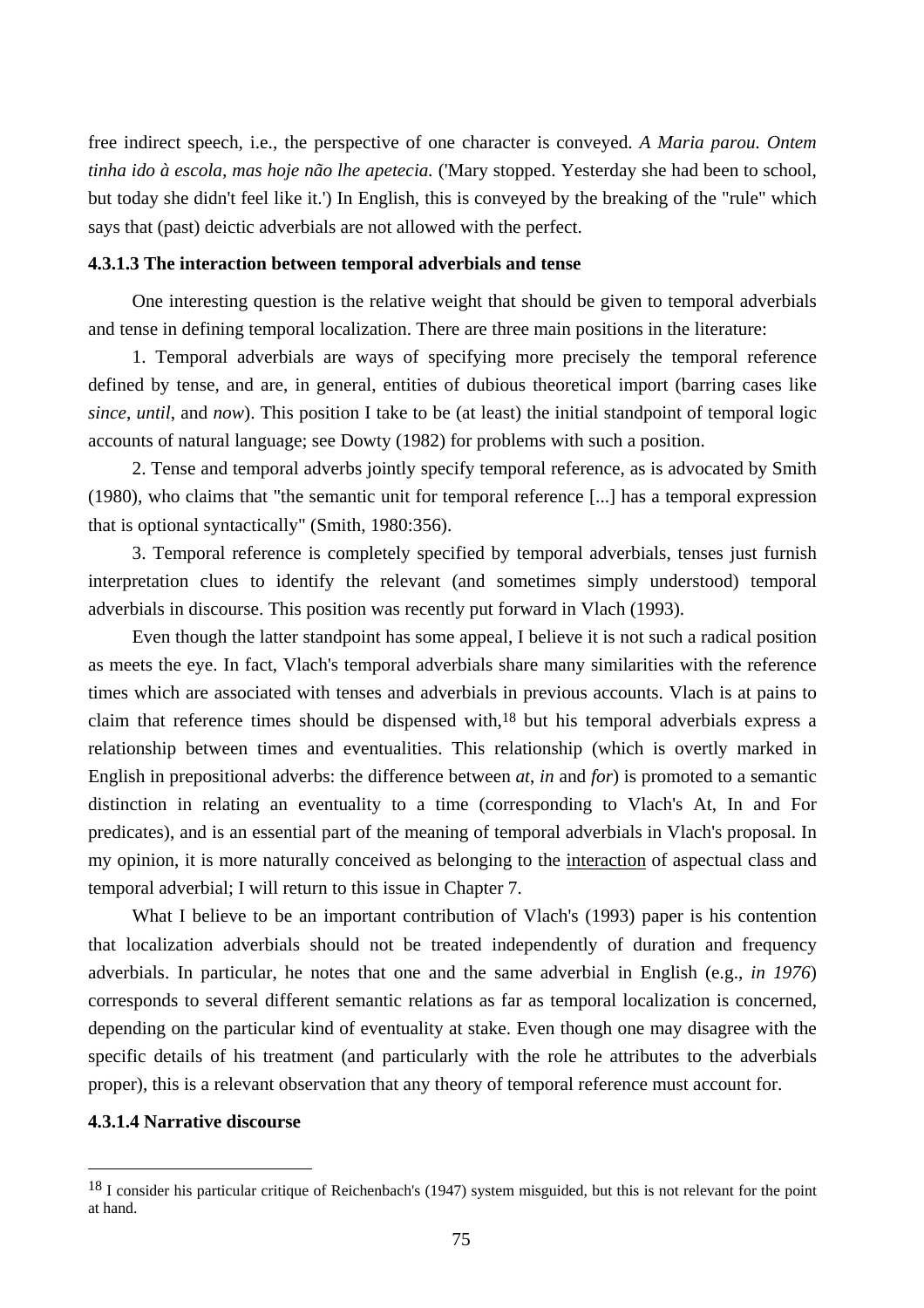Let us now go back to the interpretation of tenses in narrative, and see how the concepts of deixis, anaphora and autonomy can be made to bear on the issue. As stated in Chapter 1 and Section 4.2.6 already, I will not be especially concerned with the issue of narrative text versus other text types in this dissertation. Since so many formulations of tense depend on how it is employed in narrative, however, any possible theory must provide a way to account for it.

Narrative presupposes the setting of an imaginary time line. In narrative, time goes by, not isomorphically with clock time, but the granularity depends on the author: The temporal location of two consecutive sentences (in a narrative text) may differ in several years, a couple of minutes, or not at all. It is the events (basically, the sentences described by autonomous temporal devices) that advance time (provided one is able to infer some consequentiality or response relation between them). If purely anaphoric tenses are employed, they get their reference from the previously introduced time. But at each point of the narrative there is an identifiable "now" (which bears no relation with the real now -- except possibly for the narrative end; see below). This can best be appreciated by noting the use the characters make of their language: direct speech in a narrative is identical to "real" direct speech, i.e., the speakers talk about perfectly identified "I"'s and "now"'s, although possibly unreal. While characters more often than not maintain identity, two different "now"'s, on the contrary, generally refer to different temporal locations in the narrative time line, as they do in general conversation. (The main difference between narrative time and ordinary time is that the first is discrete -- and manipulable at will; while the second is continuous -- and inescapable).

Except for rendering the characters' speech, there are not many other reasons why one should want to refer to "now" in a narrative, given that the place in the narrative, together with the kind of tense, describes the putative temporal localization. This explains why deictic tenses are not used in narratives: the present perfect in English, the PPC and the Futuro do conjuntivo in Portuguese, as well as the present and Presente in the progressive form, are known to be employed almost only in non-narrative contexts. This is because narrative presupposes sequence, and at most the end of the narrative can occur at now.

But let me discuss in some more detail the question of indirect speech, i.e., the indirect narration of speech, where the reference to "now" is transformed to anaphoric reference to the time of the (narrative) speech event. A (speech) event is thus introduced, and temporal deictics are replaced by their anaphoric counterparts. If an event had been mentioned/introduced as complete in the direct speech, it must be placed in relative terms as prior to the speech event: this explains why the pluperfect has to be used for the translation of the description of a past event. By contrast, if a present stative sentence was uttered (and supposed to hold at the narrative now), it will be rephrased relatively to the speech event, using an anaphoric tense (Imperfeito in Portuguese; simple past in English because simple past does double duty as anaphoric and autonomous tense). Cases of a past property are more delicate, as the possibility of maintaining the original tense demonstrates; cf. *he said Mark had been ill/he said Mark was ill*. In Portuguese, Imperfeito must be maintained for permanent properties; cf. *O João era meu amigo*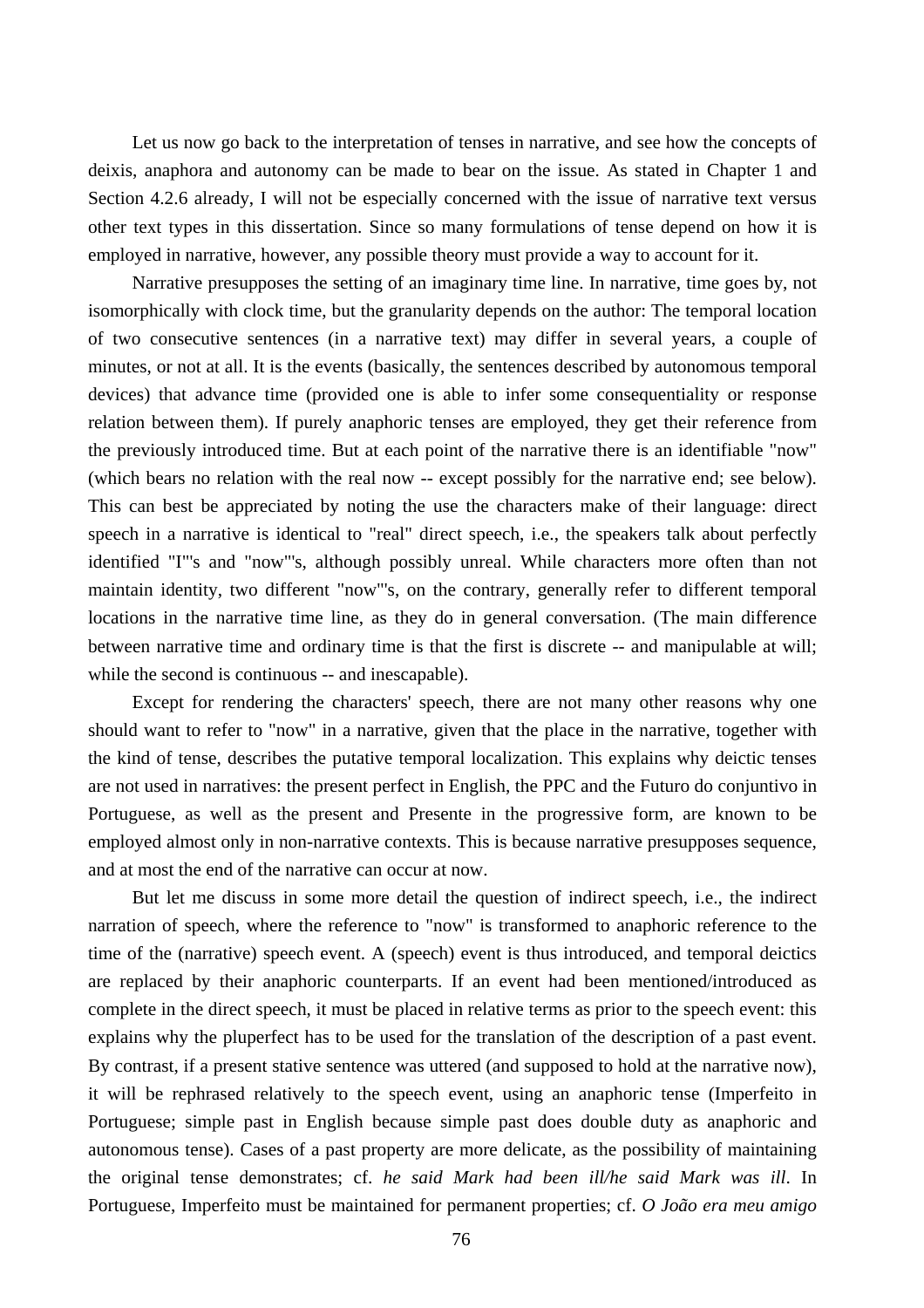('John was a friend of mine') rendered as *Ele disse que o João era seu amigo* ('He said John was friend of his'). Basically, the choice is related to whether the direct speech sentence refers to an individual time (which can then be turned into past of the past), or to a past property, without reference to now, and which is then kept as a past property.

Indirect speech (or, in general, the phenomenon known as sequence of tenses) is a case where a semantic explanation, in my view, fares considerably better than syntactically-oriented approaches, as comparison with Comrie's rule demonstrates: "a verb in a non-past tense must be replaced by the corresponding past tense (subject to the option of not doing so when the situation referred to by the subordinate verb has continuing validity)" (Comrie, 1985:116). A similar semantic rendering of this phenomenon (as far as English is concerned) is put forward in Sandström (1993): Starting from interpretive data regarding formally similar sentences in embedded contexts,19 she notes the difference between the interpretation of stative and eventive *that*-clauses in the simple past regarding temporal precedence versus overlap with respect to the main (matrix) clause. Sandström suggests that the simple past in stative clauses is interpreted as co-temporal with the time defined by the matrix clause, while an event clause, being an argument to the matrix clause, requires that the event has to exist to be felicitously used. Therefore, the event at stake must have occurred before the time defined by the matrix clause. Even though I addressed, instead, the competence rules necessary to produce the specific case of speech matrix verbs (the rules of indirect speech), the crucial semantic concepts involved are clearly the same.

The most interesting subject that has been related to temporal deixis and anaphora -- and the last one I will address -- is perspective. Perspective, i.e., the signalling that a particular piece of text is to be read as subjective, can be formally marked by the introduction of deictic devices in an anaphoric context, as was already mentioned in the last section. (In addition to expressive devices, such as evaluative words and punctuation; see Caenepeel (1989). Here, I am exclusively concerned with phenomena related to tense and aspect.)

Caenepeel (1989) has claimed that perspective in narrative is intrinsically related to aspectual class in English: While event sentences advance the plot and are, so to speak, independent of the observer (because they introduce their own temporal referent), state sentences require, for their concrete positioning in the narrative, that the reader imagines (or recreates) a speech, perception or intellectual verb, the introduction of which would allow a definite anchoring point: she thought that; she said that; she saw that, etc; cf. Sandström (1993:170-2):

in interpreting a state sentence as perspectivized, a reader must posit an evaluation event, of which the state sentence is the proposition evaluated. That event has a temporal location like any other event -- the time it took to perceive, contemplate, or assert the fact in question -- but it also has a point of evaluation associated with it, which only evaluation events have, i.e., events which consist in taking an attitude to a proposition. [...]

An interesting property of perspectivized propositions is that, strictly speaking, they cannot be modelled as "holding" at any time in the narrative world; their relation to the narrative timeline does not concern truth-intervals, [...] it is not rarely the case that characters' thoughts and perception are mistaken, and that this is clear, or becomes clear, to the reader.

<sup>19</sup> Specifically, the sentences *Jamie learned that Santa Claus lived in Lapland* and *Dora heard that Anna got married* (Sandström, 1993:99).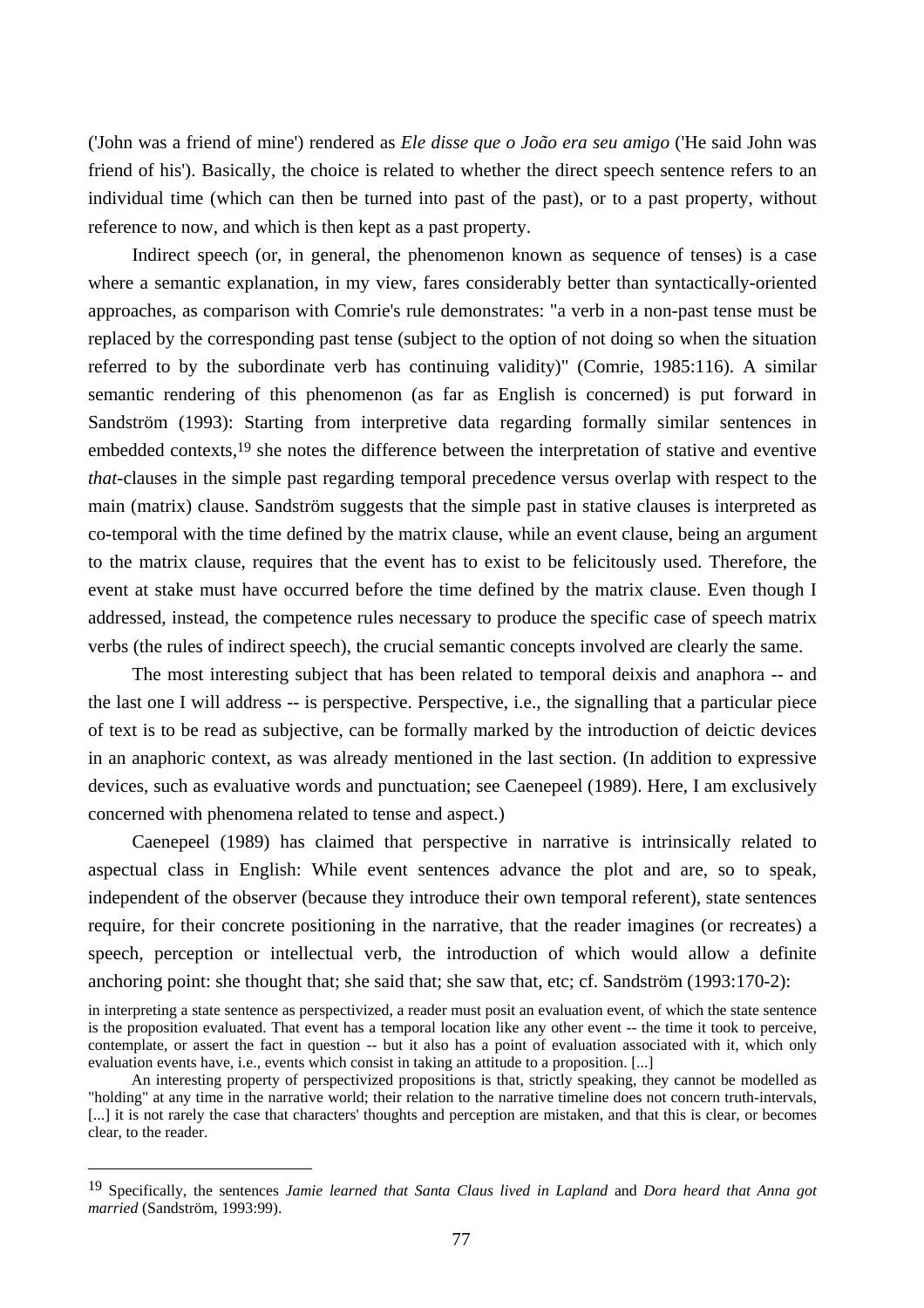Now, contrary to Caenepeel, $20$  I suggest that only when there are no cohesive clues between the event sentence and the following state sentence must one posit such an evaluation event; cf. the following example, where in my opinion, no perspective is involved: *Kate entered the restaurant. It was located right in front of her office, but she had never been inside before.*  By contrast, for the next example to be coherently understood, a perspective reading is required: *Kate entered the restaurant. John was so cute!* Finally, only the third clause of the next examples permits a choice between non-perspectivated and perspectivated readings, respectively:

*Kate entered the restaurant. John was waiting, but she didn't see him.* 

# *she had to hurry.*

In other words, a stative sentence in English may refer anaphorically to a previous one (or to a previous entity introduced by a previous one) independently of tense, or it may describe imperfective perspectival aspect, leaving the observer sometimes undecided.

But the driving engine of narrative interpretation is the reader's assumption of narrative coherence, and not the identification of tenses with anaphora. For a state sentence to make sense in a narrative, it does not need to be interpreted (or construed) as referring particularly to the current now of the narrative (something which is actually even precluded when the state is habitual: what does it mean to say that a habitual state is true at a particular moment?).

In any case, the kind of situation: state or event, is relevant for narrative interpretation, as Caenepeel suggested. Since the simple past in English is neutral regarding Aktionsart, the aspectual class of the tenseless sentence is maintained.21 If the progressive is added, on the other hand, perspective is conveyed, not necessarily because the progressive is stative, but because it is context dependent: it expresses imperfective perspectival aspect. (As Nakhimowsky (1988) has noted, English has imperfective, but not perfective aspect.)

In Portuguese, it has often been noted that Imperfeito signals perspective; cf. e.g. Sten (1973) or Cunha & Cintra (1987), who emphasize its use in free indirect speech.<sup>22</sup> Note again that, if temporal anaphora were the narrative "inference engine", any Imperfeito following a previously introduced temporal referent (an event sentence) would be felicitous. However, in some cases the reader is forced to imagine/construe a perception or intellectual event, in order to have a coherent piece of text.

Let me note that in Portuguese it is possible to identify (or use) perspective more clearly because past tenses themselves contribute to defining the kind of entity referred to by the

 $20$  Sandström (1993), even though separating in her exposition states describing "facts" (new facts resulting from the last introduced event; facts concerning new referents; facts directly involved in interpreting events) from perspectivized propositions, remains somewhat equivocal about the relationship between the two.

 $21$  This explains, I believe, why Sandström claims, dealing with English, that in narratives "tense per se does not matter, only tense maintenance versus tense switching does" (Sandström, 1993:95) and why Couper-Kuhlen states that "for the organization of temporal relations in narration the contribution of the Past tense (as opposed to some other tense) is minimal" (Couper-Kuhlen, 1987:24).

 $^{22}$  Strictly speaking, it should be noted that free indirect speech is not a constitutive property of narrative. Rather, it is a modern though widespread literary artifact, introduced around the 19th century in Portuguese, as noted by Cunha & Cintra (1987).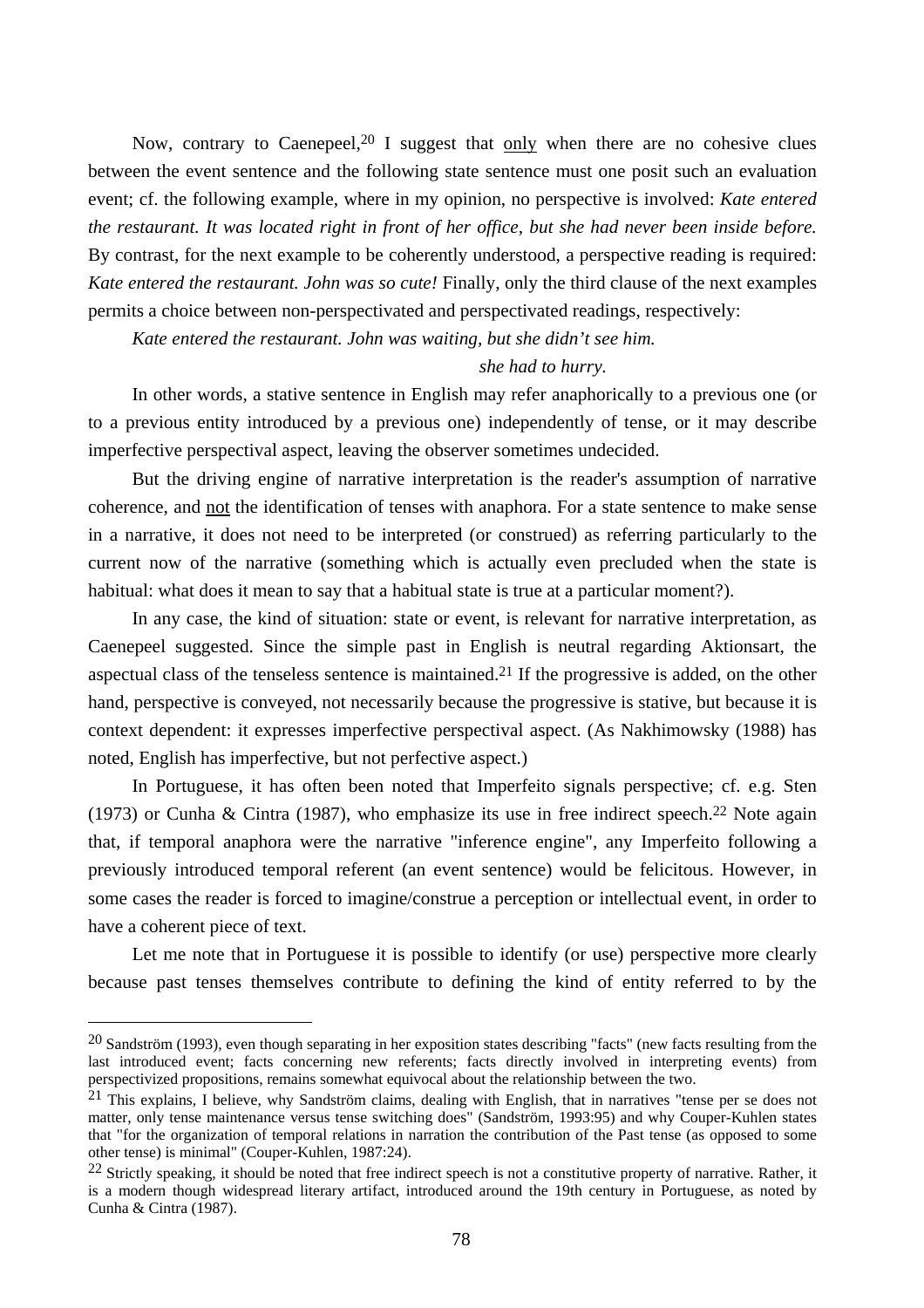sentence, and, in this way, it is possible to achieve perspectival effects by tense mechanisms only:

Consider the following example, where I believe the corresponding perspectivized event sentence in English would require at least unusual punctuation like exclamation marks: *Ela estremeceu. O João passava por ela sem a ver.* ('She shivered. John went by! Without noticing her.').<sup>23</sup> The import of tense is even more conspicuous with state sentences in Portuguese, as the following minimal pair shows:

*As pessoas riram-se. Foi*Perfeito *muito divertido.* ('People laughed. [The whole performance] was funny.')

*As pessoas riram-se. Era*Imperfeito *muito divertido.* ('People laughed. How funny!')

In the first sentence, what is expressed is an evaluation of a complete previously mentioned event. In the second sentence, people's perspective is described (as an explanation why they laughed).

# **4.3.1.5 Tense as anaphora and reference time**

 $\overline{a}$ 

It is a widespread claim that tense is anaphoric.<sup>24</sup> There is, however, in my opinion, a lot of terminological confusion on this matter, which is related to another especially unclear family of entities, inspired by Reichenbach's (1947) concept of reference time.

In the preceding sections, four kinds of phenomena have been mentioned which were in one way or another related to the concept suggested by Reichenbach, namely: 1) the meaning of the present, and past, perfects (the original motivation); 2) perspective adverbials; 3) narrative interpretation (including temporal relations between tensed clauses and between a temporal adverbial and the rest of the clause); 4) perspective in general. In addition, the distinction between perfective and imperfective aspect was also cast in such terms by Garey (1957).

Instead of trying to find a uniform concept underlying all these suggestions in the literature -- a probably impossible task, I will instead specify clearly my approach to each of these matters.

Basically, and as demonstrated above, I subscribe to the analysis of both perfects and perspective adverbials in terms of an additional time -- and I do not see any reason not to call it "reference time".

I believe, on the other hand, that the use of the same term for narrative interpretation purposes, perspective, or aspect, is deeply misguided. For one thing, because they simply are different matters, as has also been argued by Kamp & Reyle (1993:594). They noted that, given any sequence of past perfect clauses denoting events, Reichenbach's reference time would be kept constant while the other "reference time", for narrative interpretation, would have to

<sup>23</sup> If a more literal translation were chosen, like *John was passing by her without noticing he*r, I believe the perspective would not be strictly unambiguously conveyed in English.

<sup>&</sup>lt;sup>24</sup>According to Dowty (1982:29), Kiparsky, as early as 1968, had suggested that tense should be considered an agreement marker for a time adverb. However, the origin of this idea is attributed to McCawley (1971), and was especially developed by Partee (1973), with which it is mainly associated. Later on, she reformulates it in Partee (1984).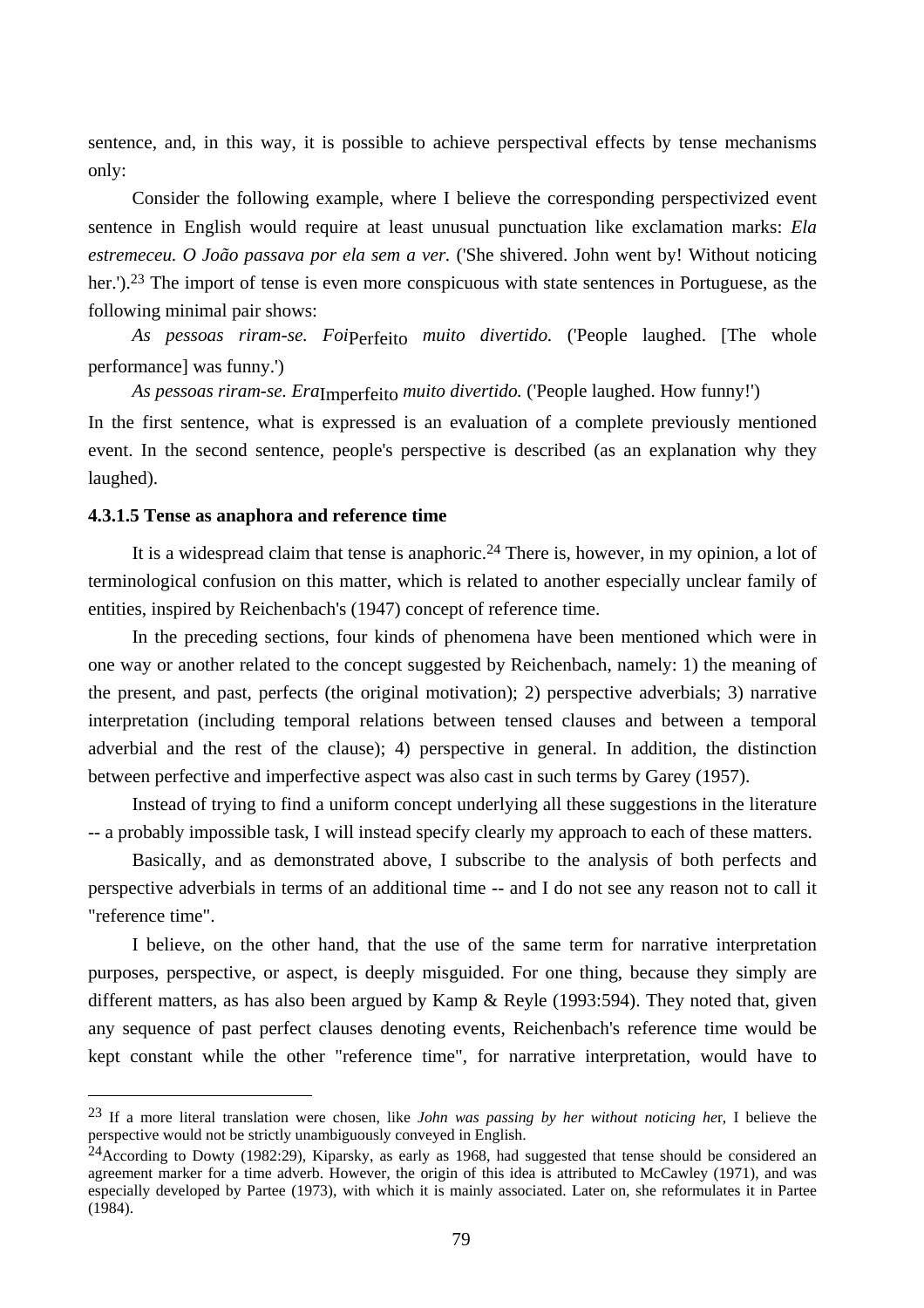advance. Kamp & Reyle, however, maintained the two concepts, suitably renamed.

I will instead claim that the "reference time" concepts invoked for narrative, perspective or aspect do not stand up to close scrutiny. So I will dispense with them all.

Let me begin by pointing out that the notions involved in these issues can be opposed to those relevant for the first two cases by a difference in kind. In fact, the first two cases concern a concept that is both referential and is "felt" at the level of the constituent purported to have it. (I.e., one "feels" the reference time of a clause in the perfect, one "feels" the reference time of a perspective adverbial.) By contrast, the other notions are relational: the purpose of reference time in discourse (as proposed for example by Hinrichs (1986)) is the interpretation of the next sentence in a sequence; its invocation for explaining imperfective versus perfective aspect requires explicit comparison between two situations, either the two aspect forms of the same situation, or two different events. The two kinds of "reference time" are thus different in empirical motivation.

If one looks closely at the justification provided by the different authors who use it, one sees that it is either very thin, or, at least, rests on questionable assumptions. I substantiate this claim again using as examples Hinrichs (1986) and Kamp & Reyle (1993). First, the reason why Hinrichs uses reference times hinges on 1) his consideration of states as members of the event structure, 2) his definition of instants as created/defined from events. As I shall show presently, neither assumption is uncontroversial (and I will argue against both below). As to Kamp & Reyle, they hardly motivate the need for a reference point,<sup>25</sup> apart from the general claim that "the interpretation of tenses often has an anaphoric aspect: the next tense refers to the same time as the one preceding it, or else refers to some time in the vicinity of that time" (Kamp & Reyle, 1993:497).

Now, and as described in the previous section, I believe that anaphoric effects are not what makes up a narrative. There is no anaphoric reference between events as claimed by Partee (1984), but never really substantiated in further work.26 Furthermore, I believe it is evident today that it is not through positing automatic update of reference points dependent on formal properties of a sentence that narrative progression can be computationally modelled, and even less understood (even if, instead of times, one deals with temporal adverbials instead, as suggested by Vlach (1993)). In fact, counterexamples to such a model are uninterestingly frequent in the literature, and have fostered an alternative model of anaphoric reference that dispenses with reference times but introduces the consequent states of (resultative) events as anaphoric antecedents. This suggestion, first presented by Moens (1987), and later applied for French as well (cf. e.g. Molendijk (1994)), will be discussed in Chapter 5.

<sup>&</sup>lt;sup>25</sup> "Reference point" is their name for the kind of reference time (that they claim) necessary for narrative interpretation.

<sup>&</sup>lt;sup>26</sup> Neither applied on (large amounts of) real text. To my knowledge, all work in DRT - broadly speaking - just tackles very short stories, not more than five sentences long; cf. Kamp (1981b), Kamp & Rohrer (1983), Partee (1984), Hinrichs (1986), Eberle (1988), Webber (1988), Eberle & Kasper (1989), etc.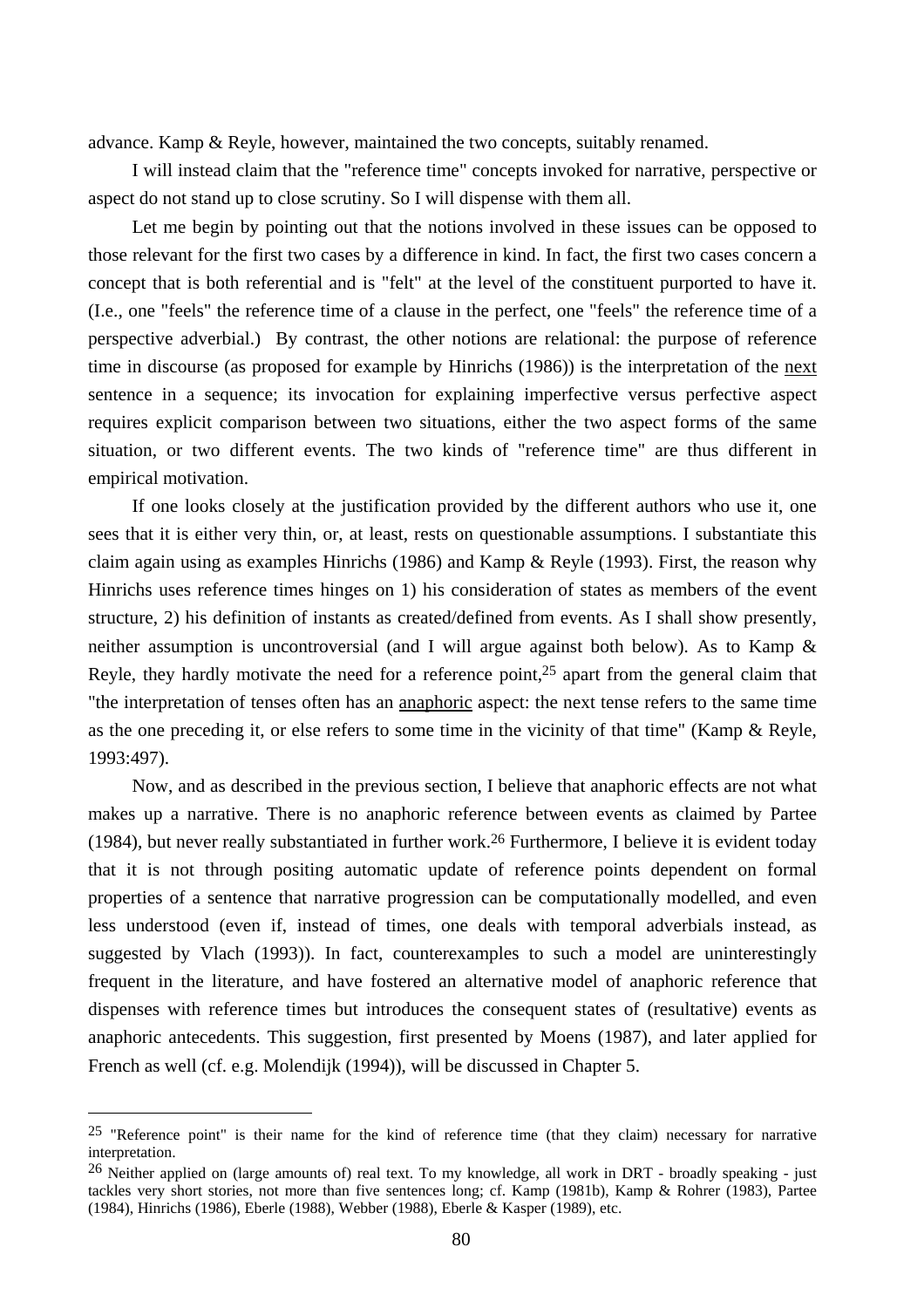Still, I believe that the fact that event sentences in narrative are felt to advance the plot has been much better explained by those who enrich discourse interpretation with concepts like consequentiality and response: cohesion, in one word. Even though I cannot motivate this claim at length here, I refer the reader to Sandström (1993) for a detailed survey of this issue and strong arguments for this position.

As regards the expression of the perfective/imperfective distinction by postulating that the event time is contained in the reference time (R) and vice versa, such an analysis fails to account for 1) the position of the observer, as suggested above; 2) the fact, discussed below, that imperfective aspect is often associated with states and perfective with events, which I will claim are different entities. As a further, internal, objection against this analysis, I note that, while the notion of containment is intuitively linked with imperfective aspect, the inverse notion, claimed to describe perfective aspect, is by no means evident. I do not think one needs the notion of a larger interval R to understand perfective aspect.

Finally, perspective in general has been described as associated with constraints on the location of reference points with respect to the time of the event. In particular, Caenepeel (1989) suggests a complicated model where to each aspectual class are assigned a contingency structure (basically, Aktionsart) and a deictic centre (roughly, a relationship between Reichenbach's E and R). I refer to Sandström (1993) where this approach is criticized in detail. Sandström proposed that only states are anaphoric, and that their use in perspectivized sentences originates, as described above, from the lack of (enough) cohesion clues. My view, sketched above, dispenses totally with the concept of anaphoricity for states.

 The specific kind of perspective associated with the perfective/imperfective distinction, on the other hand, is a consequence of the definition of perspectival aspect: since an observer is at stake, it makes sense to ask who is the observer; this has, in fact, been acknowledged by Kamp & Rohrer (1983), Caenepeel (1989) and Sandström (1993) as a literary artifact of modern prose.

Summing up, the present fairly large section (Section 4.3.1) has argued for the following views:

Tenses and time adverbials may refer in three different ways (autonomously, deictically, or anaphorically). This kind of reference is a property of a tense, even though tenses are often vague with respect to some of these distinctions. It is thus not tense *per se* that is anaphoric.

Tenses and adverbials can refer to more than one temporal location. The notion of reference time should be narrowly conceived, as Reichenbach proposed it, to account for the meaning of some tenses and adverbs, as one of these temporal locations. (Additional constraints on these temporal locations, inherent in the meaning of particular tenses, interact with the Aktionsart of the arguments tenses apply to. Aspect changes can therefore be brought about by the application of tenses which have some requirements, for example, addition of iteration, or bounds.)

On the other hand, grammatical aspects may add information on an observer relative to an event. This information is locative, therefore in a way stative.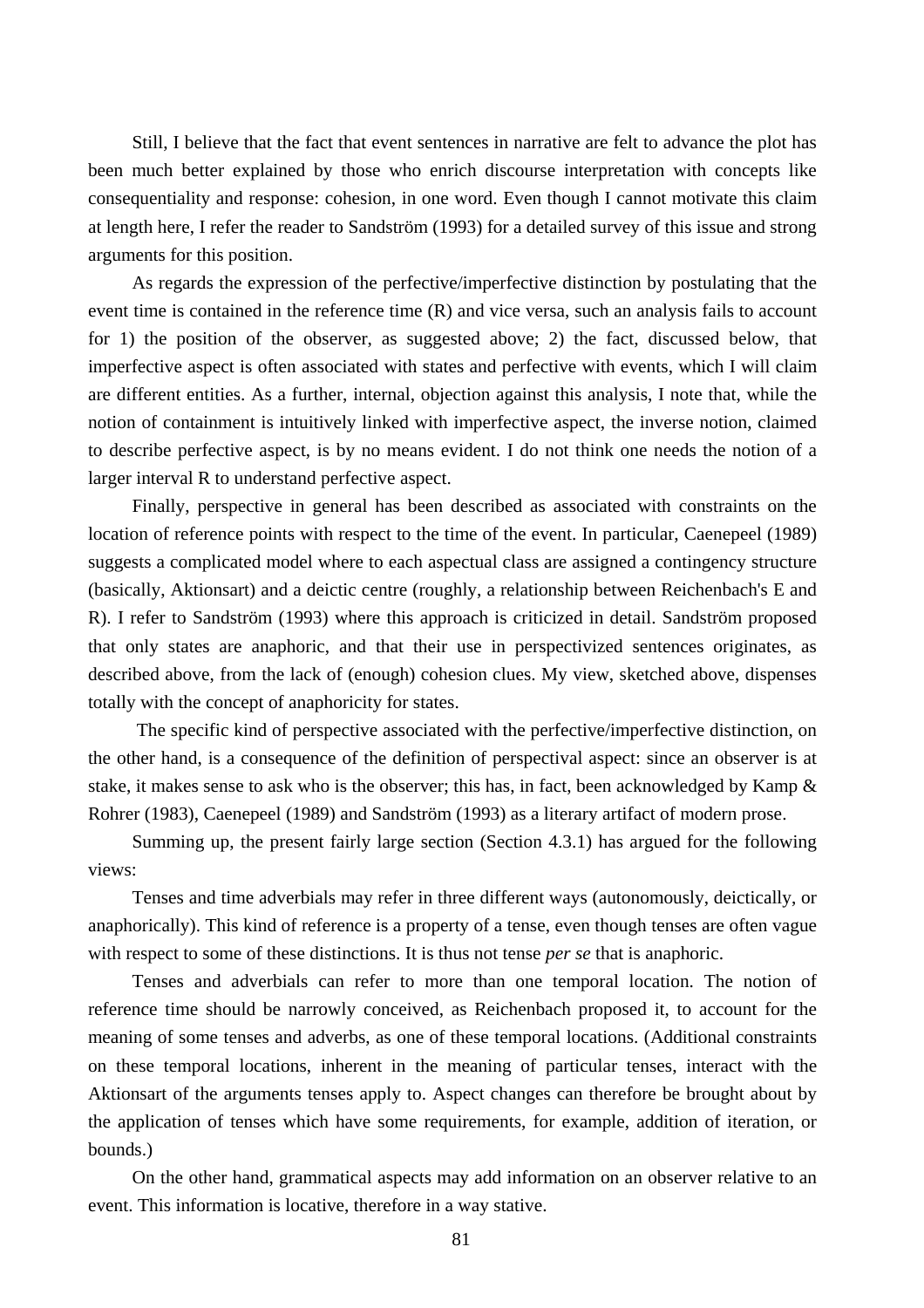Discourse interpretation is done according to semantic clues, i.e., concerns what the sentences refer to. Tenses and/or adverbials are important only in as much as they provide relevant information as to what a clause refers to. (In other words, only their referential import matters.) Events and states follow in narrative due to our expectation of a coherent story, and not because this is explicitly stated through linguistic means.

#### **4.3.2 Ontology**

It used to be common practice to discuss temporal reference, i.e., what sentences in natural language refer to when they describe situations developing in time, or what times can be associated with natural language expressions, by discussing the relative merits of time points, time intervals, and events. Today, it has become fashionable to have combinations of those, for several distinct reasons.

In addition to the relatively uninteresting issue of the mathematically possible interdefinability of these concepts (see Kamp & Reyle (1993) for a short demonstration; van Benthem (1983) for further discussion), one specially relevant argument for using both events and times was put forward by Herweg. Herweg (1991a) noted that natural language seemed to make an irreducible ontological difference between two kinds of entities: states and events, and that, furthermore, two distinct research traditions could be identified, privileging (or geared to) precisely one of these entities. In particular, he noted that the school using times (points or intervals) was predominantly concerned with sentences describing states, while that using (formal) events was mainly worried about the formalization of sentences denoting events; cf. Herweg (1991a:363f):

Perfective sentences express propositions about [...] events [...]. Imperfective sentences express propositions about states [...].

Theories of the imperfective paradigm [...] follow the tradition of classical Tense Logic [...]. Their basic picture is that sentences express that a proposition is true or not at a given time [...]. The proposition is intended to represent the event or state the sentence is about. [...]

Theories of the perfective paradigm [...] follow the Davidsonian tradition of event-based semantics [...]. Their basic picture is that sentences express the occurrences of events in time.

As can be seen, Herweg identifies imperfective aspect with states and perfective aspect with events, which, as already noted in Section 4.2.1.1, is wrong, but that is immaterial with respect to the point at hand. What is relevant is his association of an ontology based on times for states and another event-based for events. As it is, I only agree with half of his claim, namely, as far as events are concerned. I start thus with a discussion of the concept of events, and contrast them with my own view of states. The purpose of this section (and of Section 4.3.4 below) will be to clarify what constitutes, in my opinion, the ontological import of tense and of (the two kinds of) aspect.

# **4.3.2.1 Events**

The use of the entity "events" in natural language semantics originated with Davidson's (1967) influential paper, which claimed that the logical form of an action sentence (and, in fact,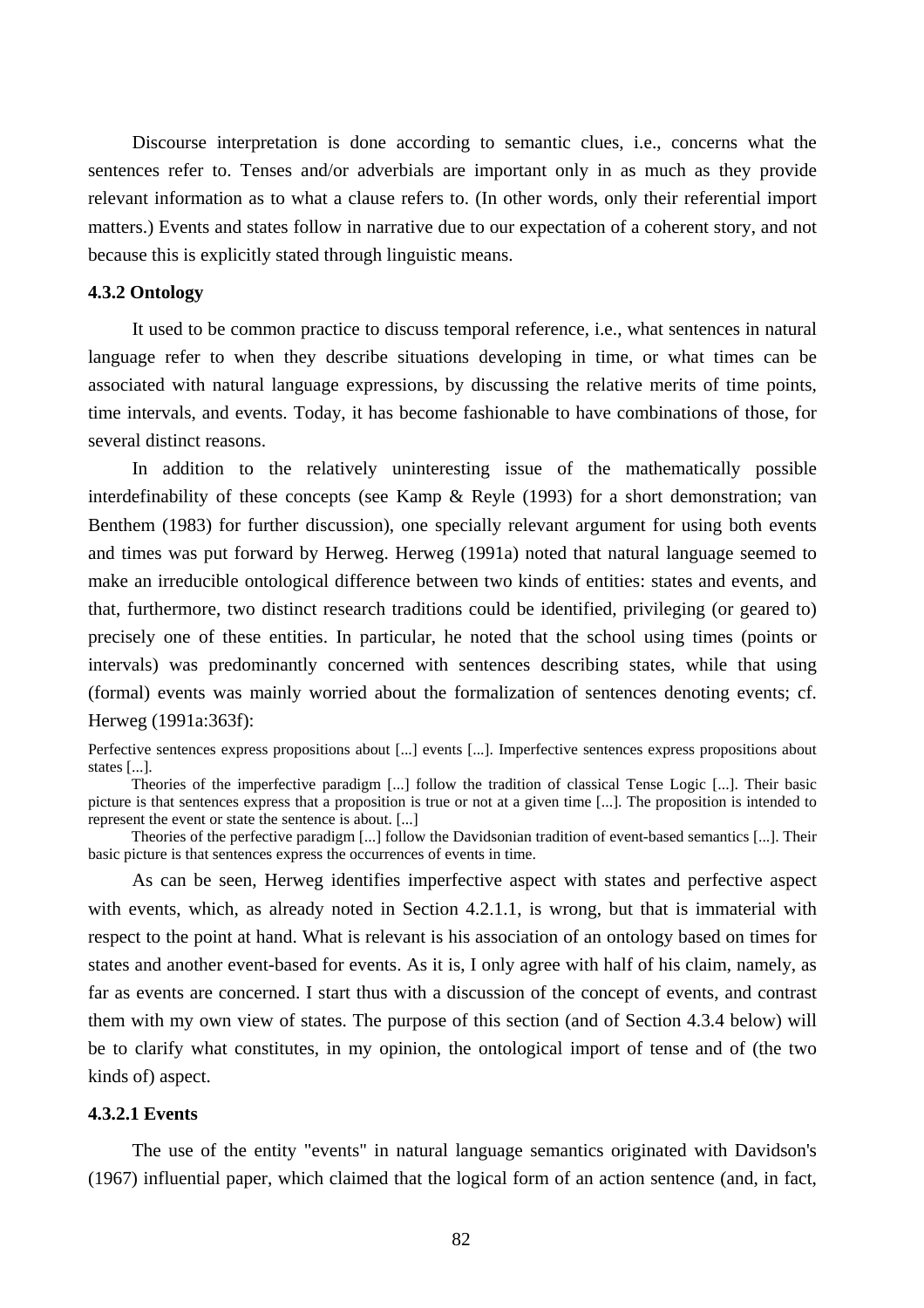any eventive sentence) such as *John buttered the toast in the bathroom with a knife at midnight* should be rendered in logic as making reference to an event argument: Ee (Butter (e, john, toast) & In (e, bathroom) & With (e, knife) & At (e, midnight)), in contradistinction to non-events, which would not require such an extra argument.

Davidson's proposal had the following desirable properties: it explained linguistic properties such as nominalizations as well as pronominal reference to events; and it provided automatic deducibility from e.g. *John buttered the toast in the bathroom* to *John buttered the toast*, i.e. from adverbial modification to its absence. From a philosophical point of view, it furnished a basis for formal treatments of excuses (based on non-trivial event identification) and of explanations (based on the concept of different descriptions of the same event).

Later, linguists favourable to his event-based treatment have added some arguments for it, noting, for example, that there are linguistic expressions, such as *after* or *before*, which require a description of an event following it, either in nominal or verbal form; cf. *after the destruction*, or *after the crusaders destroyed the village*. Other separate reasons for assuming events mentioned in the literature have been: Krifka's (1990) so-called event-related readings, namely, sentences which seem to involve quantification over events and not individuals, like *Four thousand ships passed through the lock*; and Moltmann's (1990) claim that the concept of part-structure for events was essential to make sense of adverbs like *completely* or *partly*.

Contrary to what event-minded linguists usually state, however, Davidson contended that an event sentence did not refer directly to an event, but rather to an infinite number of possible events. The relation between one individual event and the denotation of a particular sentence was in fact put this way: "if (7) [Amundsen flew to the North Pole in May 1926] is true, then there is an event that makes it true" (Davidson, 1967:91). Later on, this has been discussed as the distinction between event types and event tokens.

Obviously, Davidson was not particularly worried about temporal reference (in fact, it seems that he was simply not concerned with it). However, it is relevant to note that event sentences, in contradistinction to non-event sentences, have special temporal properties as well:

Events (or event tokens) come with a unique and definite temporal location (and spatial, as well). By contrast, of a sentence like *he is very clever* the questions *when?* or *where?* can only be uttered ironically (i.e., to suggest that he is not). The same, furthermore, applies to habits, dispositions and attitudes, such as *he smokes*, *he believes in God*, *he runs a restaurant*, *he works for IBM*.

I.e., one can assign a particular time or place to these latter non-events: *he smokes in bed / at night*, *he believes in God when in China / in the summer*, *he ran a restaurant when he was in India / from 1978 to 1990*, *he works for IBM when he is in the States / now* and even *he is clever when he drinks* or *he is clever at work (but he is so stupid when it comes to social matters!)*, but does not need to do so. However, events intrinsically correspond to a particular time. One may relate this time to the times of other events or states, but one cannot stretch or change the time associated with the event. (For example, *he built the house for two days* is unacceptable in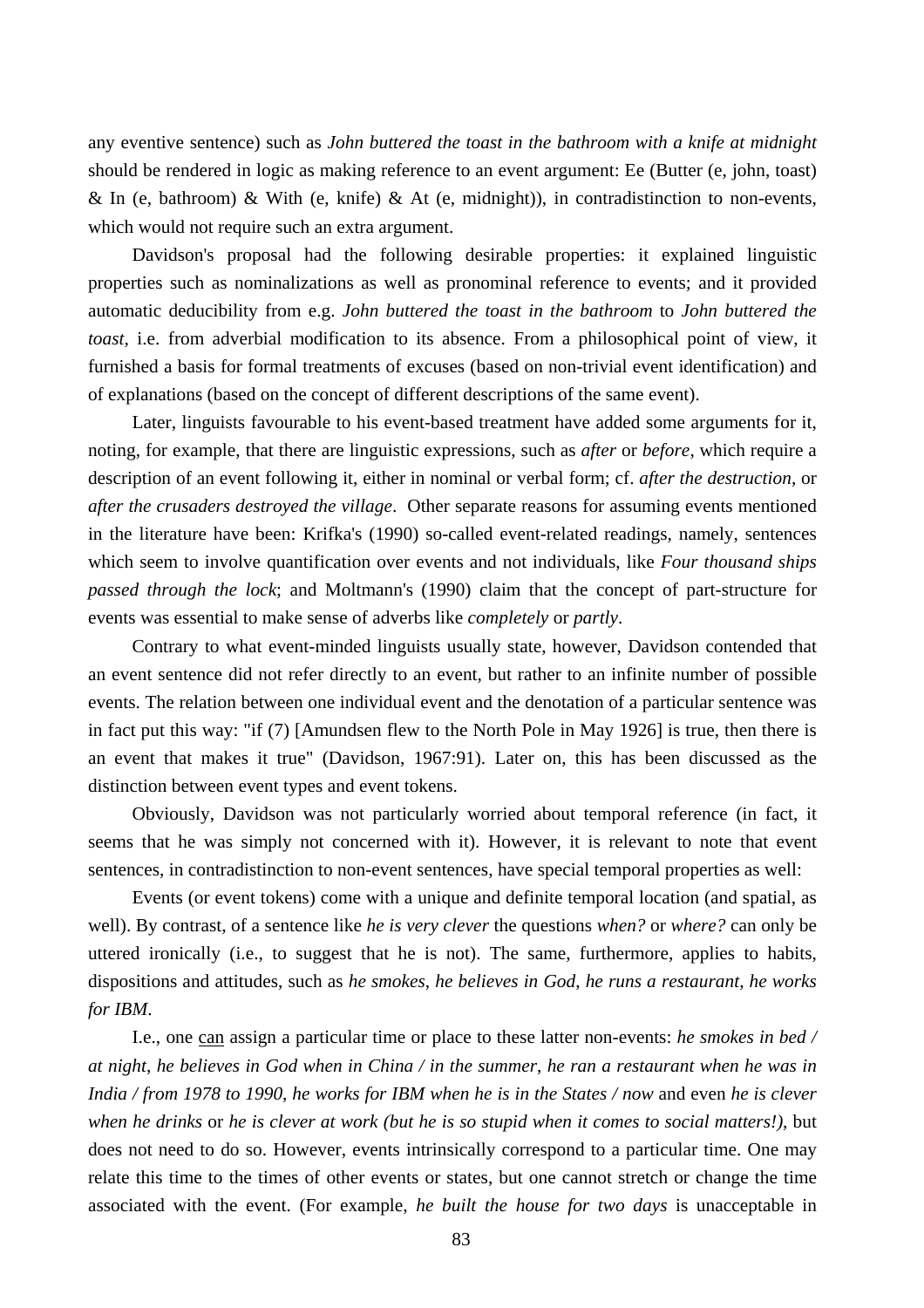English, as *he built the house* has its own internal time, whereas if one utters *he was building the house for two days*, one is most probably referring to an unsuccessful attempt at an event.)

Note, in addition, that two "similar" events at different times are necessarily disjoint events: any destruction of a house on the 25th December 1995 is necessarily disjoint from a destruction on December 26th. Non-events, on the other hand, do not have temporal individuation criteria: a person who is clever on the 25th December will probably be clever the next day as well. (This is, incidentally, why time is constructed out of events in e.g. Kamp (1979) or van Benthem (1983).)

Another way in which events seem to be rather distinct from states is in the much more restricted range of possible interpretations they allow. To see this, note that the sentence *John was my friend*, in addition to the possible understanding that "John is no longer my friend", allows for the interpretation that "John no longer exists". Neither is required for the sentence to be understood, as is clear in *When my mother uttered his name, I sighed with relief. John was my friend, and the thought that it would be with him that I would share the room made my fears disappear*. But note that, if one event sentence were at stake -- take for example *John opened the door* -- even though it could be used in the above context as well, it could not by any means imply either that "John no longer opens the door" nor that "John is dead". *John opened the door* is tied to a particular time (and place), because it reports an event.

Related evidence has been described in Section 4.3.1 above, that is, evidence which has been taken as primary by most tense and aspect researchers: the different behaviour of states and events in discourse. The way I express it, this is equivalent to saying that events behave like autonomous entities in time, while states do not.

It thus seems that, no matter how irrelevant the interesting questions of what excuses and/or explanations may be, the concept of event is inescapable for the study of temporal reference in English.

# **4.3.2.2 States**

One of the most cogent arguments for the difference between events and states is the need to distinguish between event types and events. Such a distinction is required to explain why the concept of e.g. *build a house* involves a given temporal profile, while we can use it (most notably, in a sentence with the progressive) without implying that it was wholly actualized. Note that such a problem does not arise with states or activities.

This has led people to resort to more complicated machinery to handle events, from branching time to event ontologies. By contrast, many formal semantic treatments of states keep a relatively simple model for states, namely, maintaining that a (stative) proposition is modelled by the set of times at which it is true. The obvious conclusion has been that events are more complex than states. Contrary to this position, my aim in this section is to argue that current treatments of states are grossly inadequate, independently of the arguments concerning the complexity involved in a proper treatment of events.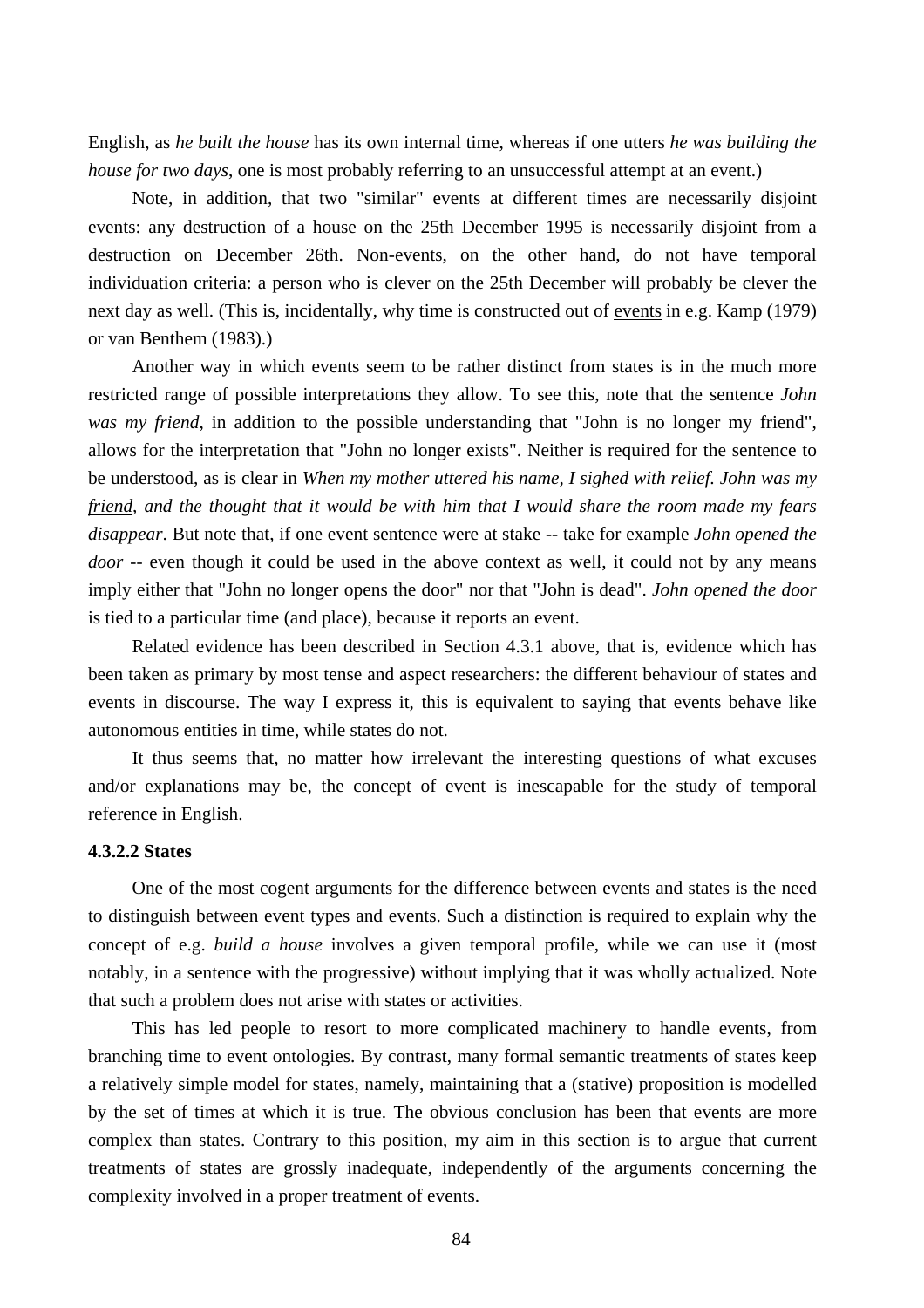My claim will be justified, I hope, by two distinct kinds of reasoning. The first is aimed at explaining why states have been treated as denoting the set of times at which they are true. I suggest that this stems from the fact that states do not have in their inherent meaning any reference to time (unlike events), and, so, there are no complications whatsoever in mapping them into time -- in other words, in classifying them through the help of a temporal homomorphism. However, this does not elucidate in any way what states are, nor how they behave in time. In a way, such formalization totally misses the point from an ontological point of view. Relevant, in this connection, is also Herweg's (1991a) remark that the existence of events with temporal properties has been confused with the issue of assessing the truth of propositions about those events. By contrast, and since events have a closer relation with time, their behaviour in time is bound to be both more complex and more illuminating about what events really are.

The second line of reasoning I follow is to note that many different entities (described by sentences in a natural language) have been mixed under the label of states. I will claim that the adequate treatment of these entities is as necessary as that of events for elucidating the tense and aspect system (at least of Portuguese). The burden of the proof will thus be left for Chapter 6 where the Portuguese tense and aspect system is presented in detail, and, to some extent, to Chapter 7 where the attempt of rendering them in English, induced by translation into Portuguese, is presented. Whether such distinctions are relevant to English alone as well will be something on which I will not take a stand. As will appear from the survey in Chapter 6, some people have suggested similar distinctions for English, but, in any case, their relative importance in English is much lower than in Portuguese. I will next briefly present some of these entities.

One case in point is habituality. Habitual states and the times at which they are true is a matter of little consensus, and an attempt to define habitual states based on an explicit description of the times they refer to is surely doomed to fail.

Because habituality is a rather peripheral phenomenon in English, however, and because English is the most studied language as far as the formalization of tense and aspect is concerned, most researchers into tense and aspect have been able to proceed by explicitly discarding habituals (or even ignoring them altogether). This situation in the research community is thus another form of language-dependence. If Portuguese were the language most often chosen for formalization, the connection between tense and genericity would have been one of the hottest matters, whereas kind individuals would constitute a footnote in particularly thorough works.<sup>27</sup>

Since, on the other hand, English is a language which uses nominals to express generics, the work on genericity has provided some relevant data, although the work in the two domains is very rarely related. The untranslatability of (habitual) states into times has, in fact, already been shown in works devoted to genericity, in the fact that states can imply several kinds of

 $27$  If other languages were at stake, yet more, or different, distinctions in the realm of states might be necessary. Cf. e.g. Mønnesland (1984) for habituality in Slavic languages, or Antona & Tsujii (1993) for related distinctions in modern Greek.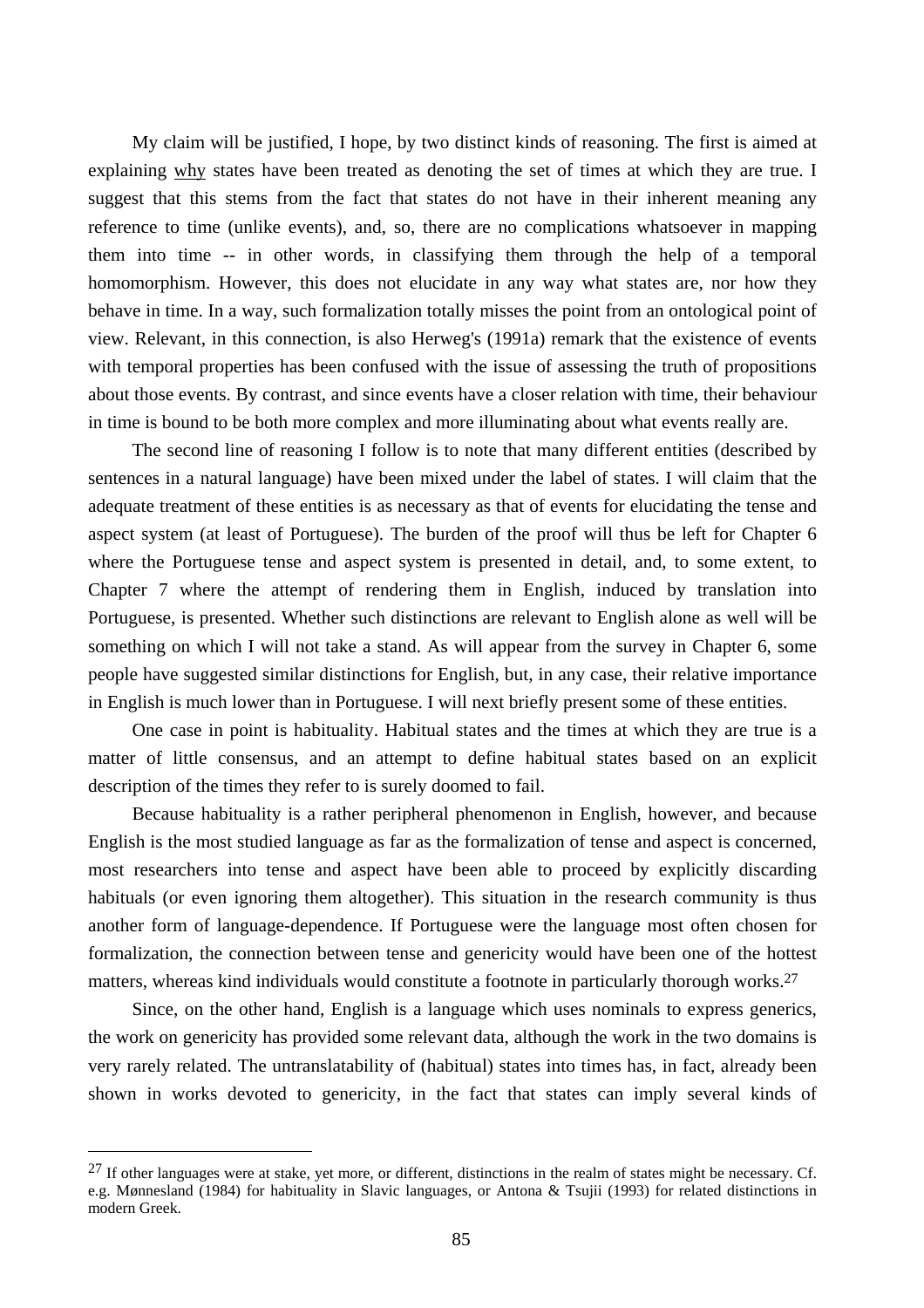quantification: see Carlson (1977), Krifka et al. (1992, 1995).28 *I smoke* is different from *I jump 3 meters*: one must perform many smoking occasions but only jump once, while *I am tall* definitely implies universal quantification over times. This shows that time is not the relevant unifying factor in a state, even though the two concepts can be related to one another.

Another question which will be discussed in detail in Chapter 6 concerns the difference between temporary and permanent states, or what would probably be better called a fundamental distinction between properties and states proper. The difference between a property and a state can be expressed as follows: The first are atemporal, while the second can be described as a function of time for a particular entity, i.e., they do not introduce times, but are dependent on times for their interpretation.

The reference of temporary states (or states proper) must thus be sought in connection with the entities which provide uniqueness in time, namely events, autonomous dates, or the utterance event. So, *I'm tired* is uniquely understood because it is uttered in conjunction with the utterance event,29 while *I was tired* will be understood as referring to different moments depending on the context. On the other hand, properties are not understood to happen in time, it is not relevant in general to associate them with a particular time. The fact that they, too, are referred to (or written about) in time is dependent on their relevance to a particular situation, or to the understanding of a particular narrative. This has been shown to be the case for the interpretation of English narratives by Caenepeel (1989) and Sandström (1993) (even though they did not draw this particular conclusion). It is thus interesting to note that the distinction between properties and states seems to be covert in English.

A more detailed discussion of these entities will appear in Chapter 6. Before I spell out what I believe are the appropriate ontological commitments for the task at hand (i.e., to describe the tense and aspect system in the two languages), I will survey the issue of the interaction of matters of tense and aspect with the nominal domain. I shall do it at this point because the actual different positions taken in the literature will be seen to be crucially related to ontological matters; furthermore, their discussion will invoke the description of concrete issues rather than purely abstract notions.

 $28$  Krifka et al. (1995) relate stativity and genericity to a higher degree than Krifka et al. (1992), and it would have been relevant to discuss their paper in some detail here. However, I only had access to the book at the time of revising the present text, and thus only knowledge of Krifka et al. (1992) -- a thorough revision of which is Santos & Viol (1993) -- was in fact involved in the above discussion.

<sup>&</sup>lt;sup>29</sup> Jan Engh has called my attention to such an utterance produced by a president asked whether he intends to run for another period in office. Obviously, *I am tired* would not be referring particularly to the time identified by the utterance event, but would instead mean something like *at this moment of my life*, which is vaguely conceptualized by the speaker as this last year, or this last month, or even this last presidency. The fact that the word *tired* means something different when relative to such large temporal periods is something generally the case, given the vagueness of lexical items. Since *be tired* is a temporary state, its period associated is interpreted with the help of the utterance event, but is not necessarily restricted to it.

If that same president uttered the formally similar sentence *I am honest*, on the other hand, my claim is that we would not need the utterance event, nor an understood adverbial like *at this moment of my life*, to make sense of his assertion. (In fact, we could even bring to the issue events in a remote past to contradict his statement, like his having stolen something in 1965, while for him to be tired remote past facts would be irrelevant.)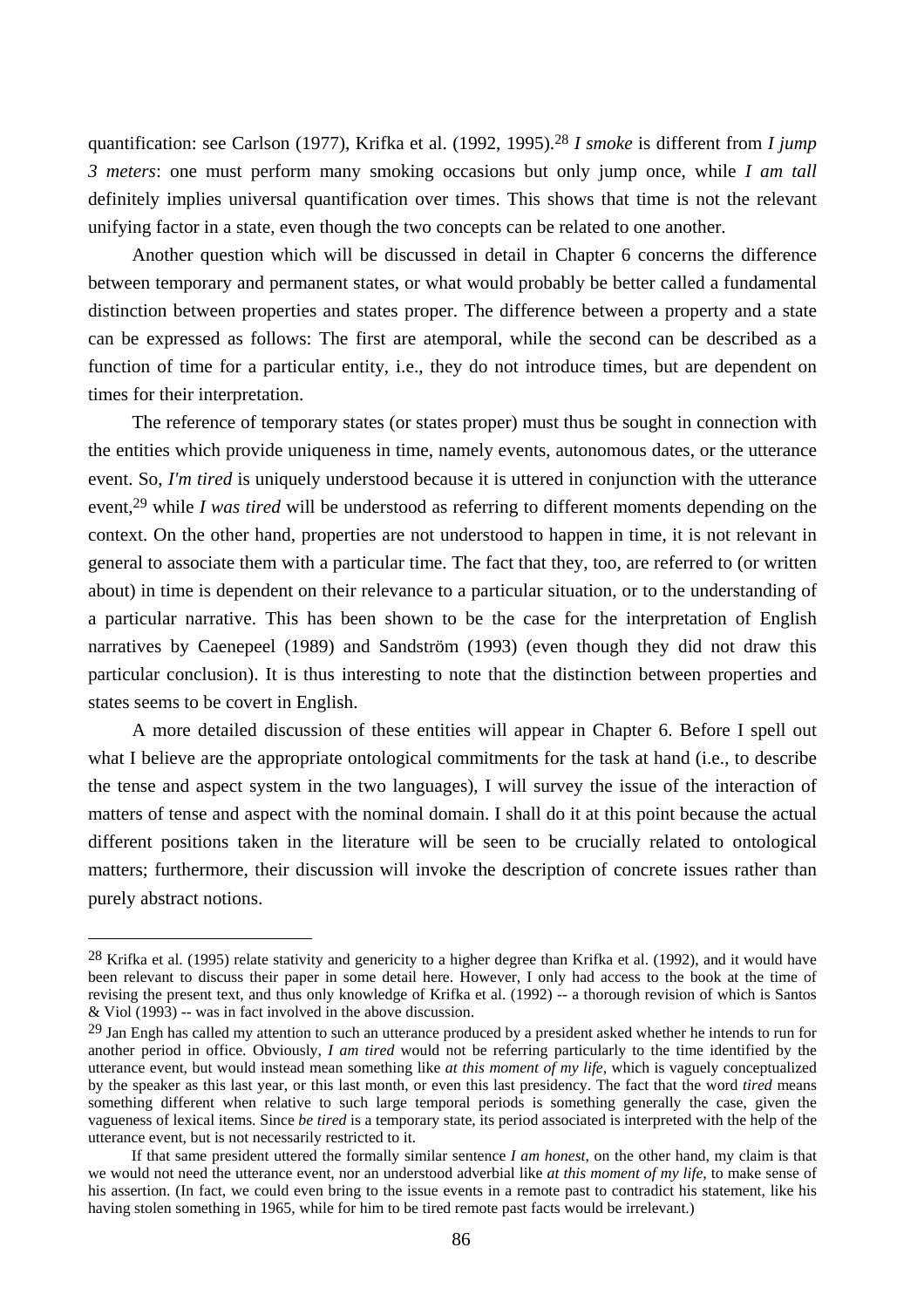## **4.3.3 Relationship with the nominal domain**

The relationship with other linguistic and conceptual domains is not, in the case of tense and aspect, something which can be left out in any description. Rather, the relationship with the nominal domain (or the object domain, depending whether the emphasis is put on the linguistic or the semantic side), has been one of the major sources of insights and new proposals regarding tense and aspect.

Two other domains that could be related as well, the analogy with the spatial domain, and the influence of the temporal domain in more abstract fields reflecting speaker attitudes (politeness, evidentiality, etc.), are, on the other hand, more marginal, and will be left out in the present text.30

## **4.3.3.1 Three kinds of motivation**

 $\overline{a}$ 

There are three different kinds of reasons why the nominal and verbal domains have been related, and, more particularly, which appear to indicate that similar analyses should be given for the two domains:

1. The abstract approach. Assuming that what is referred to by the nominal domain (let us call it objects) and what is referred to by the verbal domain (let us call it events) constitute separate domains, their structure can be compared. If one hypothesizes that structuring strategies are independent of the domain, then it is plausible that natural language uses the same strategies in different domains.

Or, with a psychological colouring, one may defend the idea that knowledge acquisition is mainly done through analogy, and this is why the child (or the language user), building on knowledge of the more basic objects, belonging to the primary domain, attempts to use its structure to understand (acquire knowledge of) more complex domains. In any case, even if this is irrelevant for the language user, it is certainly of value for the scientist, or linguist, who through analogical reasoning may discover properties or propose new hypotheses.

A methodological parallel in linguistic research in the two domains is the choice of grammatical items as a productive testbed for theories about the domains. And thus determiners have been extensively studied in generalized quantifier theory (see Barwise & Cooper (1981)), while aspectualizers (i.e., verbs that take other verbs as objects and have a specific temporal or aspectual interpretation) have also received considerable attention: see for example Freed (1979) or ter Meulen (1995).

2. The practical approach. The nominal and verbal domains are intimately related in natural language. An (independent) proposition or sentence (almost) always includes at least a noun (phrase) and a verb (phrase). Conversely, from the semantic point of view, events contain objects (the participants), properties are predicated of objects. It is thus almost impossible to define or

<sup>30</sup> See for example Lyons (1977) on the first subject, and Fleischmann (1989) for the second. An interesting discussion of the integrated use of space and time in language in a formal framework can be found in Crow (1990).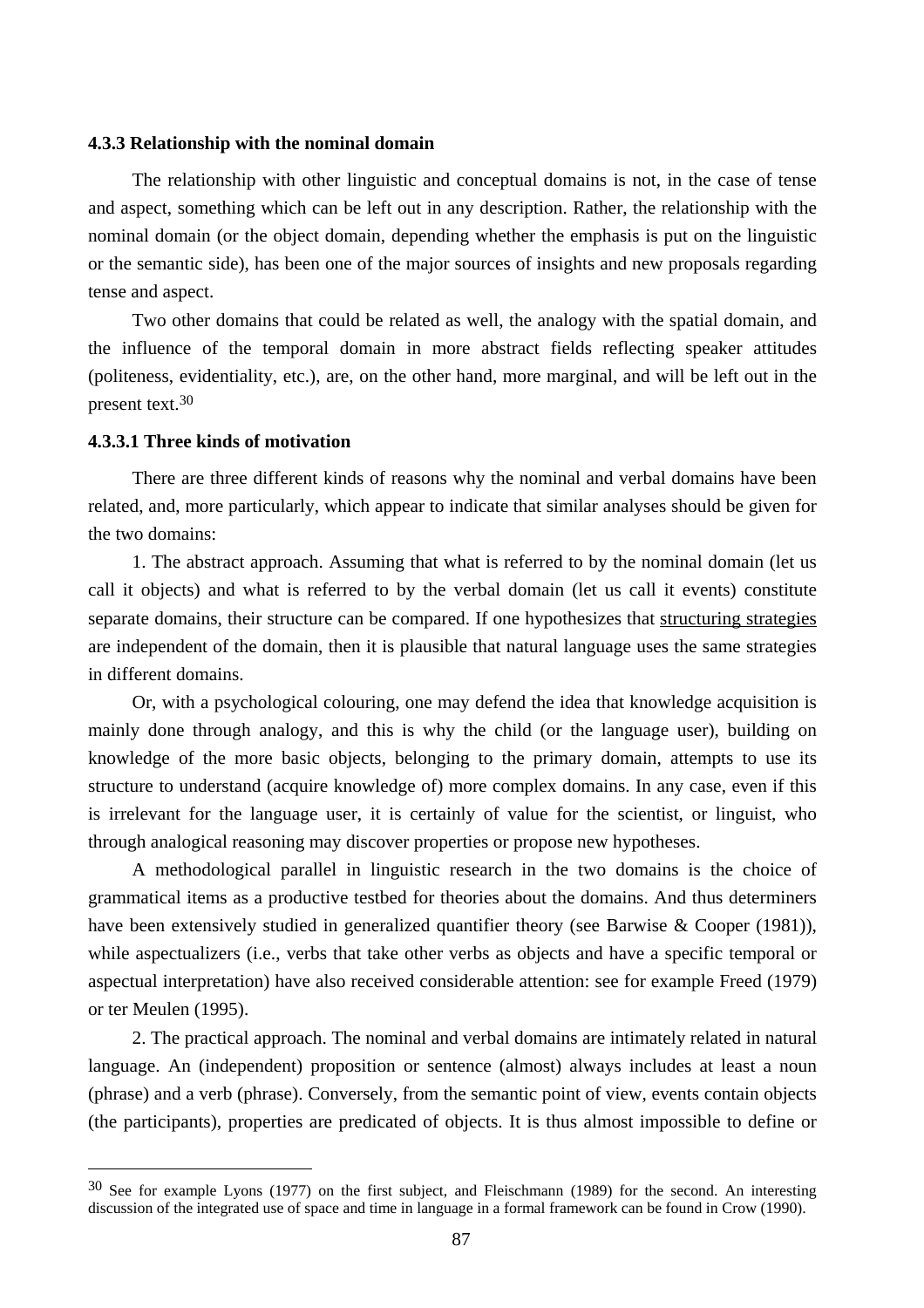explicate an event without presupposing or making reference to its would-be participants. In particular, it is well-known that properties of the nominal domain influence verbal aspect (a claim first substantiated in detail in Verkuyl  $(1972)$ ).<sup>31</sup> On the other hand, it has also been acknowledged, even though not as widely, that properties of the verbal domain influence nominal interpretation -- see G.Carlson (1977) for evidence for this claim.

This close relationship has not been used as an argument proper for postulating similar operations and/or concepts in the two domains, but, indirectly, such a treatment would have undeniable advantages, since it would be much simpler to interpret the interaction. Rather, one should say that this approach emphasizes a practical problem which, if successfully handled with the hypothesis of structural isomorphism, would lead to strong confirmation of such a theory.

3. The typological/universal approach. Languages are not structured evenly as regards the distinctions that are encoded in them. It is a basic fact that some languages have complicated morphology (with the respective semantic complexity) in the nominal domain, while they may have a simple verbal system; other languages in turn have a complex verbal system and (but not necessarily) a simpler nominal domain.

If one assumes identity of meaning conveyed by any two languages -- something I have strongly argued against in the previous chapters --, one must conclude that what is conveyed in one language through one domain must be conveyed in the other through the other domain. This will imply that, at least to some extent, the meaning conveyed by the two domains must overlap. This, I believe, is an argument that is not sound, not only because of the assumption of meaning preservation, but also because the definition of what is the nominal or verbal domain in language is language-dependent (a good example is the Russian verb corresponding to 'be white').

Summing up, the three kinds of arguments have different validity, and have, in my opinion, led to results of a different status altogether. While the first has undeniably provided thoughtprovoking hypotheses and advanced the study of temporal matters in general, I am clearly more reserved towards studies based on the third approach.

## **4.3.3.2 Actual proposals**

 $\overline{a}$ 

Two different ways of approaching the temporal domain inspired by the nominal domain must be mentioned.

The first is the mechanism of reference itself, of which the discussion in Section 4.3.1 above is an example. It should be emphasized that the very idea of reference to times is inspired by the more obvious reference to objects. The view of tense as anaphoric, even though countenanced in the previous section, has inspired wide research, which cannot but be

 $31$  I note that there is a subtle question here, having to do with the fuzziness of the term "verbal", which is often used interchangeably with "sentential". It is general practice to attribute direct denotations to sentences, and to nouns and noun phrases. Verb and/or verb phrase denotations are generally indirectly attributed as the "difference" between the two. Hence the common use of "verbal" aspect for sentential aspect, and the same happens for tense. One might, in fact, contend that one should provide independent denotations to verbs and to sentences, i.e., a verb should be considered other than the skeleton of a sentence. This is in fact how things work in situation semantics; cf. Barwise and Perry (1983). Enç (1986), on the other hand, argues for a non-sentential analysis of tense, strictly verbal.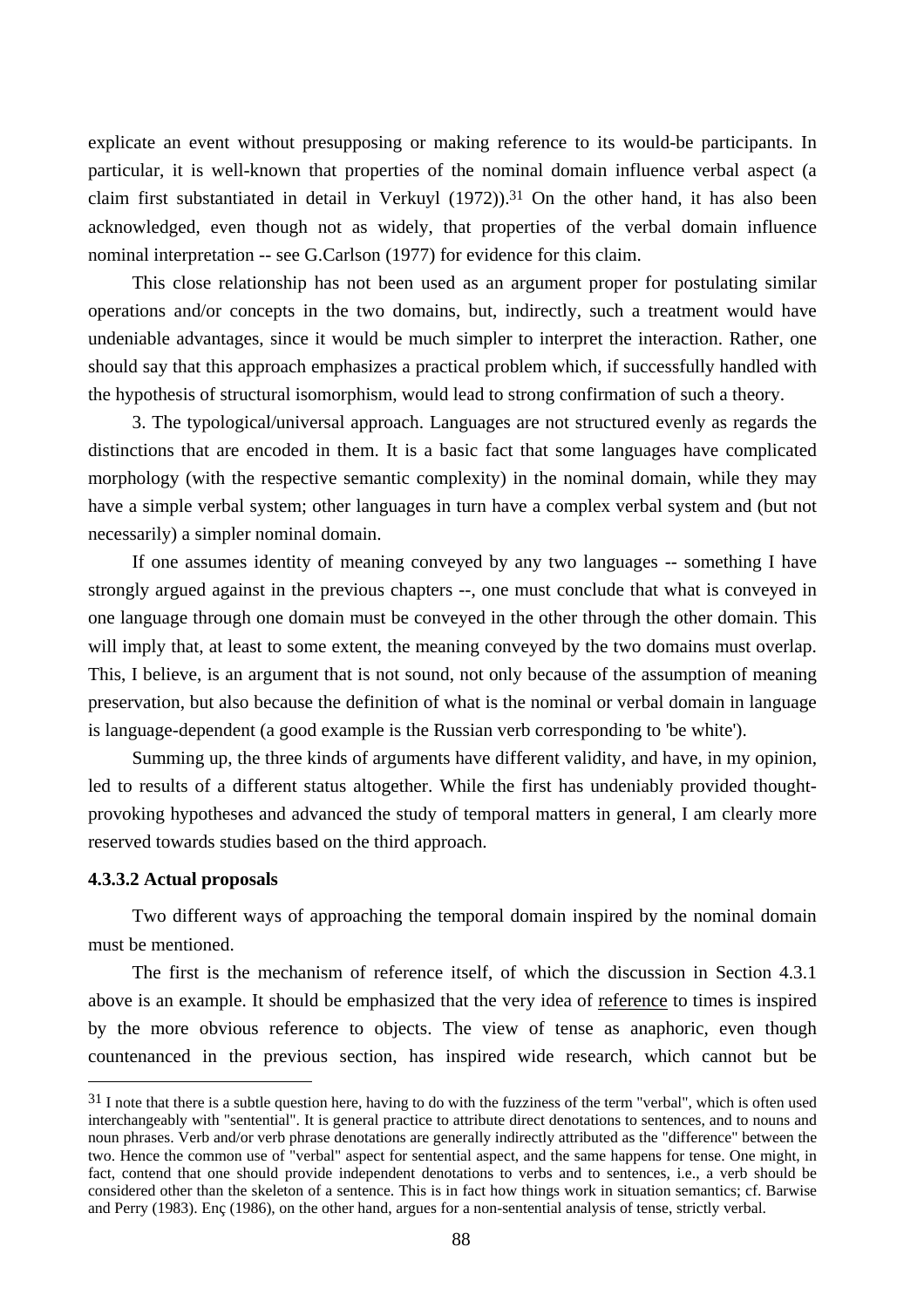acknowledged as a positive consequence.

This example involves a parallel in the way linguistic mechanisms work. The second form of building on the knowledge of the nominal domain, detailed in the present subsection, is concerned with a possible parallel in the reference of the two domains.

On closer inspection, it turns out that such a parallel has been conceived in several different ways: there have been several forms of stating a basic parallel between the denotations of sentences and the denotations of noun phrases, and consequently exploring its consequences, involving different assumptions and the intention of explaining different phenomena. I will discuss the work by Lauri Carlson (1981), Bach (1986) and Krifka (1989,1991). The reason why I dwell in detail on these matters is because they are crucially related to ontological matters, and, furthermore, to aspect calculi, which will be one of the central issues in describing tense and aspect in the present dissertation.

## **L.Carlson (1981)**

I start by discussing L.Carlson's (1981) application of the abstract concept of partitivity to verbal aspect. Carlson suggested that the interpretation of sentences in time was structured similarly to the interpretation of nouns in space: Countable nouns can be individuated in space, as eventive sentences can be individuated in time. By contrast, non-countable objects have to be measured in space, activity sentences have to be measured in time. Natural language uses entities for which a natural formulation will obey partitivity in the object domain, and others obeying partitivity in the time domain.

Carlson then looks at differences in aspect associated with quantified noun phrases, and argues that they can be interpreted simply by general principles of quantifier interpretation plus partial ordering in the rules, in a game-theoretical semantics. Even though he is able to tackle cases of remarkable delicacy, which are hardly ever taken up by formal semantic theories, it is interesting to note that, in his examples, interpretation of the verbal argument is never called into play. Rather, everything hinges on his analysis of durative temporal adverbials, incidentally even sharing formal features of noun phrases (*all the time*). He claims that the different interpretations arise out of interaction between ordering constraints for the diverse quantifiers, and suggests that partitive quantifiers give way to non-partitive in the order of application. While his system is undoubtedly the most elegant (and powerful) in the literature in accounting for the interaction of quantification and aspect, nowhere does it require a full analogy between verb/sentence denotations and those of noun/noun phrase denotations: a much simpler analogy, between the denotation of temporal adverbials and objects, is enough.

#### **Bach (1986)**

Let me turn now to Bach's (1986) proposal, which was directly inspired by Link's (1983) proposal of treating the denotation of plural and mass terms and the matter that constitutes them as ontologically distinct entities, linked by a homomorphism from the domain of objects to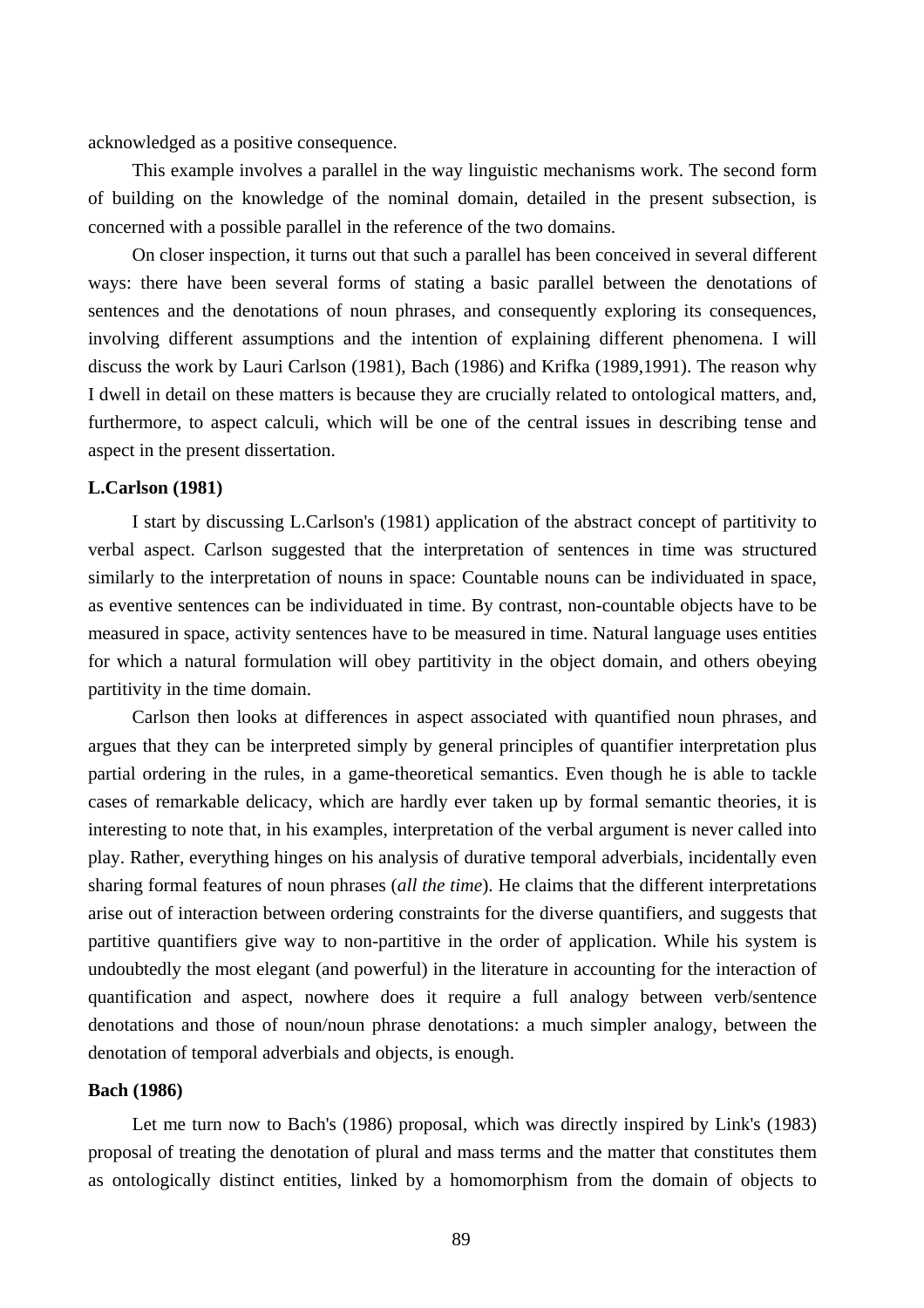matter (a more precise rendering will be given below). Bach suggests that events are "analogous to the singular and plural individuals and bounded processes ('bits of process') analogous to the portions of matter that make up the 'material extensions' of those individuals" (Bach, 1986:8).

Formally, the model for natural language sentences proposed by Bach corresponds to a set of elements (representing tenseless clauses) called eventualities, in which a sum operation is defined, thus forming a lattice structure. For a subset of those elements, namely those of the process kind, another sum operation is defined and thus they form another lattice as well. A homomorphism from the first structure to the second is posited whose intended meaning is that it puts in correspondence the parts of processes that constitute the eventualities (for processes, they are mapped onto themselves, i.e., the homomorphism is the identity function in the process subset).

Bach noted the following pieces of evidence for this model of sentence denotation: (i) plural events such as those joined by coordination are straightforwardly modelled as the sum of the two coordinated events; (ii) the situation when two distinct events may share parts can be captured as containment relative to their material parts (for example, the process corresponding to *John erected the scaffold* may be materially contained in the process corresponding to *John built the house*); (iii) two events may be different even though processually equivalent (*Jones killed the inhabitants of the village* and *Jones poured poison in the water tank*); (iv) while there is only one way to go from an event to its material part (through the homomorphism function), there are many ways one can go from a process into an event: the event chosen may correspond to the beginning of the process, to one bounded portion of it, etc. -- formally, any event which has that process as part would qualify, i.e., any event belonging to the set  $\{e|h(e,p)\}$ .

But Bach also notes that "it is exceedingly difficult to find English expressions which correspond to these 'pure processes' [to which event types correspond]" [(Bach, 1986:9), and ends by suggesting that material in itself has no properties, i.e., it is not referred to by natural language. In other words, he claims that whenever we speak of processes (or of stuff) we individuate them.

Bach (1986) was mainly a discussion paper, whose purpose was, furthermore, also to use temporal insights in the analysis of the nominal domain, and so, Bach is content with raising some interesting questions and suggesting topics for further research. The work by Krifka, which I describe next, can be seen as a thorough application of Bach's insights to particular linguistic problems. Let me note, however, a fundamental weakness of Bach's suggestion, namely, the fact that it applies only to some kinds of eventualities: events and processes. In other words, a homomorphism between states (and I would claim achievements, as well) and portions of processes that make them up simply does not make sense. Incidentally, this is true for the nominal domain as well: abstract nouns like *happiness* or kind names have never been claimed to be modelled in Link's system.

Strangely enough, Bach himself suggests that consideration of such matters should be necessary for solving some puzzles in the nominal domain, thus suggesting an improvement of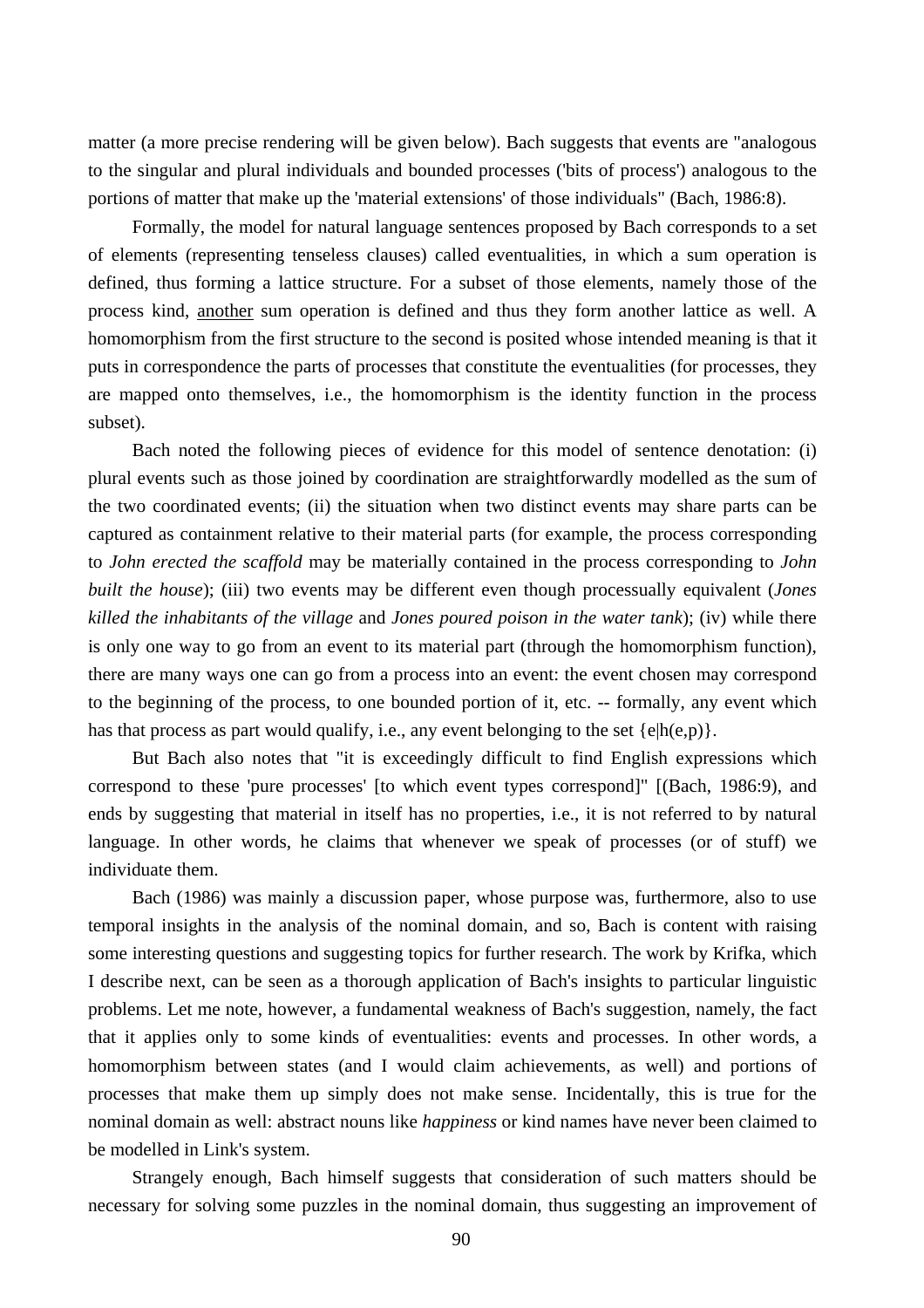Link's account. However, he fails to link this observation to his own model of sentence denotation. Rather, he says rather misleadingly that "tenseless clauses in English are to be interpreted as denoting sets of eventualities, i.e., members of the domain  $E<sub>e</sub>$ " (Bach, 1986:9, my emphasis). This equivocal character of Bach's proposal persisted in many subsequent approaches; see Sandström (1993) for an historical survey. I will return to this issue after presenting the essence of Krifka's work.

# **Krifka (1991)**

 $\overline{a}$ 

Krifka (1991) proposes a complex algebraic formulation, where individual events as well as individual objects form lattices as suggested by Bach and Link. Mass terms, as well as activities, obey different constraints than countable objects and events do. Events and activities are related to another entity domain, that of times, which also form a lattice. As expected, there is a homomorphism from eventualities to times. Krifka also mentions that a similar homomorphic connection could be defined from objects into a space domain, but argues that the simple concepts of cumulativity versus quantization are enough.32

Krifka's (1991) main concern is to formalize the impact of nominal arguments on the temporal constitution of verbal predicates; in other words, to explain how the structure or properties of the nominal domain influence the final aspect (or event classification), and he does so by indexing a set of properties of thematic roles (i.e., agent, patient, instrument, etc.), the assumption being that different thematic roles have a different influence. The properties are particular to thematic roles of individual verbs, and the following list is invoked: (i) summativity (two objects in the same role to two events can be described as the sum of the two objects in that role to the sum event); (ii) uniqueness of event (Can an event with the same participants be repeated?); (iii) uniqueness of object (Can more than one object stand in that role in one event?); (iv) mapping to objects: parts of an event have corresponding parts of the object related by the thematic role; (v) mapping to events: parts of an object are related to corresponding parts of the event.

In order to compute the (possible) referential properties of a sentence, the basic aspectual character of the verb (quantized vs. cumulative) plus the above properties for each of its thematic roles plus the properties quantized vs. cumulative of each argument must be taken into account. Krifka gives the example of the verb *read* with the object *letter* in the patient thematic role. He assumes that *read*, relative to the patient role, is a cumulative predicate (i.e. two readings add to another reading) and that the patient role of *read* has the following properties: summative (read one book plus read another book equals read two books); uniqueness of objects (when one reads a book one does not read something else as well); mapping to objects and to events (reading is isomorphic to the parts of the book read and vice-versa); non-uniqueness of events (one can read

 $32$  A cumulative object, in Krifka's system, is an object (event or thing) which obeys the following rule: for all P (CUM (P)  $\langle$  => for all x,y P(x) & P(y) => P(x join y)). The corresponding rule for a quantized object is: for all P (QUA (P)  $\le$  > for all x,y P(x) & P(y) => not (y is a proper part of x)).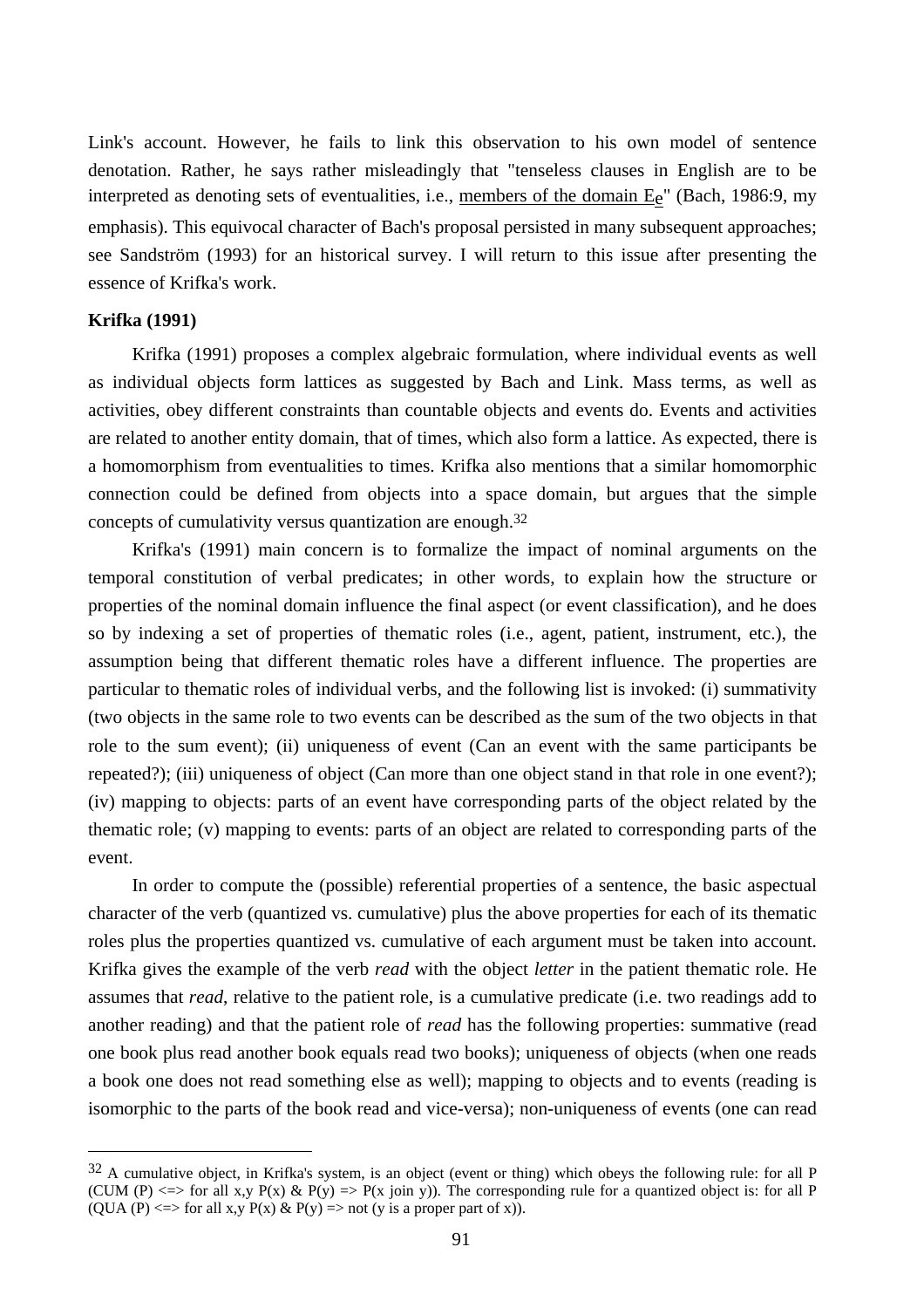the same book more than once). From these properties it follows that if the argument in the patient role of *read* is cumulative (as in *read letters*) the result is also cumulative. By contrast, if the argument has singular reference (as in *read the letter*), the result is quantized if both iterative and partitive readings are excluded. (Iterative readings, incidentally, are automatically excluded if uniqueness of events is the case, as in *write* instead of *read*). Finally, if the argument is quantized and the iterative interpretation excluded, then the result is quantized as well, like *read a letter*.

My impression is that this heavy machinery is not necessary, especially because Krifka states that "the properties we have discussed so far are not "hard-wired" in the thematic relations, but follow from other knowledge sources [...] the normal way of eating enforces the graduality properties [uniqueness of objects, mapping to objects and to events]" (Krifka, 1991:12).

In fact, an interesting comment can be made about Krifka's (and Verkuyl's (1972)) approach: Their system treats NPs are arguments to VPs, and thus they are devoted to explain how the import of the arguments must go through to the VP. This is not the only way to go, and probably not the best way as far as simplicity is concerned: For one, generalized quantifier theory, which deals precisely with quantified NPs, uses the opposite assumption: VPs are arguments to NPs, which logically are represented as quantifiers (see Barwise & Cooper, 1981). I.e., instead of having, for example, a representation of *Men came* as **come (sum of (man))**, one would have **sum of (man) (come)**, and thus no need for more percolating. This seems to be also what L.Carlson actually does with his game-theoretical approach, although he does not rely on the notion of scope (which may, in fact, be unnecessary). In other words, Carlson's system treats nominal and verbal quantification outside the VP.

The impression of overkill that Krifka's system inspires derives not only from direct comparison with L.Carlson's system, which seems to handle the same phenomena with considerably fewer ontological commitments, but also from proposal internal details. First of all, I suspect that the properties attributed to the thematic roles are not independent of the basic classification of the verb, neither independent from each other: For example, how is *read* classified as cumulative without precisely the information that is scattered among the properties of its PATient role? Also, it seems to me that uniqueness of events, for example, implies that of objects, which seems to indicate that the classification scheme is not optimized. Furthermore, not only are thematic roles a fairly fuzzy concept, which would advise leaving them out of a semantically precise formulation, but their representation as relations between an event and an object obeying some properties seems to be highly underspecified. In particular, if Krifka took pains to discriminate among thematic roles, one would expect that cases with more than one thematic role were discussed and their interaction shown.

Finally, and since this subject is related to the main concerns of the present dissertation, I should note that Krifka, in the same paper, also claims to solve two translation puzzles with his formulation. One, that partitive marking in noun phrases and progressive marking in verb phrases are equivalent (when defined). Two, that aspect marking in Slavic languages implies definiteness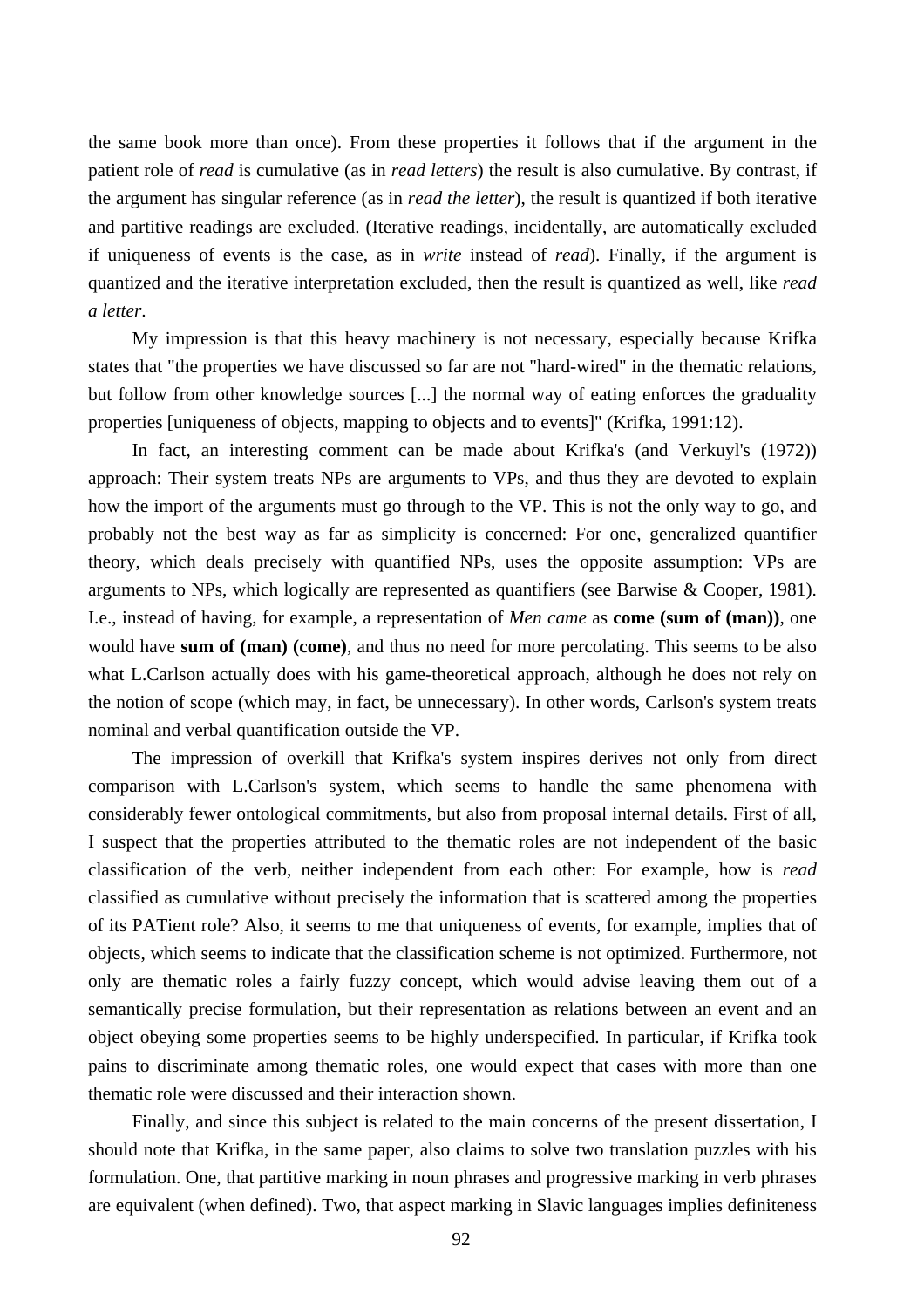of the verb's argument noun phrases in some cases. At first sight, this seems an impressive achievement. But, on closer scrutiny, one sees that Krifka has started by stating that these phenomena were equivalent in the first place, and then shown that this can be derived in his system. Now, if one takes the view that these phenomena are not equivalent, this turns out to be, not an asset, but rather a weakness of Krifka's approach.

#### **Eberle (1990)**

Eberle (1990) is a concrete detailed specification of sorts for natural language processing which can be seen as a particularization of both Bach's and Krifka's ideas. Eberle differs from them, however, in two respects worth mentioning: First, he considers mass and count as disjoint sorts. In particular, mass and count eventualities are disjoint, even though related by a substantialization function. In the eventuality domain, he suggests as motivation for this separation the possibility in English of statements like *he enjoyed the running but not the run*. I.e., he claims that linguistic expressions like the verb *run* can belong to two disjoint subsorts, M-RUN and C-RUN. The sort of an expression is dynamically computed, i.e., an expression involving *run* is not necessarily a mass or count eventuality.

Then, and as regards the ontological status of states, already discussed above, he claims that states should be considered eventualities on a par with events, based on an argument credited to Bäuerle, namely, that states in contexts like *since*-clauses do not behave like propositions, because the negation of the state would not be felicitous in that context.<sup>33</sup> This argument is very interesting because the corresponding sentences in Portuguese would indeed be felicitous, cf. *Desde que não trabalho para a Bosch, vivo descansada* ('Since (temporally interpreted) I do not work for Bosch, I live in peace').

Nevertheless, I do not even accept this argument as valid for English. Rather, in Chapter 7, I will argue at length for a different aspectual character of verbs traditionally considered stative in English. From my proposal it follows that such expressions (which I call "acquisitions") denote an inceptive event in some contexts (*since*-clauses are obviously one of those), and therefore the argument that the negation of such sentences is not a state does not entail in any way that states proper should be treated as events.

## **4.3.3.3 Discussion**

 $\overline{a}$ 

Before attempting to draw some conclusions, let me analyse here two other models still, which are detailed enough but do not depend (at least so it seems) on the assumption that the structure of the two domains is the same: Hoepelmann & Rohrer's analysis of the French past tenses, and Hintikka's analysis of English tenses.

## **Hoepelmann & Rohrer (1980)**

<sup>33</sup> The original argument (see Eberle, 1990:213) was given for German, incidentally: *Seit ich bei Bosch arbeite, wohne ich in Degerloch*, but \* *Seit ich nicht bei Bosch arbeite, wohne ich in Degerloch*. The (rather poor, in my opinion) translation into English is claimed to have the same properties: *Since I have been working at Bosch, I have been living in Degerloch.*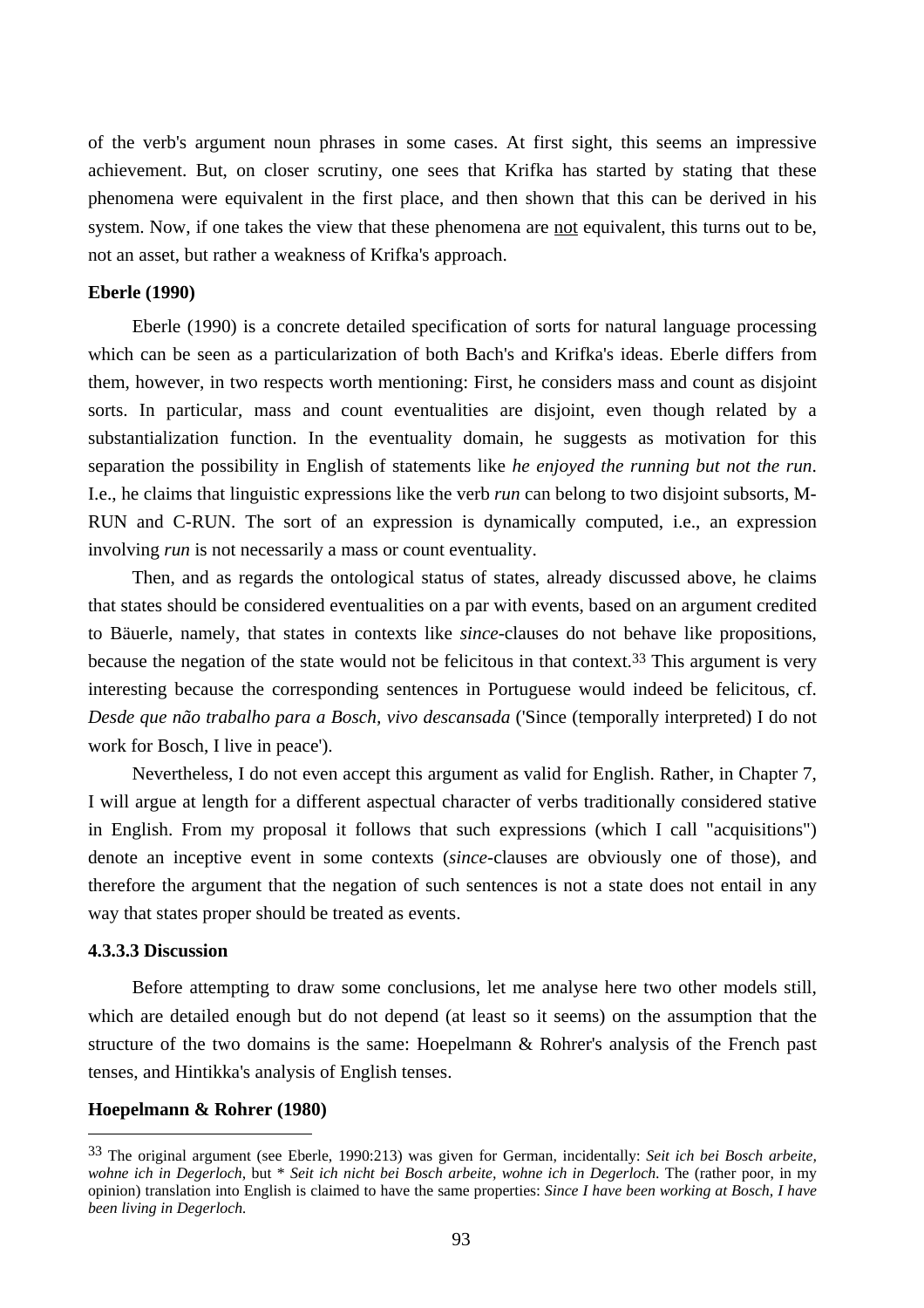Hoepelmann & Rohrer (1980) are probably the first to have provided an explicit account in formal terms (specifically in Montague grammar) of the parallelism between mass, plural and kind terms in English and the difference between the French tenses imparfait and passé simple. Their approach is basically the introduction of type-changing operators without overt marking as regards English noun phrases. As to French tenses (whose treatment is much less detailed), they interpret abstract verbs as properties over intervals, infinitive forms of verbs as individual concepts (i.e., as a term, in analogy with the need to interpret *water* as a concept in *Water is indispensable*) and the import of tenses as a further operator (analogous to the one required for referring to actual quantities of water) obeying different meaning postulates.

Even though their treatment is fairly sketchy, and they introduce a strange entity which they call a "protoverb" without overt linguistic motivation, their proposal has, in my opinion, a remarkable property because, contrary to all treatments surveyed above, it makes explicit use of kinds in the nominal domain and of individual concepts (corresponding to infinitives) in the verbal domain. In the next section, I will claim that some verbal expressions can be viewed as individual entities. Hoepelmann & Rohrer's proposal, however, is hindered by an extremely compact presentation, which fails to motivate the reasons for such a step (actually, the only linguistic evidence they provide concerns the more trivial mass-count parallels).

#### **Hintikka (1982)**

Hintikka's (1982) paper, on the other hand, provides an extremely clear presentation of his analysis of tense in game-theoretical semantics, which hinges upon an identification of the mechanisms involved in the processing (or interpretation) of tense and nominal quantifiers. He is able to explain the interaction of the two resorting to different orderings, as well as formulate conveniently the interaction of tenses and adverbials (negation, and frequency quantifiers). Differently from L.Carlson's proposal in that he does not make a parallel between nominal reference and temporal reference, he simply states that "expressions that [..] quantify over time can be treated in game-theoretical semantics in analogy to their non-temporal relatives" (Hintikka, 1980:8). Some of the expressions related are *always* - *all*, *sometimes* - *some*, *often many*, *ever* - *any*.

From the analysis of these and the previous works, I believe it is justified to assert that:

1. It is not necessarily the case that one has to treat quantifications of NPs as prior to (as embedded in) a sentence before deciding on the aspectual properties of a sentence. Rather, one can separate the aspectual import of quantification from the composition of the aspects in a sentence.

2. In addition, it is not even necessary to refer to events (to their internal structure, that is) to model the interaction with the nominal domain: the simpler concept of reference to times seems to be sufficient.

From a practical point of view, this justifies the treatment of aspectual characterization I will provide in the present dissertation, leaving quantification to be treated afterwards.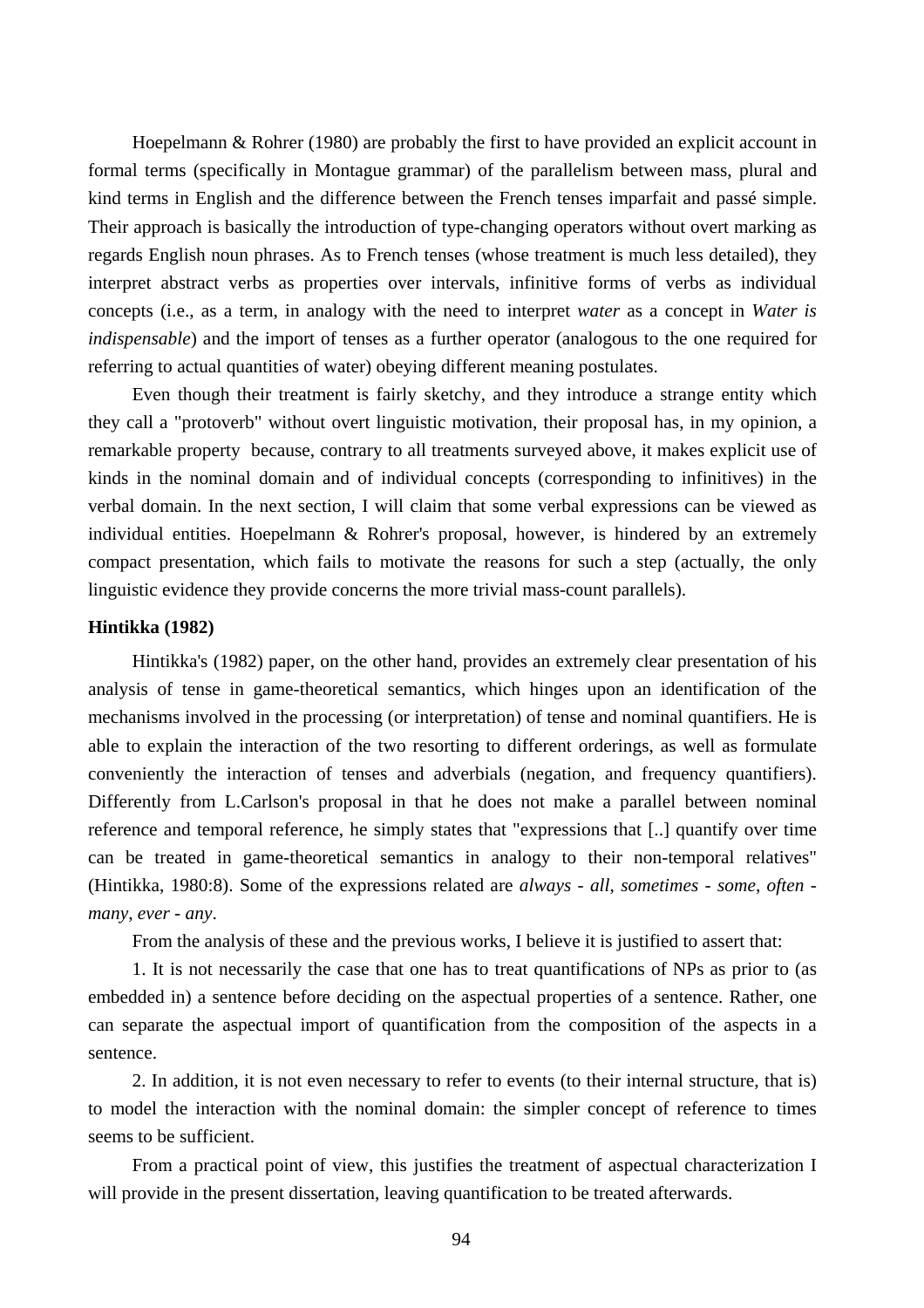In fact, my belief is that quantification is a (linguistic) operation radically distinct from qualification / classification in terms of kinds of situations. Even though its result can undeniably influence the aspectual properties of a final sentence, it does not obviously exhaust itself in the aspectual composition mechanism. Furthermore, I believe that the internal constituency relevant to aspectual composition proper is no longer available after quantification has applied. For example, the internal constituency of objects is no longer relevant as soon as they are turned into more complex entities, as the behaviour of kind names, or of plural nouns read collectively, shows.

Consequently, I do not believe in the common assumption that intra-sentential and intersentential<sup>34</sup> matters should have an integrated analysis. The obviously formal distinction between linguistic mechanisms inside and outside the sentence is plausibly reflected in some distinction in their meaning as well. In other words, the "glue" inside the sentence and that making up a text are plausibly different.

Denying such a difference gives rise to such complex treatments as Krifka's, which may, in the end, still be proven empirically inadequate, if they do not allow the existence of mechanisms without intra-sentential motivation.

## **4.3.4 States and properties as individuals**

Returning now to ontological matters, it is time to make my last claim. After the discussion of the preceding sections, let me summarize here the most important points regarding ontology that were expressed there:

1. States and events are different entities in the world as viewed by natural language, which cannot be subsumed under a common (non-trivial) sort.

2. In the realm of "states", states proper and properties are different and fairly complex.

3. The concept of time as distinct from states or events is relevant to interpreting natural language.

4. Intra-sentential matters (the internal constituency of a sentence) and inter-sentential matters (how sentences behave externally, and what a sentence refers to) are different subjects, involving different concepts.

Now , I want to argue for:

 $\overline{a}$ 

5. One must consider states and properties full individuals, given that natural language(s) (at least English and Portuguese) allow us to refer to them as well, both through predication and through pronominal reference.

In fact, one can attribute properties to an event, a state, or a property, cf. *To build a house is wonderful*, attributing a property to an event (type), *To be on the beach is comforting*, attributing a property to a state, or *To be a teacher is difficult*, stating a property of a property.

<sup>&</sup>lt;sup>34</sup> I do not particularly like the word "intersentential" here, because it emphasizes the relationship with other sentences rather than the denotation of the sentence itself, which I also want to cover with this term. However, the words "extrasentential" or "outersentential" do not seem to be reasonable alternatives.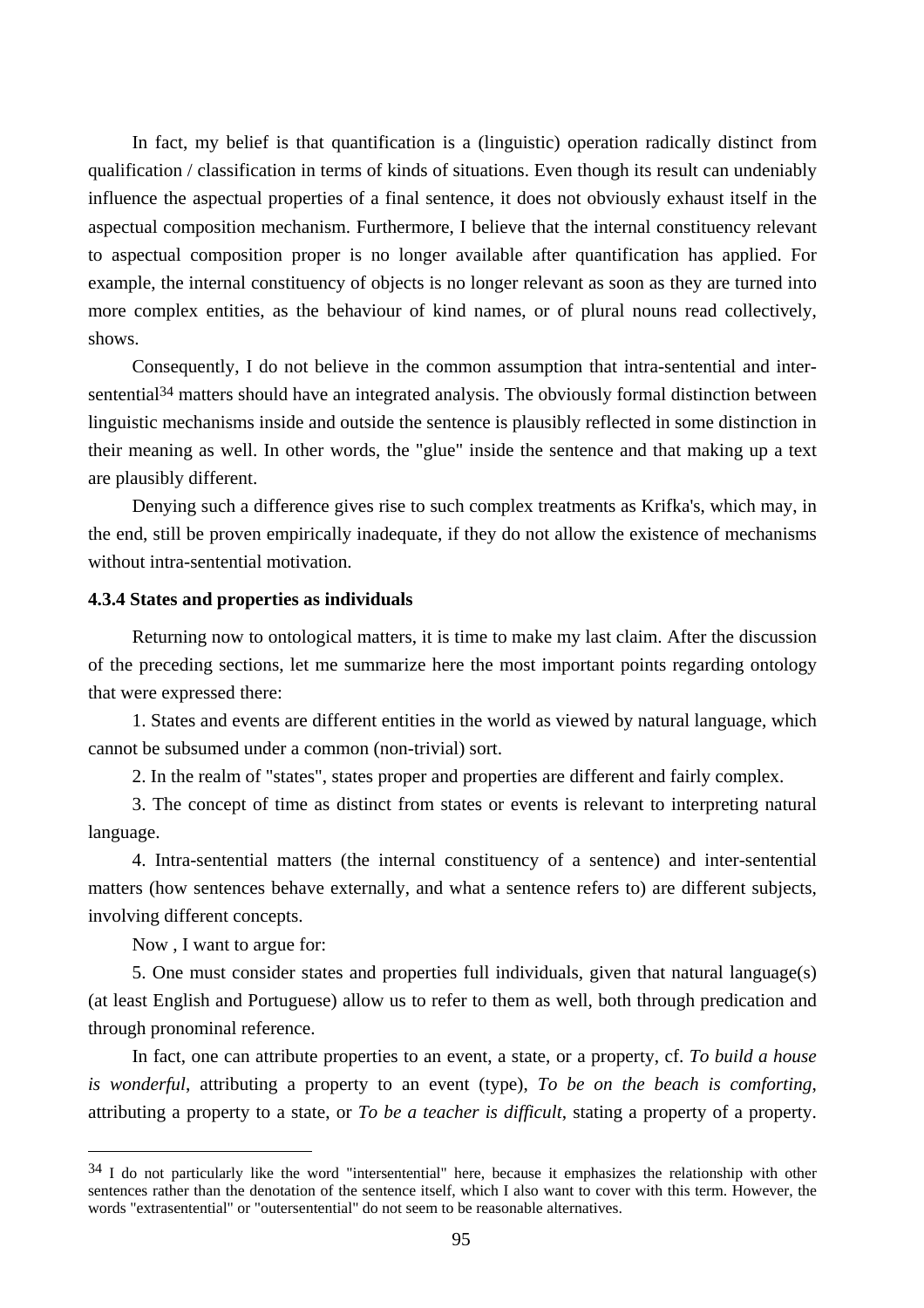See Chierchia (1982) for further evidence on this point.

In addition, the following are well-formed discourses, referring by means of an anaphoric pronoun to a property:

(i) *I was a teacher. This bothered me. I had always seen myself in the role of a successful businessman.*

(ii) *He was ill, and that made him deeply unhappy.*

(iii) *She is a woman, but she doesn't like it.* (*it* referring to *being a woman*)

Let me take up two issues related to these assumptions:

The first is the reinterpretation of states as events and vice versa: After all, it is one of the most conspicuous issues in verbal aspect (and also in the mass-count parallelism). A possible objection might thus be that I fail to provide an explanation for this fact.

This argument, however, is fallacious, and calls for crucial disentangling: one thing is linguistic expressions that can be reinterpreted. The other thing is entities of the model, which I claim are distinct entities. In other words, states are not reinterpreted as events nor vice versa. It is linguistic expressions (that should be called for example "statives" and "eventives") that are systematically made to denote different things, different kinds of entities (with a well-defined relation between them).

I will in fact suggest that there are three kinds of entities denoted by the languages I am concerned with here, and that there are systematic ways to link a situation described by a tenseless sentence to each of them. For example, one can assign a specific time to a state, or add bounds to it, in which case the resulting "thing" is (at least in some ways) an event since it comes with a definite temporal profile; or one can abstract the temporal dependency of an event and create a property; or one can detach the time interval of an extended event and use it to identify a dangling state.

What makes each of these kinds of situations true or false in the world is a different matter, a matter about which I will have very little to say. Apart from the trivial reason that this is often impossible to determine, a more relevant reason for my omission is my present concern, namely, the analysis of translation. In fact, as argued by Gawron,´ ska (1993), matters of truth are generally irrelevant for translation. And, as my discussion in Chapter 3 indicates, it seems to be enough to compare what the texts explicitly describe rather than the purported real situation they relate to.35

A second comment should be made. A quick reader might formulate the following objection: The majority of the current approaches to tense and aspect use states, events and times (or some subselection of these three). Why bother to defend what is common practice, after all?

I note that, even though most researchers use many entities as well, I claim that they do it

<sup>35</sup> Miguel Filgueiras, in a round table on machine translation in December 1990, has provocatively argued that MT, contrary to other NLP tasks which require proper treatment of meaning (or relationship with the outside world), is mere symbolic manipulation. To some extent -- to the extent that one associates the idea of meaning with truth, I recognize that he is right.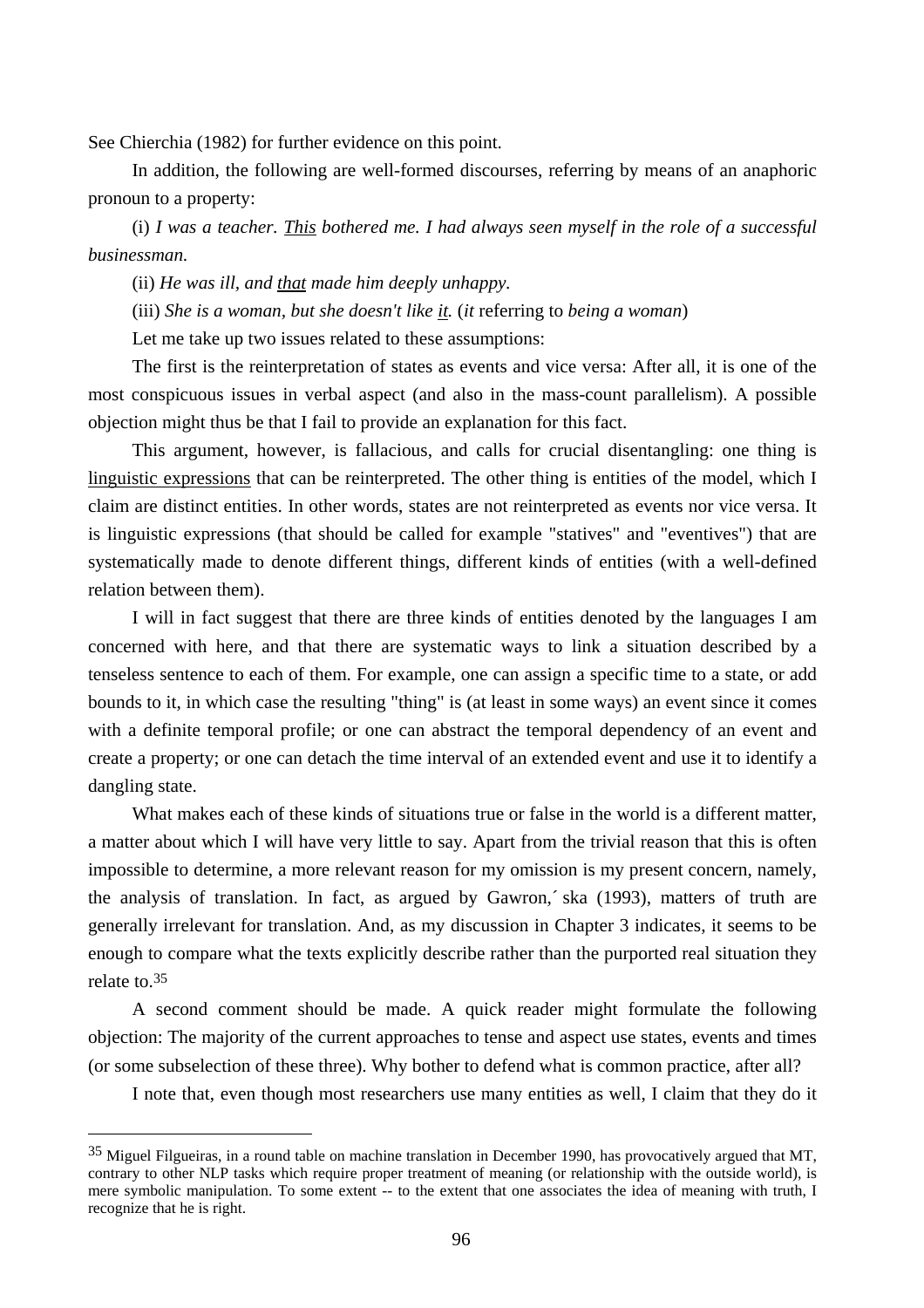for the wrong reasons (or they acknowledge they have no reasons). Summarizing my remarks scattered in the discussion above, Hinrichs considers states and events as subsorts of the same thing; Eberle considers states to be events; and Bach and Krifka, even if they do not, remain silent about states. Most event-based approaches use times as well (because of temporal adverbials), but they generally consider a homomorphism from events to times. More complex proposals of the interaction of the two domains are those of Blackburn et al. (1993) and Vlach (1993), who however merge states with events.

On the other hand, Herweg (1991a, 1991b) makes the most of the irreducible distinction between states and events, but interprets states as times, and so from one point of view his proposal can be reclassified as containing several non-trivial operations between the two domains of events and times (like Blackburn et al.'s). In fact, I believe that when Herweg talks about states, he is talking about processes (he says, actually, that these are roughly the same thing). It is processes that are homogeneous, distributive and cumulative (although imperfectly).

Sandström (1993) also finds fault with Herweg's conflation of events and processes, but she takes Herweg's formalization whole-heartedly as far as states are concerned, adding a different lattice-theoretic structure for processes. She claims, rightly, in my opinion, that processes in English are interpreted as taking time, and how much time is chronometrized by the narrative itself. Her taking up Herweg's proposal concerning states is, in my opinion, a result of her desire to model states as anaphoric, and so the temporal argument attributed by Herweg to states comes in handy. As stated above, I believe that the interpretation of states in narrative does not require temporal anaphora, and temporal co-referentiality (when it happens at all -- for temporary states, that is) is inferred rather due to a coherence principle than following from a grammatical requirement. Furthermore, the formalization of (permanent) states should not require a temporal argument at all.

By way of conclusion, Herweg does not provide a correct formalization of states, either. What he does is deal adequately with events and processes, but he mistakenly takes the latter for states.

### **4.4 Issues of computation**

Obviously, issues of computation are essentially related to explanation and definition issues, in that some standpoints taken at these previous phases may entail particular computational models (or, the other way around, some discussions at the descriptive/explanatory level will be fostered by some kinds of models and not others). This was clear at least in my discussion of ontology and the computation of the import of the nominal domain.

Still, I assume (simplistically) for the sake of presentation that one can have a standpoint on the issues above before considering the matter of explicating the meaning of tense and aspect.

# **4.4.1 Classification**

Adapting Wieringa's (1990) discussion of the purposes of classification in conceptual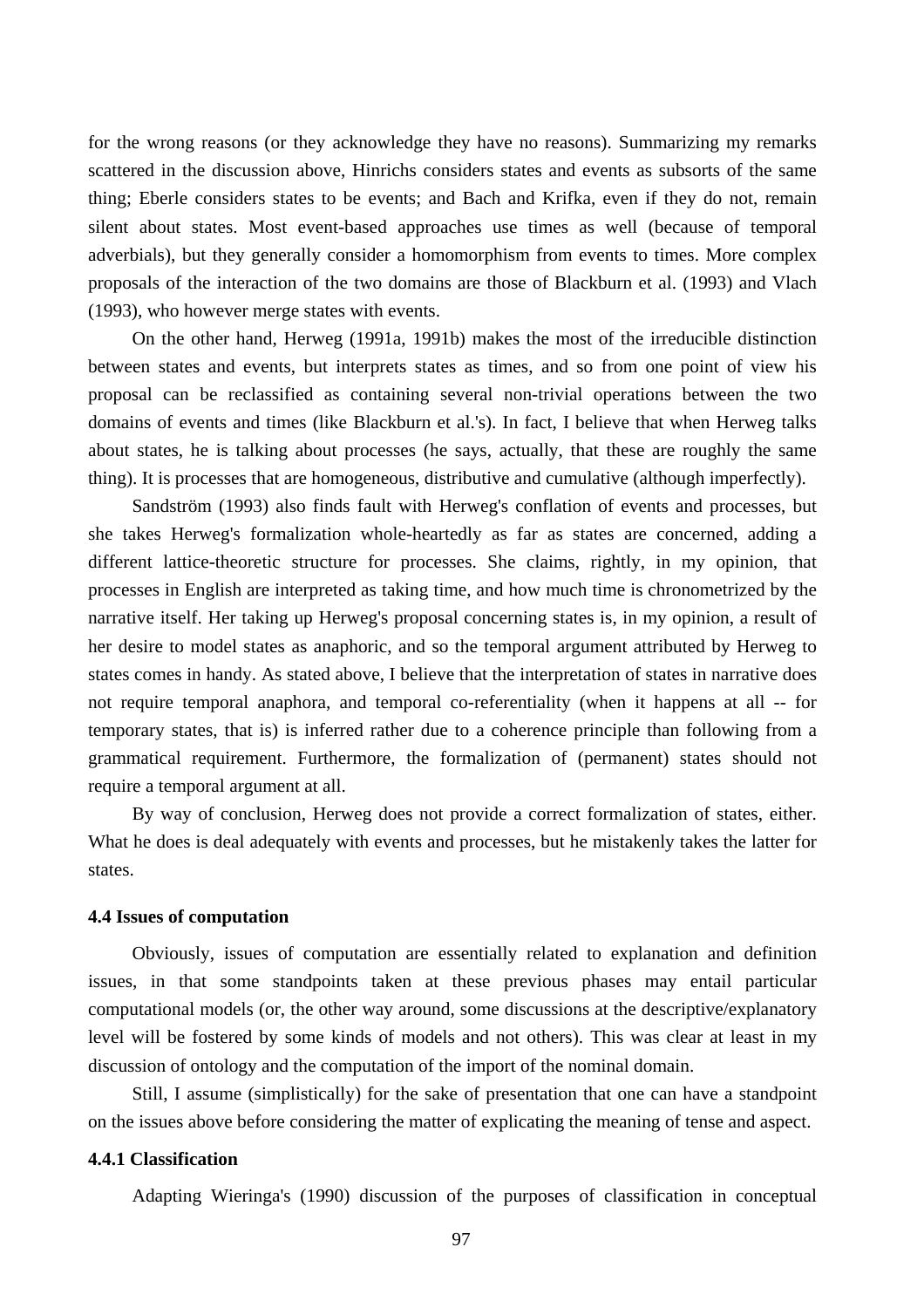models, I note that a classification of linguistic expressions can be made at least for the following purposes:

- to formulate laws that are obeyed by the members of the classes (i.e., to describe linguistic behaviour)

- to allow communication among specialists (linguists, language learners) -- i.e., to be able to abbreviate properties and behaviour for shared names.

- to represent evolutionary relations between classes. This is the subject of historical linguistics, obviously outside the scope of the present thesis. I note, nevertheless, that it may help to explain in terms of a diachronic process why members of some class do not share properties.

- to store and retrieve information on the classified objects -- this is relevant for lexicon organization and/or corpus browsing. In other words, for NLP applications.

# **4.4.1.1 Classification of what?**

The problem of a linguistic classification is that it is often not clear whether we are classifying linguistic items according to their properties in the language system (which I would call a purely linguistic classification), or whether we are classifying items according to the properties of what they are purported to denote (which I would call a semantic classification), or even if we are classifying linguistic expressions according to the relation between linguistic form and content.

This distinction is often blurred because the second kind of classification can only be made through natural language, our "knowledge representation language", and thus the first and the second classifications may appear to be identical (because they may appeal to the same tests).

The distinction is thus even the more relevant, for failure to distinguish it may lead to fallacies like the one of aspect as choice or misconceptions such as transforming an event into a state, as described above.

In the literature, Aktionsart classification generally fails to make this clear, even though people are generally at pains to indicate that the description is one of linguistic expressions and not of situations in the world. This should be obvious in the scope of the present dissertation. How the world is is not in the least my concern. What is of interest is rather how each natural language represents the world.

L.Carlson's (1981) discussion is one of the few which clearly separates the several issues involved. He proposes a classification of linguistic expressions according to the kind of situations they refer to: a semantic classification. Then he suggests a number of linguistic tests as evidence for the soundness of such a classification.

By contrast, Vendler's (1967) original proposal was aimed at discovering what semantic distinctions are made by English on the basis of linguistic data (inferential relations, grammatical judgements concerning co-occurrence). This will be further discussed in Section 6.1. Kenny, on the other hand, seemed to take three fundamental abstract concepts as his point of departure, those of action, emotion, and will, and looked for linguistic correlates. His aim is essentially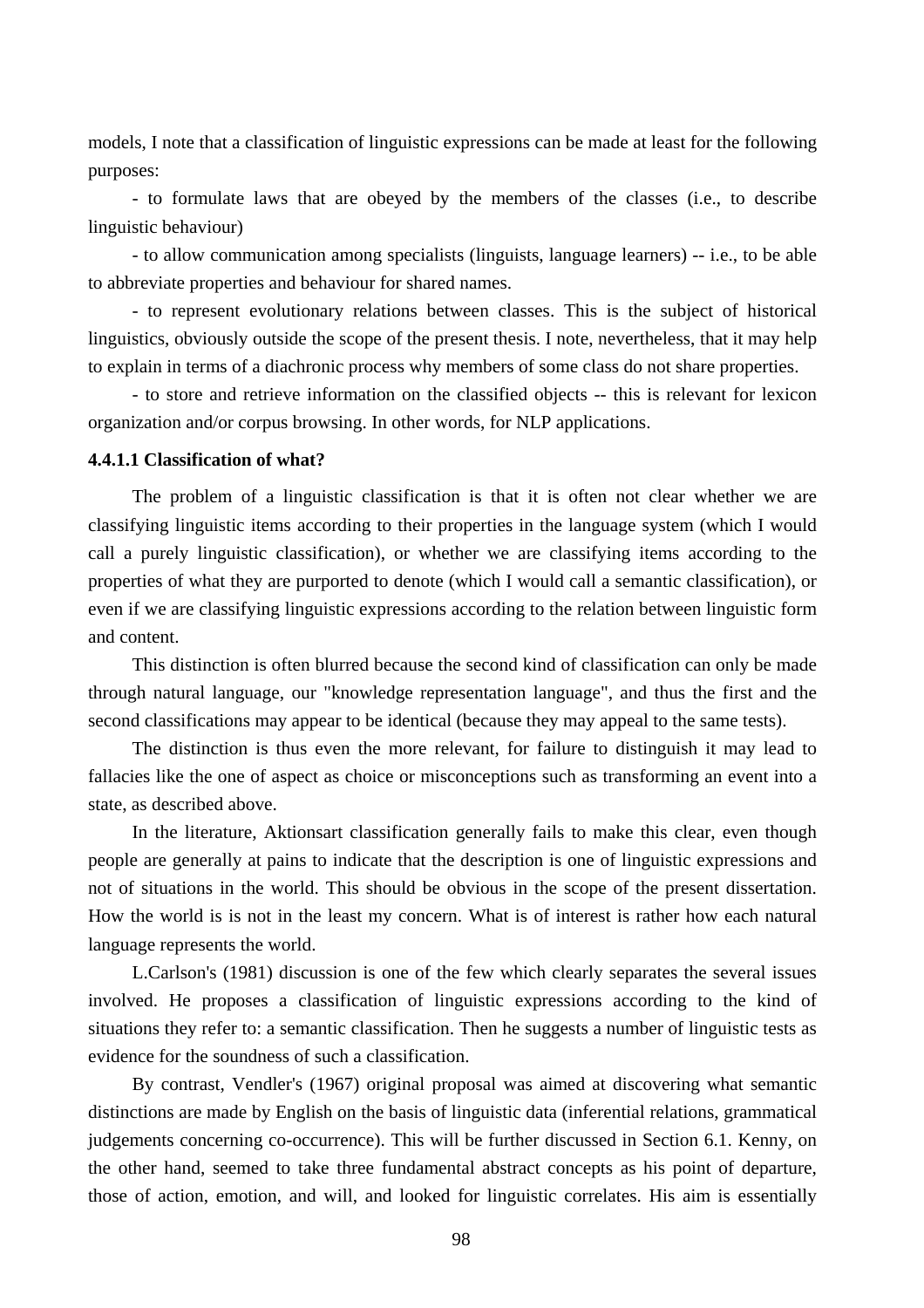philosophical, while Carlson's is essentially linguistic.

If one views the process of classification from the linguistic end, then one can meaningfully ask the question what kind of linguistic expressions should be classified as having Aktionsart. And people have discussed whether it is the verb, the verb phrase, or the sentence.

Now, this question is intimately related to the problem of which syntactic elements have meaning. If only sentences have meaning, then a classification of Aktionsart, taking into account the kinds of things purportedly described, can only be attributed to sentences. Necessarily, then, Aktionsart is a property of sentences. This seems to be the dominant view in the literature today. For example, Moens (1987) identifies as the meaning of each aspectual class a semantic construct (a denotation for a sentence), and L.Carlson (1981) models (the semantic counterpart of) the aspectual calculus in terms of the aspect of basic sentences (i.e., without quantifiers).

But, if smaller pieces than sentences are granted "meaninghood", then it makes sense to suggest, as I do, that Aktionsart is a property of verbs, verb phrases, and sentences, and that an aspect calculus is nothing but a precise formulation of the relationship between the aspect of a sentence and that of its components. If one is interested primarily in comparing sentence to sentence translation, or analyse sentence internal operators, like the progressive, the perfect and temporal adverbials, as I am in the present thesis, it pays to look at the intra-sentential level in more detail (cf. also my discussion of the translationally related relation in Section 3.3).

Let me thus take up other arguments provided in the literature against the claim that verbs are aspect bearers. One (circular) reason for saying that aspect is a property of sentences is that verb aspect and sentence aspect can differ (as generally put, subjects may influence the aspectual character of a sentence). I note, at once, that for this remark actually to make sense it presupposes that verb aspect be recognized in the first place. On the other hand, it is not unusual that, if a verb carries a given property, the sentence where it occurs may be classified according to such a property as well (even though, during the process of sentence building, its value may change).36

In addition, such an argument hinges on the assumption that no two categories can share the same feature (and thus, the sentence having it, verbs could not). Perspectival aspect, being marked morphologically in the verb, was never subject to such controversies. However, there is an interaction of other factors with derivational aspect morphology as complicated as e.g. in English for each particular sentence. (See Lindstedt's (1984) proposal of nested aspects.)

Finally, some mention Vendler's own use of verb phrases like *build a house* as an argument for the claim that Vendler himself had verb phrases in mind. I find this argument even less acceptable than the ones above. As contended in Santos (1991b), the fact that *build* is transitive makes it hard to exemplify with sentences with no object. No one has ever claimed that other objects of *build* would imply a different verb classification -- i.e., that the meaning of *house* was

<sup>36</sup> Transitivity is a good example. A transitive verb does not necessarily occur in a transitive sentence, nor do transitive sentences only contain transitive verbs, as in *It rained cats and dogs*. Even the information on past, present and future, which supposedly comes solely from the tense in a given sentence, can depend on the context, as in *If you do that, you will realize later that you were wrong* (the last 'past' referring to some time in the future).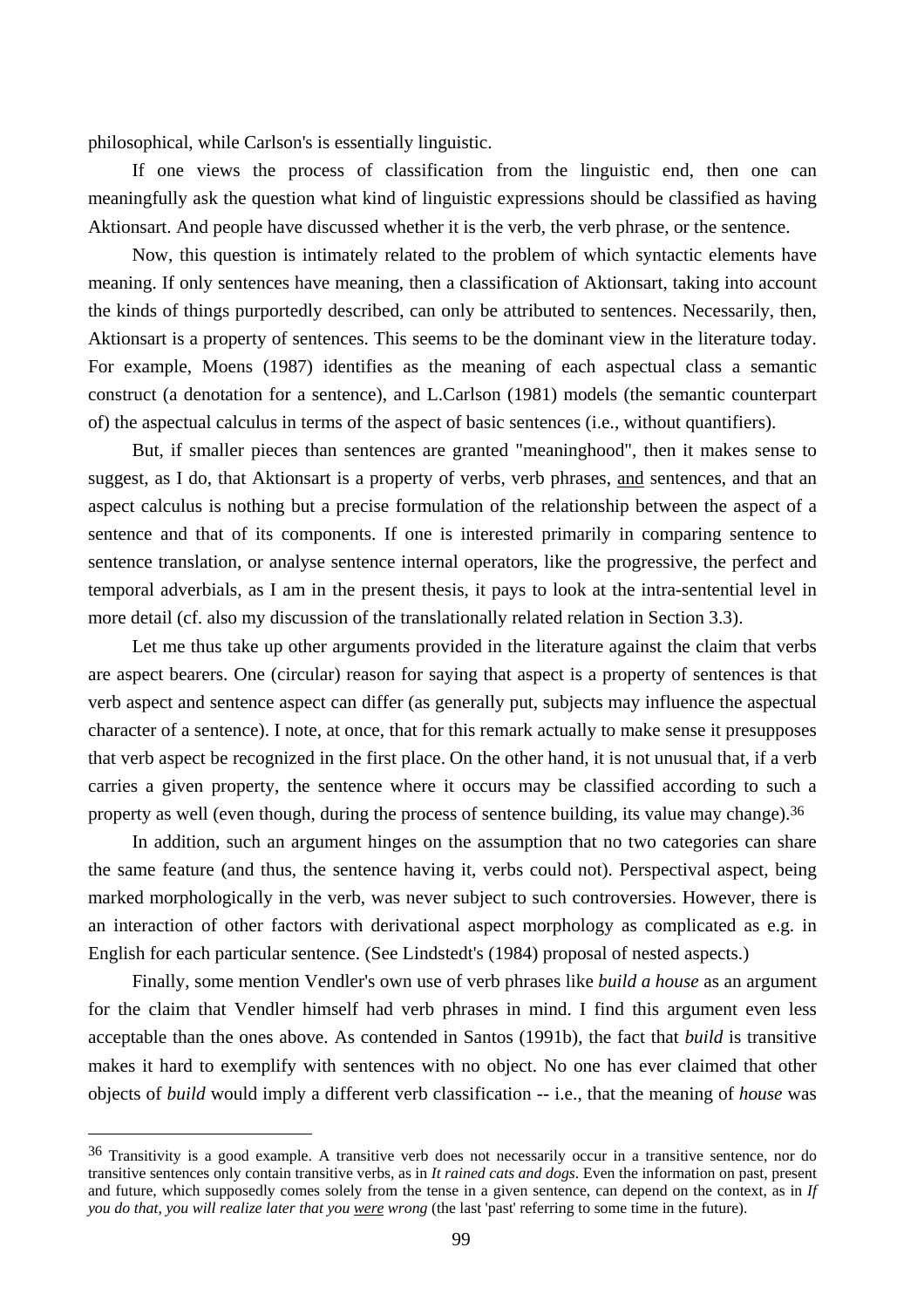relevant in any respect, but only that the morphological marking on the object (whatever object) would, in case it meant pluralization, for example. This makes it appropriate, in my view, to see the aspect as being a property of *build* and not of *build a house*, even though, of course, one can assign some aspect to *build a house*, namely the same as that of *build*.

The only argument against aspect being a property of verbs remains, therefore, the position that only sentences have meaning. I will assume that this is not true, or, less controversially, that there is some meaning that verbs have and which is relevant precisely for computing the aspect of a sentence.

I conclude also that, depending on which end (language expressions or world situations) one starts with, an aspectual classification will result in different classes, even though, again, some weak relation should hold between the two sets of classes. In the present dissertation, I defend a classification of the relationship between linguistic expressions and kinds of entities, a move which will require special consideration of the pervasive case of relations which are not univocal, i.e., of cases of linguistic expressions which have more than one (distinct) referent: vagueness.

I do not want to argue that this is the best way to do aspectual classification, but only that it is a possible, and fruitful, one.

I believe, nevertheless, that a consequence of the previous discussion is that classifications with a clear semantic bias are not necessarily better than those with a linguistic starting point. Rather, for many purposes they may even be less appropriate, because they will require working with representations of meanings rather then with linguistic expressions themselves.

# **4.4.1.2 Classification how?**

In addition to what is classified, a crucial question is how classification is carried out. I.e., apart from attributing one (or more) label(s) to each element, what else is presupposed?

Carlson (1993) notes that a classification does not need to be

- exhaustive
- pairwise disjoint
- unique up to identity

while Taylor (1989) has made the point that linguistic categorization is generally prototypical.

This appears to be the rationale behind Verkuyl's (1989) critique of Aktionsart classifications, pointing out the multiple senses that Aktionsart names have acquired for different authors. The morale seems to be that a classification scheme is more than a set of labels: it includes several other assumptions that must be spelled out in detail.

Note that I will not discuss here how to obtain aspectual classification for the two languages. Rather, this will be taken up in Chapters 5 and 6 to come.

# **4.4.1.3 Why so much emphasis on classification?**

Another question that might be asked is the following: Why does classification play such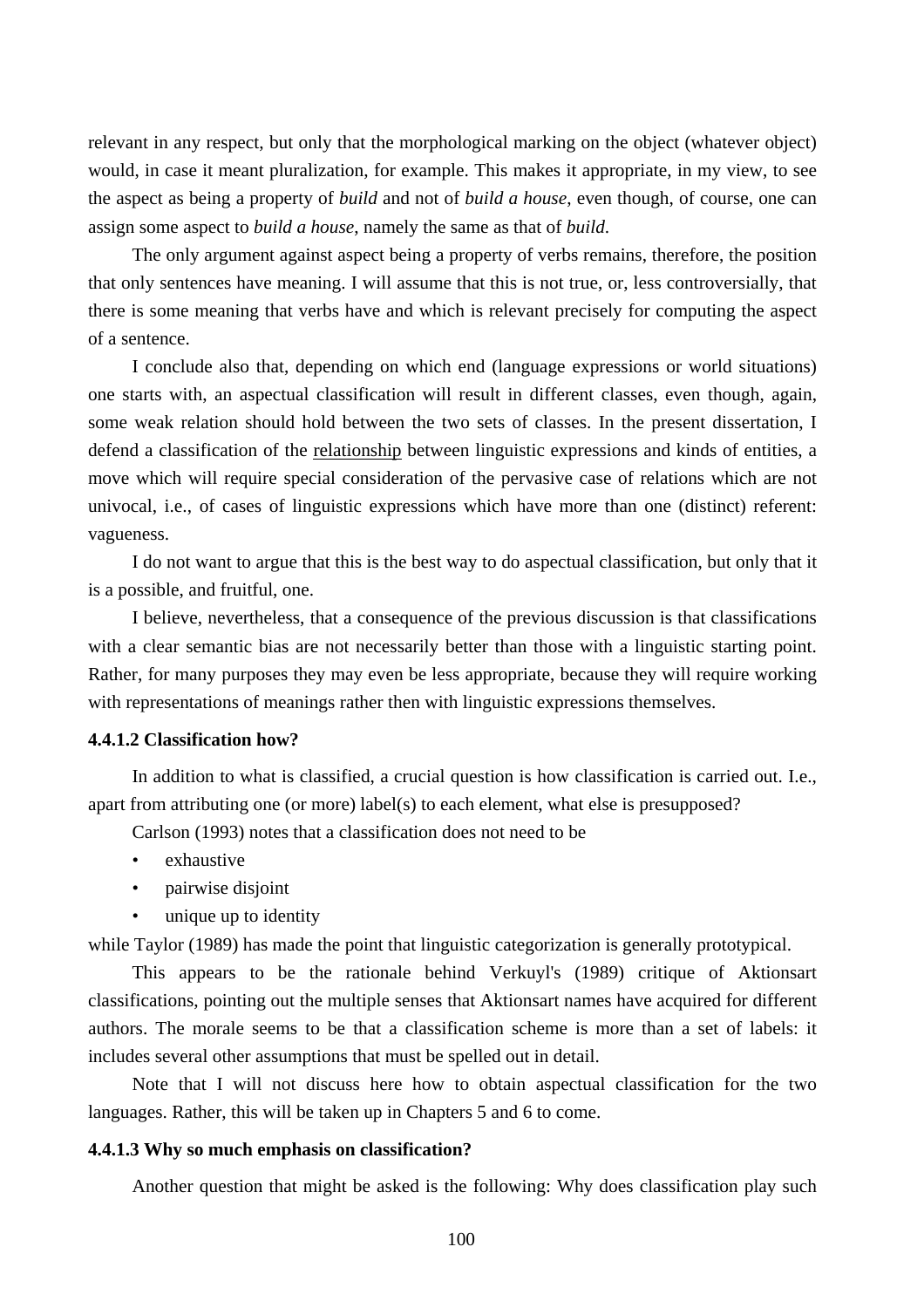an important role for verbal denotations, a role far greater, as far as I know, than in other domains? I believe the answer is twofold:

On the one hand, this has historical reasons - Vendler's influential paper, and it is made worse because of the unfortunate identification of Aktionsart with aspect. On the other hand, it is also due to the infelicitous identification of the categories needed for analysis below the sentence and above it, against which I have already argued. This has made researchers of the other level to pay undue attention to matters with which they would not need to be concerned. (In fact, I have noted in Santos (1993) that in practice research in discourse has resorted to a much smaller set of aspectual classes than that required by aspectual calculi.)

What one needs, I believe, is two systems: one for Aktionsart, below the sentence, and one for sentential denotations, once a full sentence is transformed into a proposition. The two systems are not independent, however, because the Aktionsart (or aspectual character) of the sentence has obvious implications for the sentence denotation, but sentence denotation is also, and crucially, a function of tense, and of context. In other words, I claim that sentence denotation is a matter that does not get exhausted by a compositional calculus that gets the final Aktionsart right.

#### **4.4.2 Formal semantics and the questions of representation and processing**

This is not the place to give an overview of formal semantic theories. I have already discussed some specific proposals concerning tense and aspect when it suited the needs of the exposition. Let me instead focus on some general issues.

Formal theories of meaning were widely described (too widely, in my opinion) by Bach as follows: "The way in which the word *formal* is used in the term formal semantics [...] means [...] something similar to *explicit* or *precise*" (Bach, 1989:9). In fact, formal theories are also always couched in mathematical terms: model theory (set-theoretic, algebraic, or game-theoretical), situation theory, or deductive systems (proof theory), to mention just the most common varieties.

One interesting property of formal semantic theories is the fact that research concentrates mainly on the meaning of function words and/or grammatical mechanisms. Contrary to what the layman might expect, "content words", i.e., words belonging to open classes -- the scope of lexical semantics -- have received considerably less attention. This is nevertheless easy to explain, for it is those devices which, depending on the kind of semantics, define the restrictions on the structure of the models, correspond to the logical symbols, and/or provide the instruction clues. In sum, they provide, in a way, the shape of the "space" that is filled by language. Lexical semantics, on the other hand (at least when done in a formal framework as in Dowty (1979)), attempts to organize the elements belonging to open classes according to criteria which often resort, in turn, to closed class elements (a typical example is Aktionsart classification, carried out with the help of aspectualizers and aspect operators).

There is, however, one issue in the semantics of natural language that lies well outside the scope of the analogy between natural language and the language of mathematics, which is deemed relevant by many researchers: the concern with psychological relevance; cf. e.g.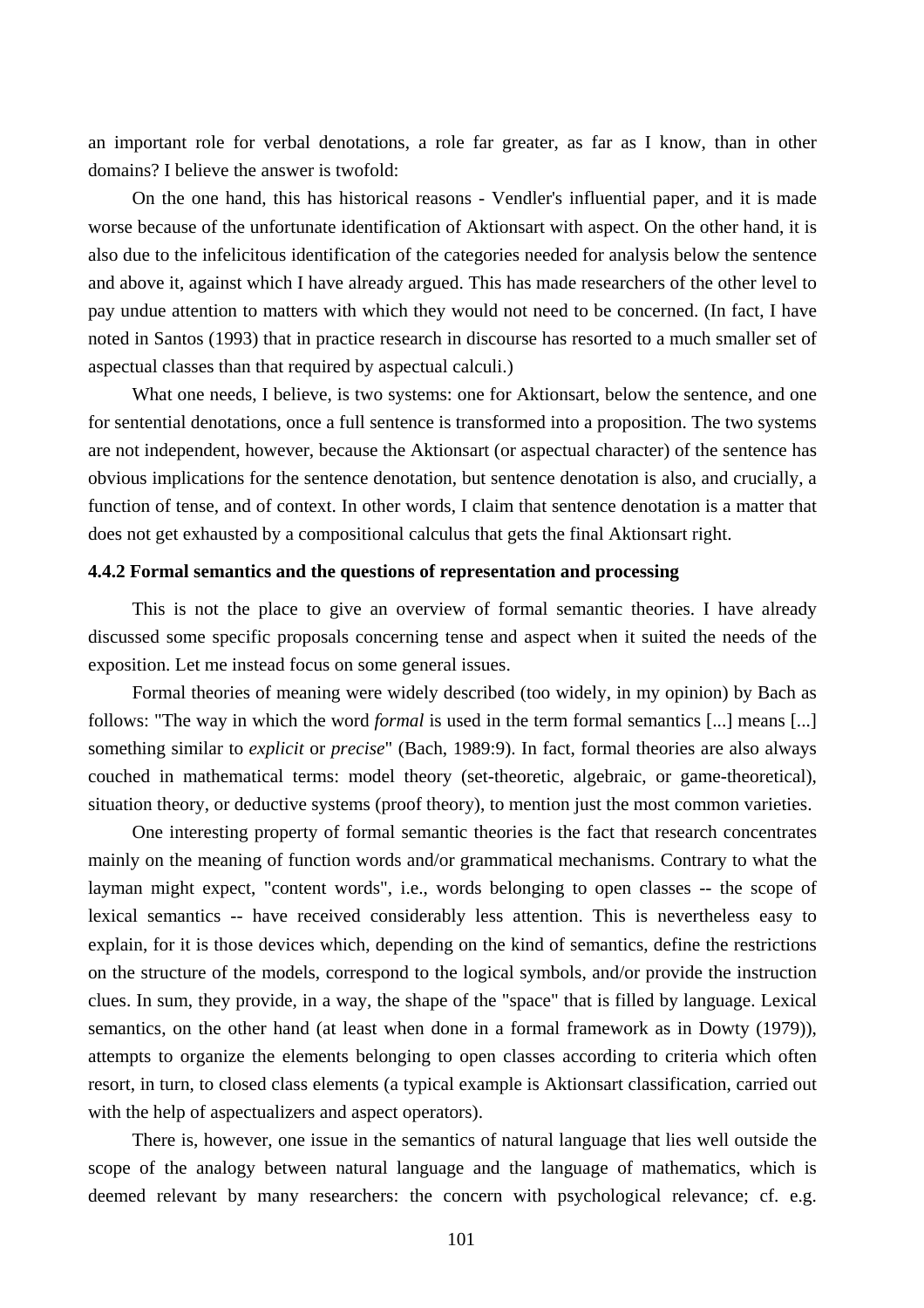Chierchia & McConnell-Ginet (1990). In its weak form, this concern constrains the number and kind of the adequate formalizations, as defended by Zeevat: "natural language places constraints on the structure of the logical formalisms that can interpret it: natural language is not neutral in this respect" (Zeevat,1989:129). In a stronger form, it may lead to the claim that such apparatus is fundamentally inadequate. In fact, Lakoff claims that the feature of language embodiment is essential: "Meaningfulness involves not merely mental structures, but the *structuring* of experience itself. Some kinds of experiences are structured preconceptually because of the way the world is and the way we are" (Lakoff, 1987:302). In other words, the fact that natural language is a human construct makes it heavily dependent on the human body (and human physical capacities), a claim which he argues for with data from psycholinguistics, sociolinguistics, the study of metaphor, and detailed studies of syntactic and semantic linguistic categories.

There is, however, a much less radical view of coping with such matters without abandoning a mathematical approach: simply trying to combine features of mentalistic and formal semantics. And, in fact, while to a large extent the issue of "mental representations" has been discredited in linguistics as a non-verifiable, hence uninteresting, claim,<sup>37</sup> some current theories insist on a related point, which can be best formulated by the slogan "Representations matter".

Particularly, Discourse Representation Theory (DRT) claims to "combine a definition of truth with a systematic account of semantic representation" (Kamp, 1981a:277). This is done by postulating an intermediate level between "the world" and language (represented by their DRS's discourse representation structures) which is used in human reasoning. Such a level is populated with entities having no model-theoretic counterpart, which must then be explained in terms of their function in discourse processing. In other words, they receive an operational definition, explicitly justified by Kamp's contention that "the rules for the construction of discourse representations have at least as good a claim to being constitutive of meaning as the clauses which make up the definition of truth" (Kamp, 1979:409). Even though such a claim in its general form is hard to refute (or prove), I do not think that the work in DRT has managed to provide any knock-down example. At least not in the realm of tense and aspect: as I argued above, such entities as reference times have not been given sufficient motivation.<sup>38</sup> I note, consequently, that the postulate of such constructs in DRS's runs the risk of being purely ad hoc.

The drift from referential to processing-oriented models of language is not exclusive of the DRT approach, however. Recently, Vlach has contended that tense simply has no referential

<sup>&</sup>lt;sup>37</sup> Work in semantics which purported to describe the mental representations human speakers build when they understand a sentence was severely criticized by formal linguists, who noted that *mentalese* was just another language, badly in need of a semantic specification; cf. e.g. Lewis (1972).

<sup>&</sup>lt;sup>38</sup> As far as the nominal domain is concerned, to which, it is fair to say, DRT seems to have given a more relevant contribution, there have been other proposals in the literature claiming the same empirical coverage and not resorting to an intermediate level, as is the case of Zeevat (1989) and Groenendijk & Stockhof's (1991) dynamic predicate logic, DPL.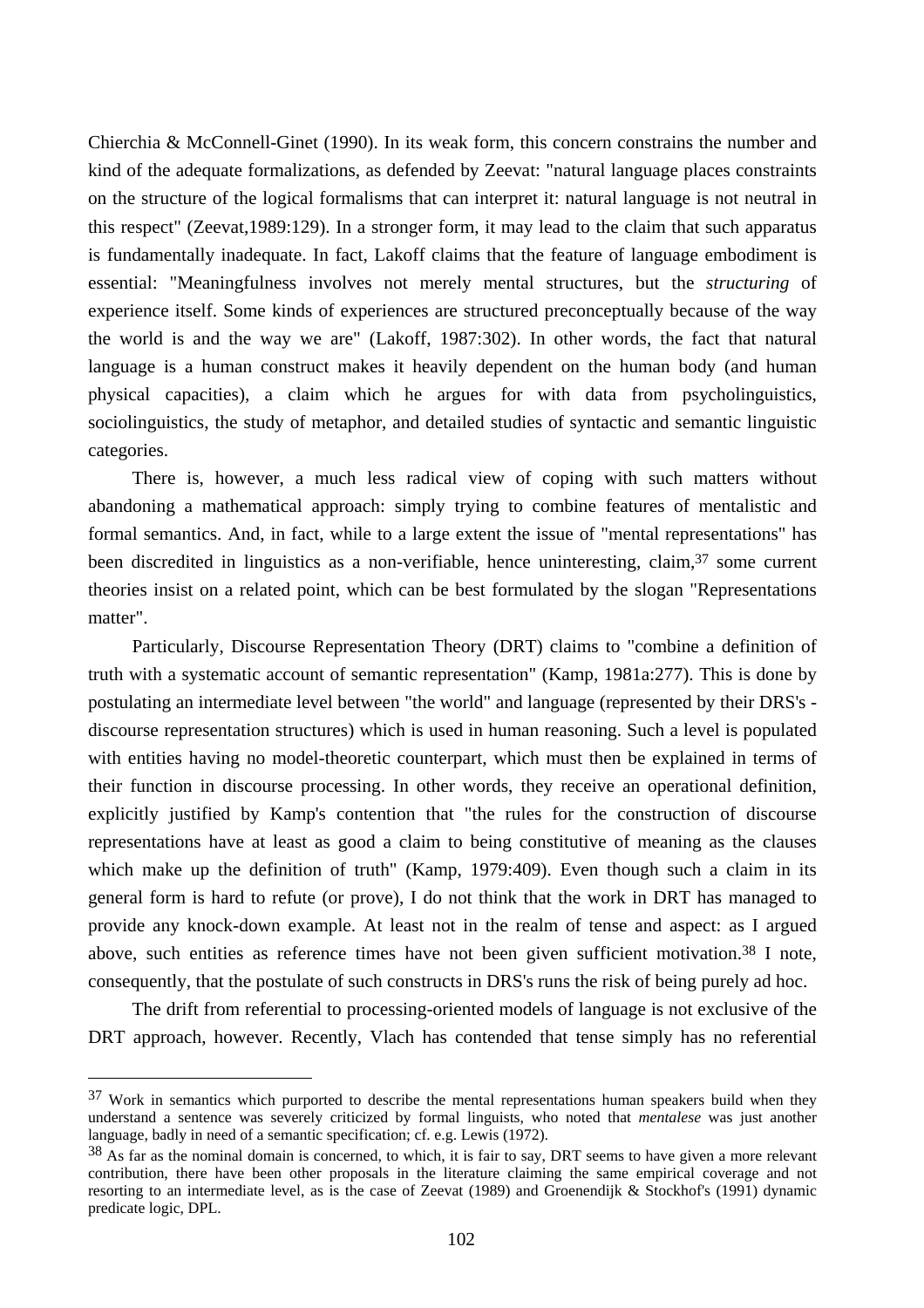import: "[tenses are] features of a sentence that take part in the interpretation process but correspond directly to no part of an ER [event representation]" (Vlach, 1993:235).

Processing-oriented models of language are not necessarily those who keep a score in some representation, however, like DRT or Heim's (1983) File Card semantics. Rather, Hintikka's game-theory is another, and apparently much more successful, model dealing with such concerns; cf. e.g. the papers by Hintikka in Saarinen (1979). Hintikka seems to be the first to have taken seriously the task of providing a semantics for natural language which is inspired by the way natural language works. Hence, his model is the most dynamic, heavily context dependent, and concerned with processing strategies of all that have been proposed so far. Later, situation theory (Barwise & Perry, 1983) was also devised within the spirit of faithfulness to natural language, but as far as I can see, and contrasting with Hintikka's model, its authors did not pay very much attention to processing concerns.

One specially relevant claim for my concern here is Hintikka's insistence on the fundamental vagueness of natural language, which contrasts drastically with the claims of multiple ambiguity made by other schools. I will discuss this issue in some detail in the next, and last, subsection of this chapter before summing up.

# **4.4.3 Vagueness**

One of the most puzzling problems of computational semantics, NLP in general, and formal semantics, is the specification of a procedure which from the meanings of the parts gets the meaning of the whole, or, alternatively, from the meaning of the whole is able to identify the meanings of the parts.

Montague (1970:227) has made a principle out of this desire, positing that natural language interpretation should obey the principle of compositionality, by requiring a homomorphism from the syntactic algebra describing grammatical sequences of a language to the one which interprets the language. Since then, however, many scholars have pointed out that the empirical content of such a principle is almost vacuous; cf. Manaster-Ramer (1992:105): "essentially any conceivable system of syntax and semantics can be described compositionally". In other words, and since no restrictions are put to the combining function, it simply boils down to the requirement that syntax and semantics be given a recursive specification. Montague himself worked with a system obeying some crucial (and too stringent) simplifications: he assumed that the syntactic and semantic building blocks were the same (putting it more adequately, his syntax is totally subordinated to semantics); and that meaning computation was essentially binary and local (i.e., the combination was restricted to adjacent building blocks -- this is a consequence of categorial formalisms).

Hintikka, on the other hand, suggested NL interpretation principles which did not obey the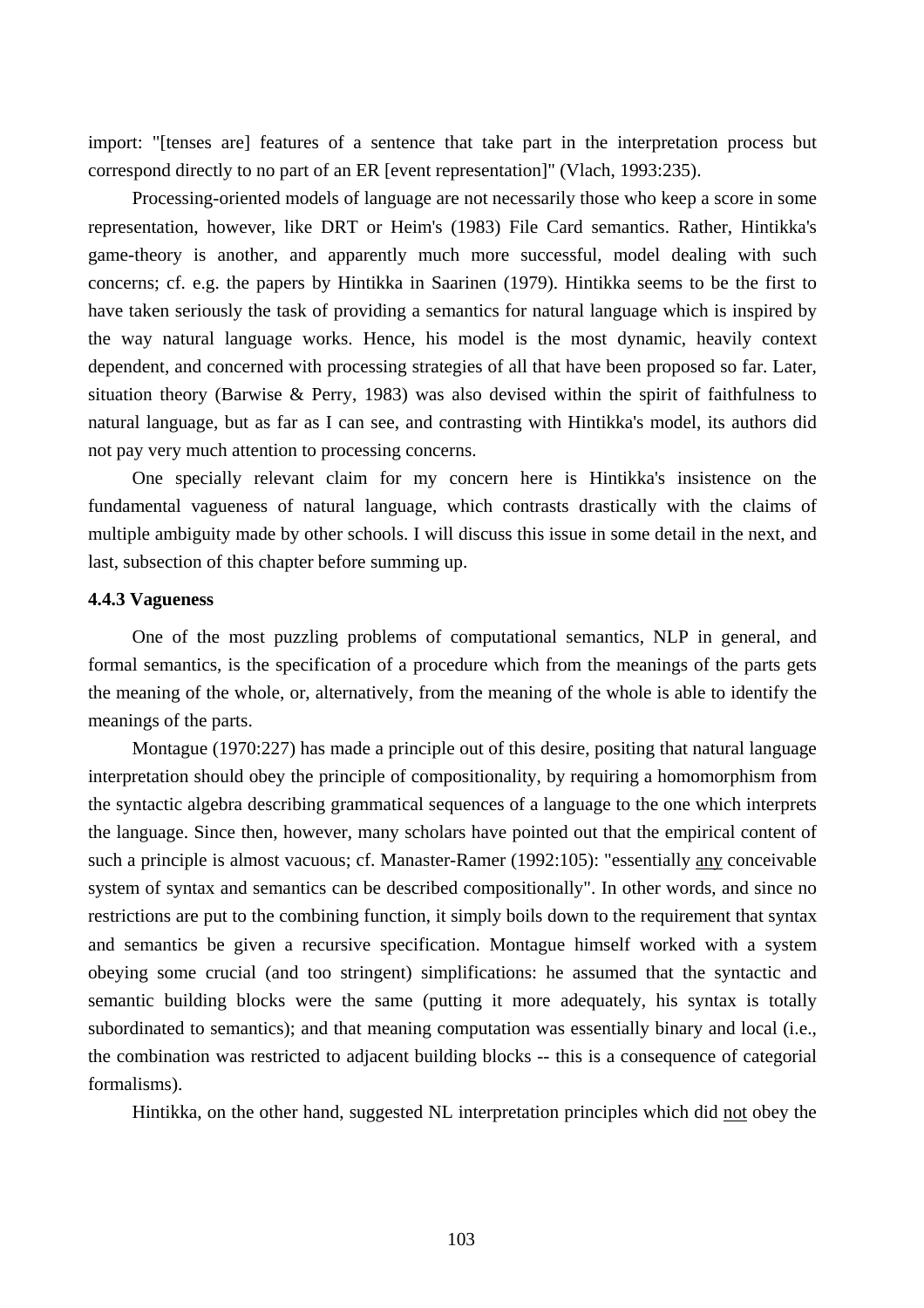principle of compositionality (see Hintikka, 1980).39 For example, his *any*-thesis roughly makes the grammaticality of an expression dependent on the meaning of an alternative expression.

No matter whether one adheres to any formulation of compositionality or not, I would say that most of the time it is not the specification of the final meaning in e.g. a formal representation language such as first order predicate logic that is problematic for any given sentence, but the obtaining of such a meaning from any combination of their parts. This constitutes the major problem for NLP and formalization alike.

Several apparent features of natural language are related to this state of affairs (I use the qualification "apparent" because, of course, these observations may stem from our current lack of a successful model):

1. The extreme degree of context dependence of natural language (almost anything can mean different things in different contexts)

2. Natural language's extreme capability of adapting to strained contexts, i.e., to let expressions acquire meaning independent of their natural one

3. The mismatch between blocks of different systems (semantics, syntax, morphology, phonology): for example, syntactic and semantic blocks are not identical. Neither can all syntactic elements be given semantic import; nor are all semantic elements syntactically distinct. Moreover, the relative importance (hierarchical or scope relations) of blocks with both syntactic and semantic import may differ.

4. Natural language appeals to a collection of very different principles for its interpretation, ranging from ordering, scope, inference, default reasoning, etc.

5. Natural language grants the possibility of economically expressing more (many) situations at the same time without requiring a decision on the part of the hearer.

It is to this last feature I now turn, or at least one aspect of it, trying to analyse in some detail the notion of vagueness.40

There are many ways in which vagueness has been recognized as a problem in linguistics and artificial intelligence in general:

1. How to make precise what is, by nature, imprecise. For example, as Dahl (1985) notes, what is the threshold of "bald"? The answer, also standard from the philosophy of science, is: let

<sup>&</sup>lt;sup>39</sup> Dowty et al. also mention that the introduction of the principle of compositionality for natural language was rebutted by Chomsky as "mere dogma -- false dogma at that" (Dowty et al., 1981:9). Chomsky is however not well known for his contribution to semantics.

 $^{40}$  I agree with Kay Wikberg (p.c.) in that the name "vagueness" has unwanted negative connotations. Furthermore, the expression "vague language" has recently been used to describe "things of the sort "something like that"" in Channell (1994). Wikberg suggested that "indeterminacy" would be a better term, and Zwicky & Sadock (1975) survey a fair number of equivalently used expressions. However, I stuck to the term "vagueness" here because it was used in the paper which made me look for this concept in connection with contrastive studies, Keenan (1978). I believe, moreover, that the opposition drawn between ambiguity and vagueness in e.g. Lakoff (1970) is one to which in general formal linguists adhere.

On the other hand, this may be more than one terminological detail, in that vagueness as has been used (and will be discussed below) may encompass more than a lack of specification: For example, Kempson notes that, although in her book she uses the word "vague" interchangeably with "unspecified", "there is a second kind of vagueness which is in principle unspecifiable" (Kempson, 1975:15).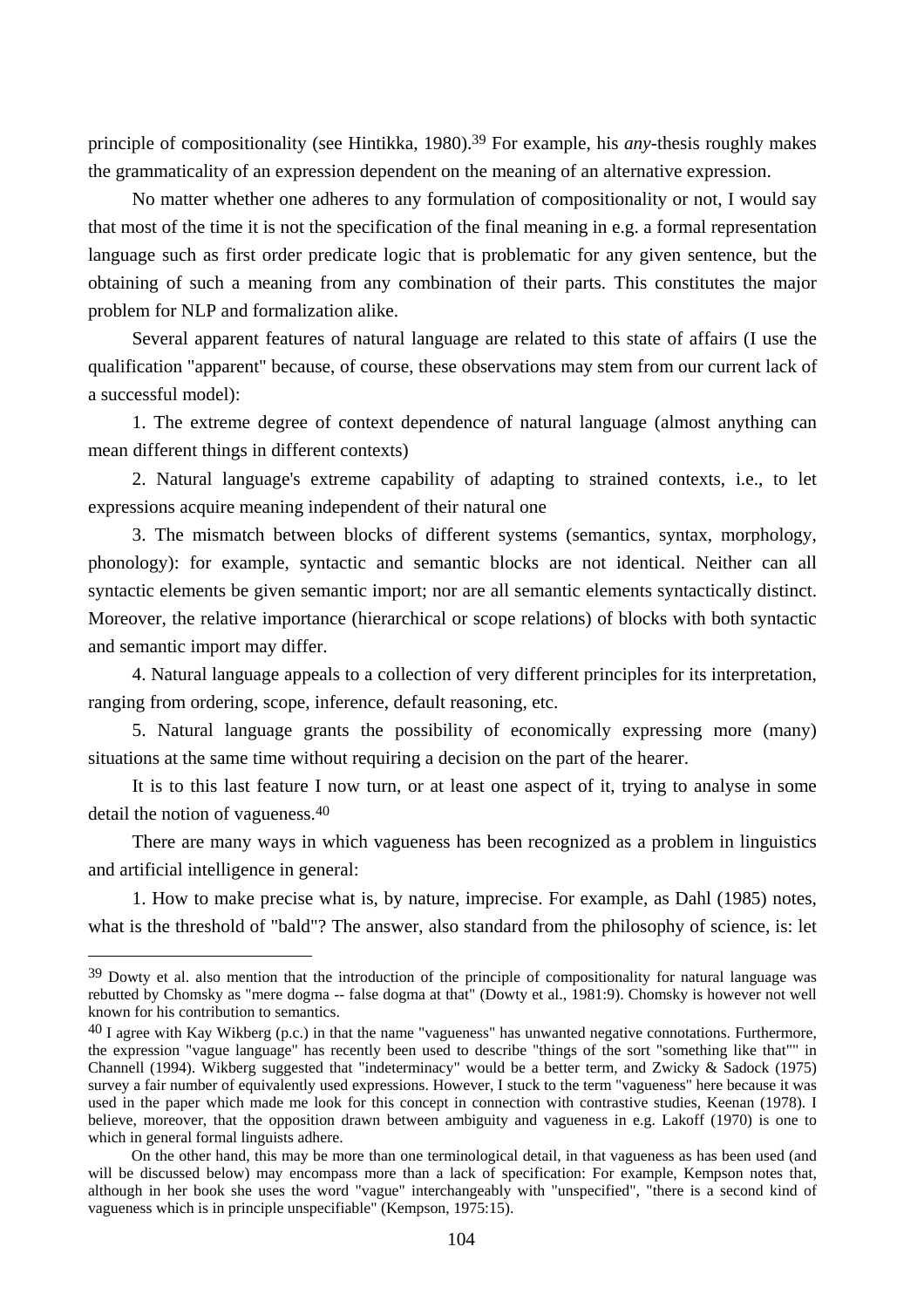us assume that "all of us know". In less informal terms, "to actually give criteria is no part of linguistics" (Bach, 1986:13).

2. How to distinguish between ambiguity or vagueness? In other words, when do we need more than one representation? Interesting discussions of this subject can be found in Kempson (1977, 1980) or Zwicky & Sadock (1975). Kempson makes an interesting conjecture, namely, that "the only cases of polysemy which arise in natural language are those which can be predicted by general rule" (Kempson, 1980:14). Turning now to grammar in general, I assume that Kempson's polysemy is the lexical counterpart of vagueness, cf. Kempson's definition of polysemy: two differing compatible interpretations of a lexical item are simultaneously possible given a single context which itself allows both interpretations. This makes vagueness systematic, while ambiguity (and homonymy) is accidental.<sup>41</sup>

3) When is more than one representation required by our representation format, and when is it required by language itself? This last problem has especially concerned people working within the framework of Montague grammar (or with any type-theoretic, or categorial, framework): each type has a particular meaning, however typing is something not observable in natural language -- quite the contrary. And so the following discussion of e.g. van Benthem (1986:63-71, and 125):

These various examples point at general type-change mechanisms in natural language. Many expressions do not stay within one single category: they can travel, within certain constraints. [...]

The three kinds of type change thus identified share one common feature: one single expression adapts itself to various linguistic contexts. [...]

Expressions of natural language need not stay in their basic category, but can assume higher types when desired for the purpose of interpretation. [...] Still, there is a system to such type changes: not anything goes.

Vagueness is thus crucially related to classification: it is our desire to classify that runs into problems. I think that what is needed is a way of formally specifying this vagueness, not as a property of the linguistic items (which would be the same as representing them as ambiguous) nor as a property of situations (what exactly could that be?) but as a property of the relationship between linguistic items and the situations they are associated with.

Basically, meaning is not functional: there is no one-to-one relationship between an expression and a situation; it is relational. Or to put it differently, the meaning function assigns a set of situations to each particular expression, which, for economy and processing ease, are related.

When we use a vague expression, it might be that the context of its use blocks (rejects) one or more of the situations described (and thus we may have only described one situation). But the most common case should be that all situations are involved. For reasons of laziness, it is possible that we may only mentally picture the most prototypical one, but this is something

<sup>&</sup>lt;sup>41</sup> Other definitions for the two terms make ambiguity refer to two different structural derivations -- relative to grammar, that is -- and vagueness relative to an external -- non-linguistic -- axis, as Lauri Carlson (p.c.) suggests. People who adhere to the latter definition should bear in mind that I use the term vagueness in the present text in a more encompassing way, thus sometimes containing what they might call systematic ambiguities. My criterion for (the kind of) vagueness with which I am concerned here (which is of a discrete kind, just like polysemy) is the existence of contexts where neither interpretation is excluded.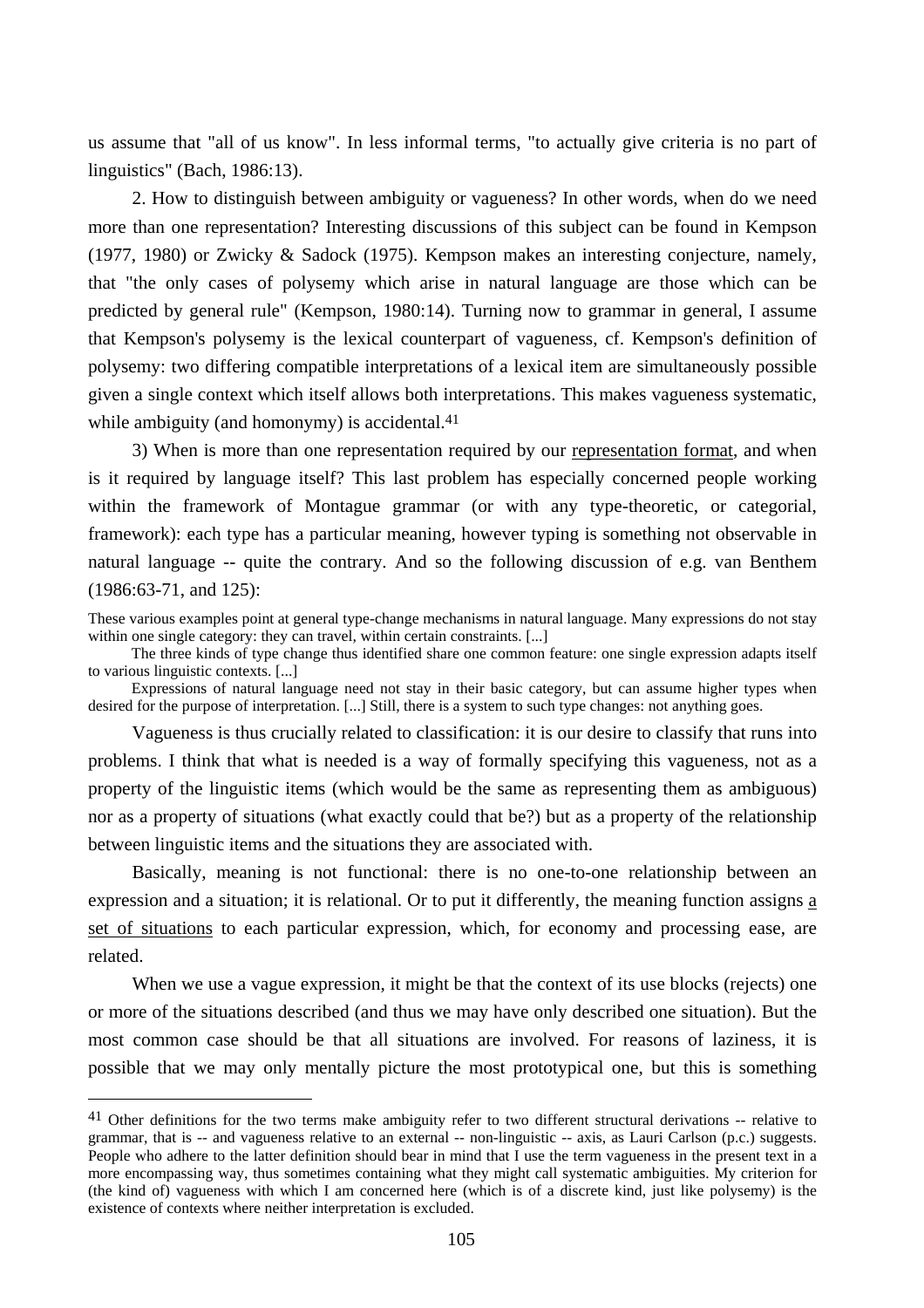orthogonal to the issue of what is the meaning of an expression. (If I hear you uttering *My neighbour is Greek*, I may picture in my head a young man with dark and curly hair, but this will certainly not commit me to the belief that a Greek neighbour is necessarily so.)

This general idea will be used in my interpretation of the aspectual calculi to be suggested in the next chapters. Basically, aspectual classification concerns kinds of relationships between linguistic items and sentence denotations. In addition to the common one-to-one cases, I will devote special attention to those linguistic expressions associated with a set of denotations, as for example acquisitions, mentioned above.

In particular, I will claim that lack of vagueness preservation across languages will be one of the major grounds for the failure of meaning preservation in translation.

# **4.5 Summing up**

In the present chapter, I have presented and discussed some issues related to the meaning of tense and aspect, and which provide the theoretical basis for the studies performed in the course of this dissertation. Again, I note that the sections above do not attempt an overview of either current work in the field nor of most problems discussed in the literature.

In fact, it may in a way be read as precisely a justification why I did not follow some current influential schools, most notably DRT or algebraic semantics. The approach I will follow (inspired by Moens (1987)), was in fact hardly mentioned at all in this chapter, partly because it will be surveyed thoroughly in the next, but also because its general features neither preclude nor require the conclusions I wanted to draw here.

One of the most important ideas I would like to stress here, at least from the point of view of the rest of this dissertation, is a principled distinction among the following semantic phenomena:

1. Tense, having to do with ordering issues among at most three times, one of them necessarily that of the speech event (real or imaginary), and another defined by what the tense applies to;

2. Aktionsart, having to do with the kind of situation(s) described by the verbs: the internal, constitutive properties of a situation (such as whether it is inherently extended, whether it has parts or phases, whether it has results, inherent limits, whether it is gradual, etc.);

3. Perspectival aspect, having to do with the positioning of an observer relative to a situation occurring in time (note that perspectival aspect is only defined for events and temporary states);

4. Temporal localization, having to do with localization on a time line;

5. Quantification phenomena (nominal or verbal) which can pluralize, existentially quantify, or "intensionalize" a given situation in several ways (cf. respectively: *build houses*, *to have done*, *read every book he would find*). This corresponds to what I have previously described by "as more complex expressions are being built, aspect values can be produced which are not available at the lexical level" (Santos, 1993:10). Note, as well, O.Lopes's remark: "the verb